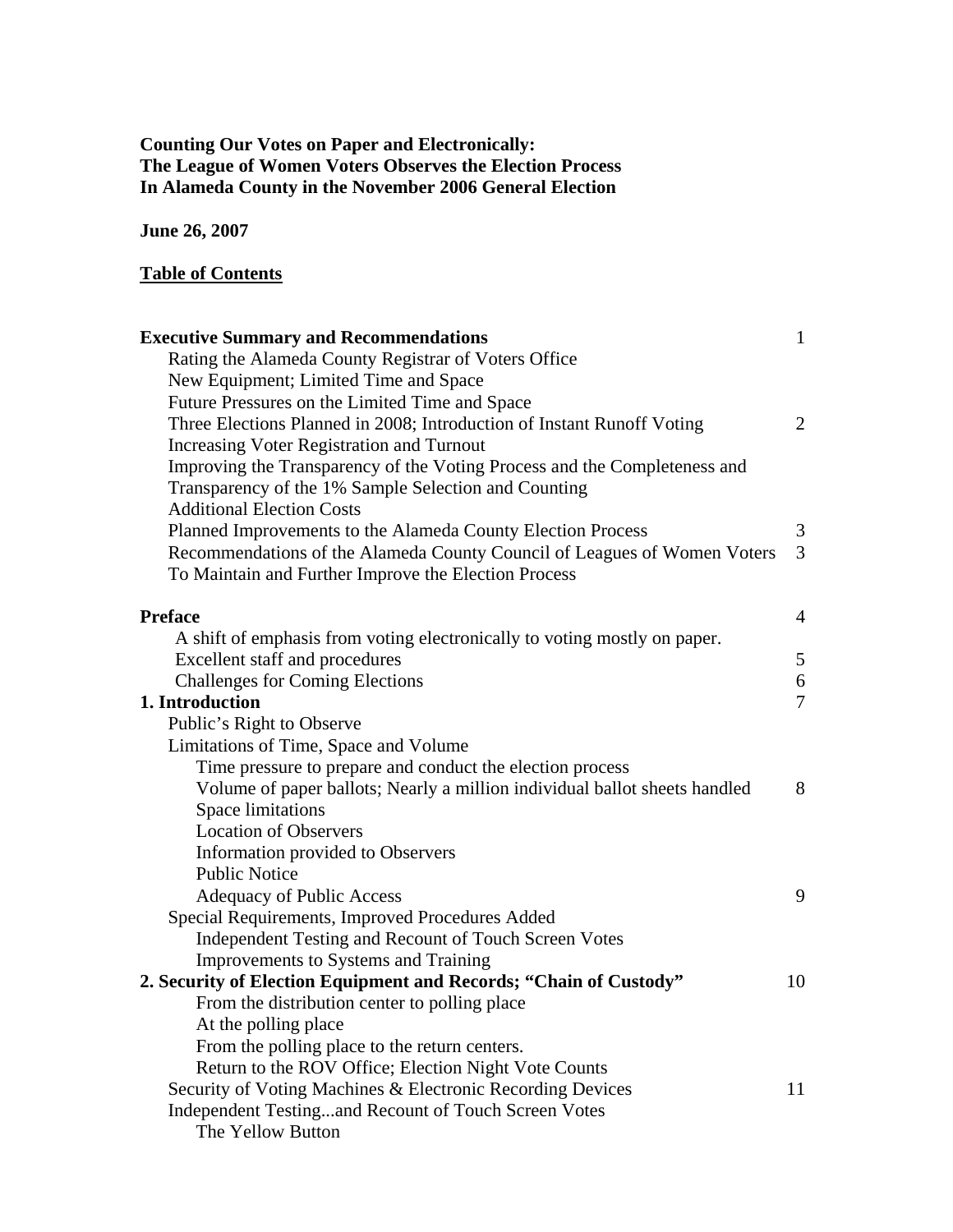| 3. Logic and Accuracy Testing                                     | 12 |
|-------------------------------------------------------------------|----|
| The Logic and Accuracy Board                                      |    |
| The Logic and Accuracy Test                                       |    |
| <b>Testing A High Speed Scanner</b>                               | 13 |
| <b>Testing a Touch Screen Machine</b>                             |    |
| Saving the Test Materials                                         | 14 |
| Importance of the Board of Logic and Accuracy                     |    |
| Adequacy of the Election Systems Tests $\&$                       | 15 |
| Significance of the Logic & Accuracy Test                         |    |
| Are our election systems tested well enough?                      |    |
| Responsibility for the accuracy and security of voting systems    |    |
| 4. What Happens to Your Absentee Ballots: Processing and Counting | 16 |
| Start of absentee ballot processing                               |    |
| Difficult Working Environment and Long Hours                      |    |
| Improvements                                                      |    |
| <b>Checking Signatures</b>                                        |    |
| <b>Opening Envelopes</b>                                          | 17 |
| Unfolding and Sorting Ballots.                                    |    |
| <b>Reading and Counting Ballots</b>                               |    |
| Counted but not Totaled or Reported                               |    |
| 5. At the Polls: Processes and Problems                           | 18 |
| Opening the Polls                                                 |    |
| Closing the Polls                                                 |    |
| Totaling the Numbers of Votes and Voters                          |    |
| Reconciling the Votes and Voters                                  | 19 |
| Packing Up Electronic Memory Devices, Records and Supplies        |    |
| Delivery to the Twenty-seven Return Centers                       | 20 |
| Problems at the Polls                                             |    |
| <b>Ballot Usability Problems</b>                                  |    |
| Tearing the ballots off pads                                      |    |
| Scanning the ballots                                              |    |
| <b>Mechanical Scanner Problems</b>                                |    |
| Scanners refusing a ballot                                        |    |
| Scanners failing to operate                                       | 21 |
| Inadequate storage space for ballots at the polling places        |    |
| Potential Violations of Voter Privacy                             |    |
| Wrong ballots issued to polling places or voters                  | 22 |
| 6. Election Night At the ROV Office after 8 pm                    |    |
| Downloading and Totaling Electronic Results                       |    |
| Counting and Reporting the Vote in the ROV Computer Center        |    |
| Possible Problems Counting the Vote                               |    |
| Reporting the Vote by "Sneakernet' and Secure Line                |    |
| Reports of Early Results; Unofficial Results vs Final Results     |    |
| <b>Gathering All Election Materials</b>                           | 23 |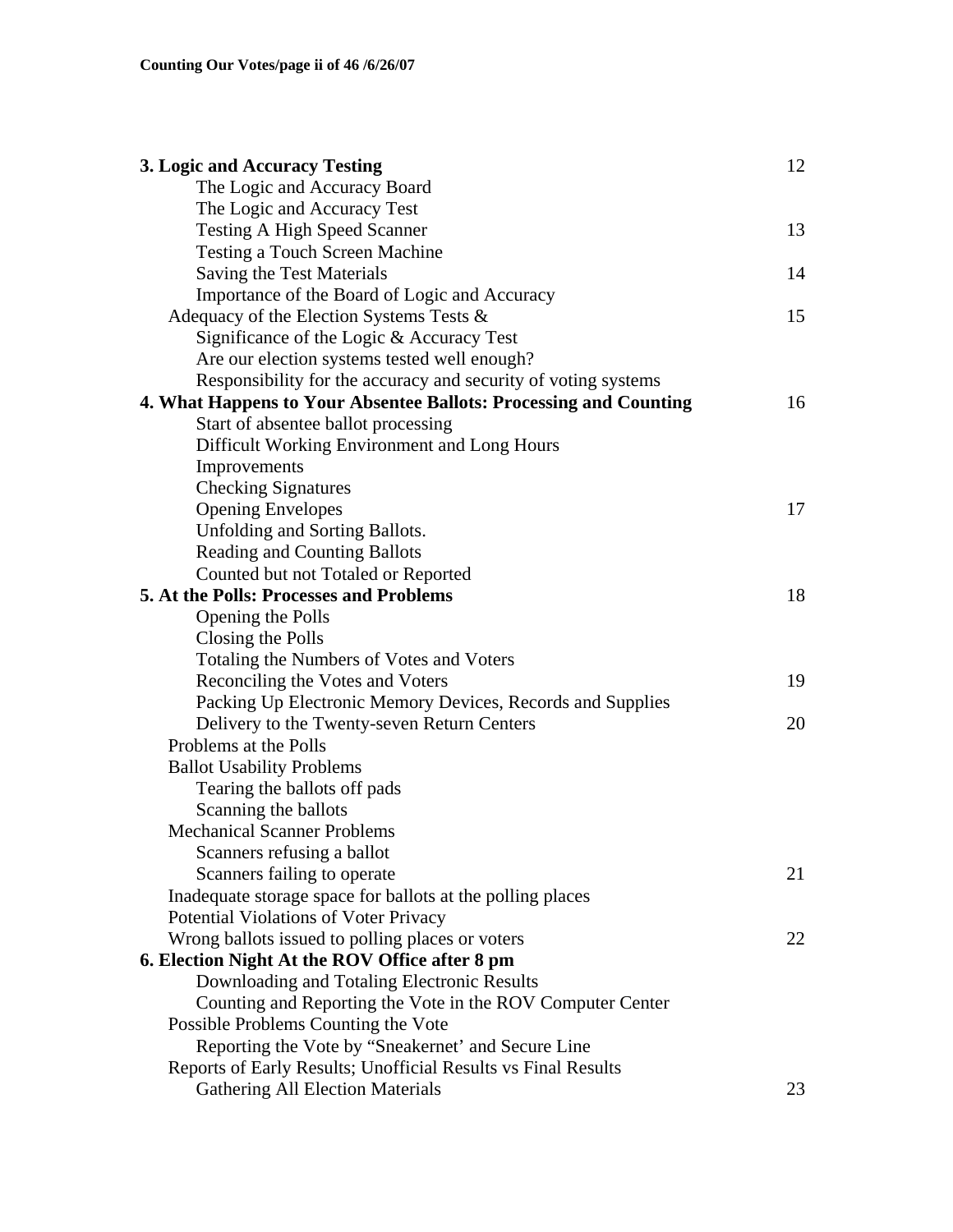| 7. The Post Election Canvass: Post Election Counting and Double-checking     | 23 |
|------------------------------------------------------------------------------|----|
| Are absentee, provisional or paper ballots voted at the polls always counted | 24 |
| The Public's Right to Observe the Canvass                                    |    |
| <b>Limitations on Observers</b>                                              |    |
| Table: Vote Reporting Election Day and Election Night vs Final Vote Tallys   | 25 |
| Overflow of Ballots; Limited Space; System Improvements                      |    |
| Preparing Ballots; Checking Election Documents; Scanning Barcodes            | 26 |
| Keeping track of who has voted                                               |    |
| <b>Sorting Ballots</b>                                                       | 27 |
| <b>Types of Paper Ballots</b>                                                |    |
| Checking and Balancing the Records                                           |    |
| <b>Rosters</b>                                                               |    |
| <b>Registration Forms</b>                                                    |    |
| Double-checking                                                              |    |
| The Scene at the Start of the Canvass                                        | 28 |
| <b>Checking Provisional Ballot Envelopes</b>                                 |    |
| <b>Missing Registration Records</b>                                          |    |
| Counting Provisional Ballots, Paper Ballots Turned in at the Polls           |    |
| and Absentee Ballots                                                         |    |
| <b>Counting Write-In Votes</b>                                               | 29 |
| <b>Remaking Damaged Ballots</b>                                              |    |
| <b>Updating Vote Totals</b>                                                  |    |
| 8. The 1% Manual Tally                                                       | 30 |
| Changes in the Meaning and Application of the 1% Sample                      |    |
| How the Election Code Requirement Was Carried Out in November 2006           |    |
| Nine Categories of Ballot Samples                                            |    |
| Drawing the 1% Samples                                                       | 32 |
| The Hand Count                                                               | 33 |
| 9. Some Conclusions and Suggestions about the 1% Hand Tally                  | 34 |
| Summary of <i>Proposed Practices</i>                                         |    |
| for the Post-Election One Percent Manual Tally in Alameda County             |    |
| Larger context of the 1% sample                                              | 41 |
| 10. Challenges for Future Elections                                          |    |
| <b>Editorial Note</b>                                                        | 43 |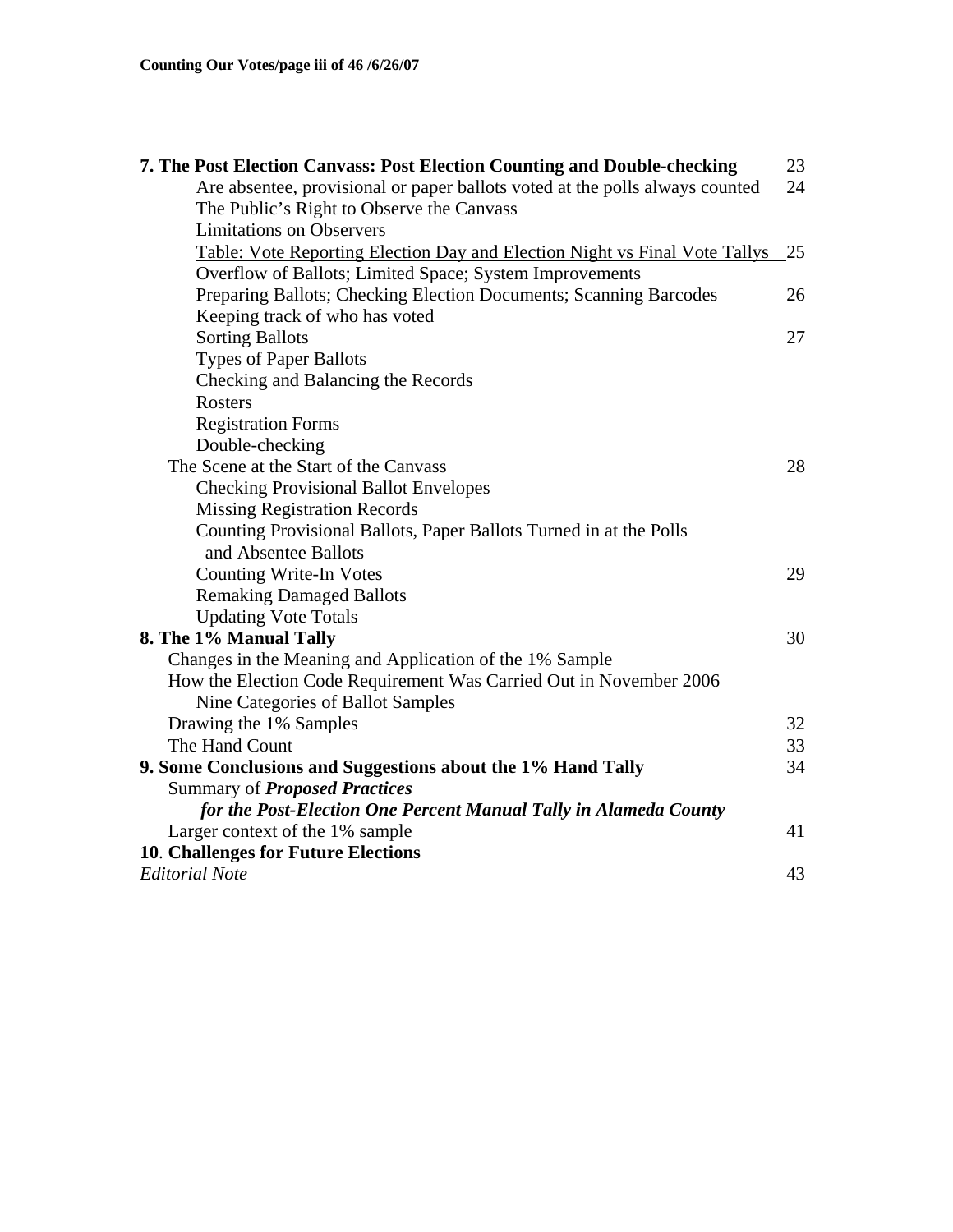### **Counting Our Votes on Paper and Electronically: The League of Women Voters Observes the Election Process In Alameda County in the November 2006 General Election**

**June 2007** 

#### **Executive Summary and Recommendations**

**Rating the Alameda County Registrar of Voters Office.** Overall, League observers found that the Alameda County Registrar of Voters Office did an excellent job of running the November 7, 2006 General Election under very difficult conditions. The Office was conscientious and meticulous in carrying out its work, in preserving the security of election equipment and ballots, and in retraining its staff and poll workers.

New voting machines, using a system entirely new to the staff, were ordered late, because the Secretary of State only certified most systems in the spring and because of controversies surrounding electronic voting. The machines were delivered only at the beginning of September for an early November election. Then Acting Registrar Dave Macdonald, also the County Director of Information Technology, brought strong computer and organizational skills as well as the expertise of his IT staff to the Registrar's Office and significantly improved the efficiency of planning and carrying out the election.

**New Equipment; Limited Time and Space.** The new voting system from Sequoia Voting Systems installed both touch screen and ballot scanning voting machines at each polling place. Overall, the ROV de-emphasized use of touch screens, reserving their use largely for disabled voters and Early Voters at the ROV Office and other locations. This meant that most votes were cast on paper ballots made up of pairs of large cardstock ballot sheets printed on both sides. This method generated a huge volume of ballots to be handled and stored both at each polling place and at the ROV office. The volume of ballots put large demands on the limited and awkward work space at the ROV office and on the time available to the permanent and temporary staff to carry out election procedures.

The ROV Office has strictly limited time periods to do its work. It must count Absent Voter or Absentee ballots in the week before Election Day, totaling the votes just after 8 pm Election Day. It must carry out all other election processing and counting in the 28 days after Election Day. Twenty-eight days after Election Day the ROV reports its official Statement of Vote to the California Secretary of State.

**Future Pressures on the Limited Time and Space.** Because of recent changes in the California Election Code and the growing volume of paper ballots, the ROV will face extreme time and space pressures in future elections. In particular, all Registrars will apparently be required to physically sort all AV ballots [Absent Voter or Absentee ballots] into their 'home' precincts. At the last election, 415,638 voters cast votes in 1219 precincts. But only 202,307 voters actually voted in 825 physical polling places;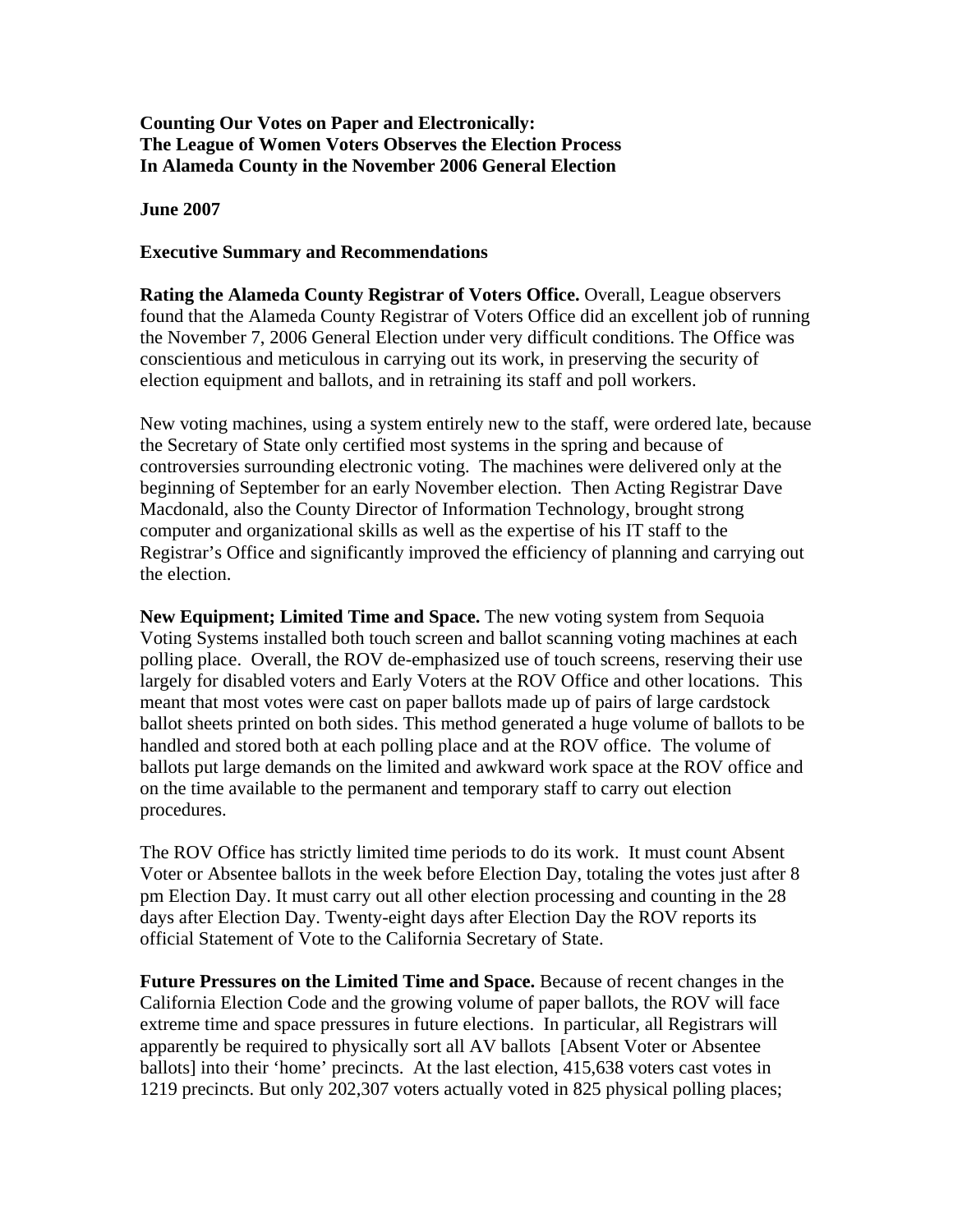394 precincts had so few voters that they were treated as mail-in precincts, in which voters could only vote by mail, in effect, as absentees. The majority of voters, 212,847, voted absentee on paper ballots. Fewer than 4000 voted as Early Voters, on touch screen machines installed at the ROV Office and other locations or on touch screens at the polling places.

Currently, the ROV has attributed ballots to their home precincts only electronically, not sorted them physically. The ROV's Office will face a demanding challenge to sort paper ballots physically into their precincts in the available time, while still carrying out all the other specific and time-consuming tasks of processing, counting and checking all ballots and election records.

**Three Elections Planned in 2008; Introduction of Instant Runoff Voting.** The ROV is currently expecting to conduct three, rather than the usual two, county-wide major elections in 2008—a presidential primary in early February, a Primary in June and a presidential year General Election in November, as well as several local elections. The ROV has also instructed the vendor to make Instant Runoff Voting in the county available by November 2007, to enable Berkeley, Oakland and San Leandro, which have voted for IRV elections, to use the system in 2008. Use of two different voting systems within the same election will mean changes to ROV protocols and training and a significant public education effort.

**Increasing Voter Registration and Turnout.** As within the state and in the country as a whole, voter registration and turnout have been declining. In November 2006, the 415,154 voters represented 61.16% of registered voters, better than in many other counties, but still not as broadly inclusive of all eligible voters as we would like to see. The Secretary of State's report for October 23, 2006 shows Alameda County as having 962,114 people eligible to vote and 678,765 or 70.55% registered. Therefore only 43.2% of those eligible to vote actually voted. This percentage is slightly above the state average participation rate of 39.29%, but considerably less than the counties with the best participation rates.

**Improving the Transparency of the Voting Process and the Completeness and Transparency of the 1% Sample Selection and Counting.** Over the past several elections, the Registrar's Office has improved the public's ability to observe election processes, including the Canvass and the 1% Manual Audit. It has also improved the completeness and the transparency of the selection and hand counting of the 1% sample. With some additional improvements, the ROV could set the standard for how a good election audit should be carried out. It could also become a model for how to run a 1% manual audit so that the public could see, hear and fully understand the process. This in turn would improve voter confidence in the accuracy of the election.

**Additional Election Costs.** Upgrading its systems and expanding its staff to meet the challenges of new equipment, coping with limited space and time, running three major elections in 2008, introducing IRV, increasing voter registration and turnout and improving the 1% audit will require additional funds. Although the County will be able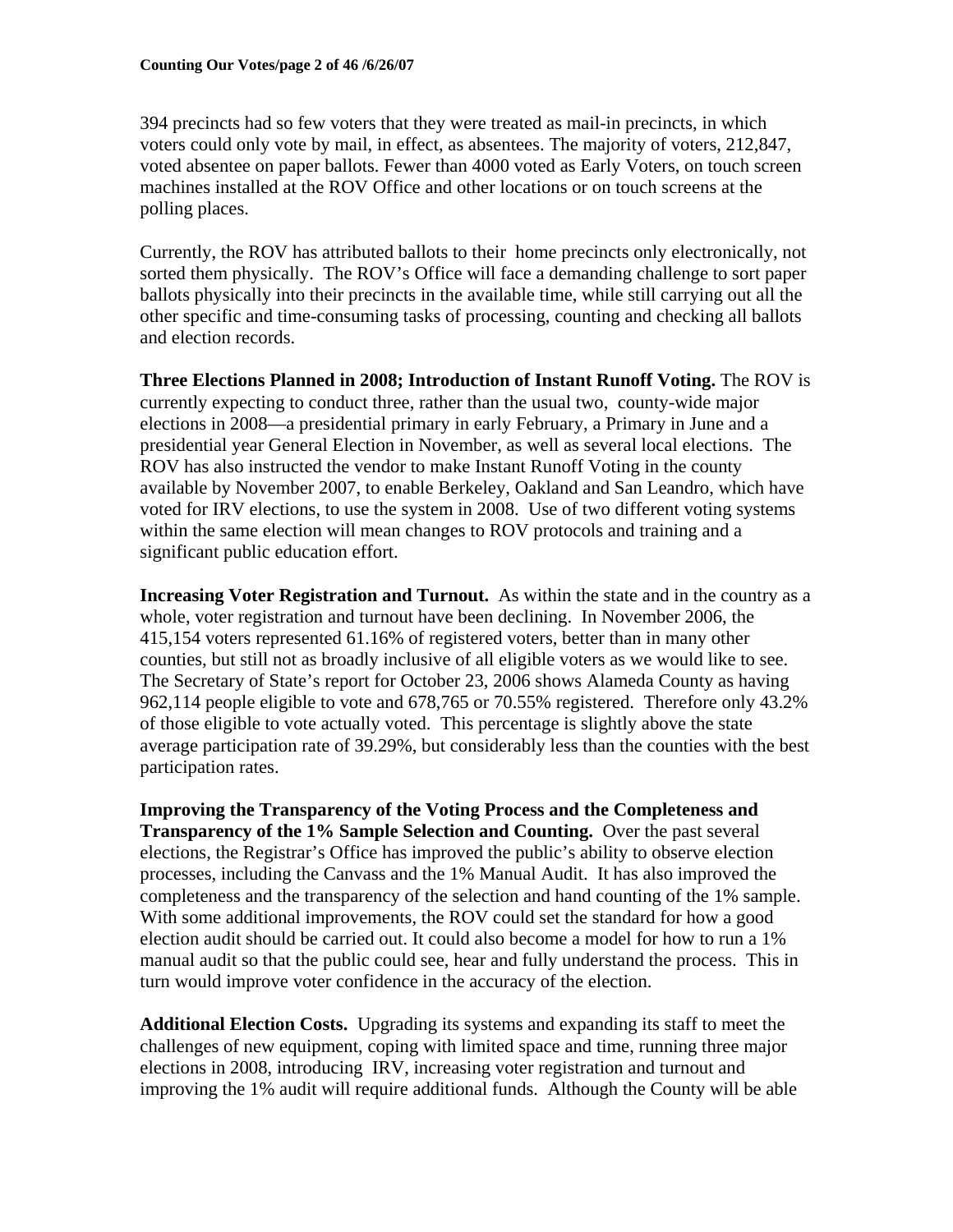to claim reimbursement from the state for some of the necessary work, state reimbursements are slow to arrive and may be only partial.

**Planned Improvements to the Alameda County Election Process.** We note with satisfaction that Registrar of Voters Dave Macdonald has planned and begun various renovations to the ROV offices and changes and improvements to election processes that address many of the limitations described in the following report.

### **Recommendations of the Alameda County Council of Leagues of Women Voters To Maintain and Further Improve the Election Process**

1. We support the Registrar's Office in its current efforts to streamline and make more efficient its election protocols and to acquire any necessary equipment and software. The Office should make whatever changes are necessary to adapt to changing requirements of national and state legislation and regulations and of changing voting trends, for example, toward absentee voting.

2. We support the Registrar's Office in taking all steps necessary to improve the transparency and the execution of the election and the Canvass, particularly the 1% sample selection and count, so that voters will be able to observe and understand whether the election results were counted, reported and tested accurately and completely.

In particular, we urge the Registrar to institute immediately any possible and practical changes that would improve the public's access to and understanding of the process, without compromising security or efficiency.

3. We urge the Board of Supervisors to provide additional financial support in advance of the 2008 election year to enable the ROV to prepare in a timely manner for the demands of: running three major elections; undertaking broad community outreach and education to increase the numbers of citizens who register and vote; improving the transparency and execution of the 1% sample selection and manual count; and instituting IRV and doing adequate public education about IRV.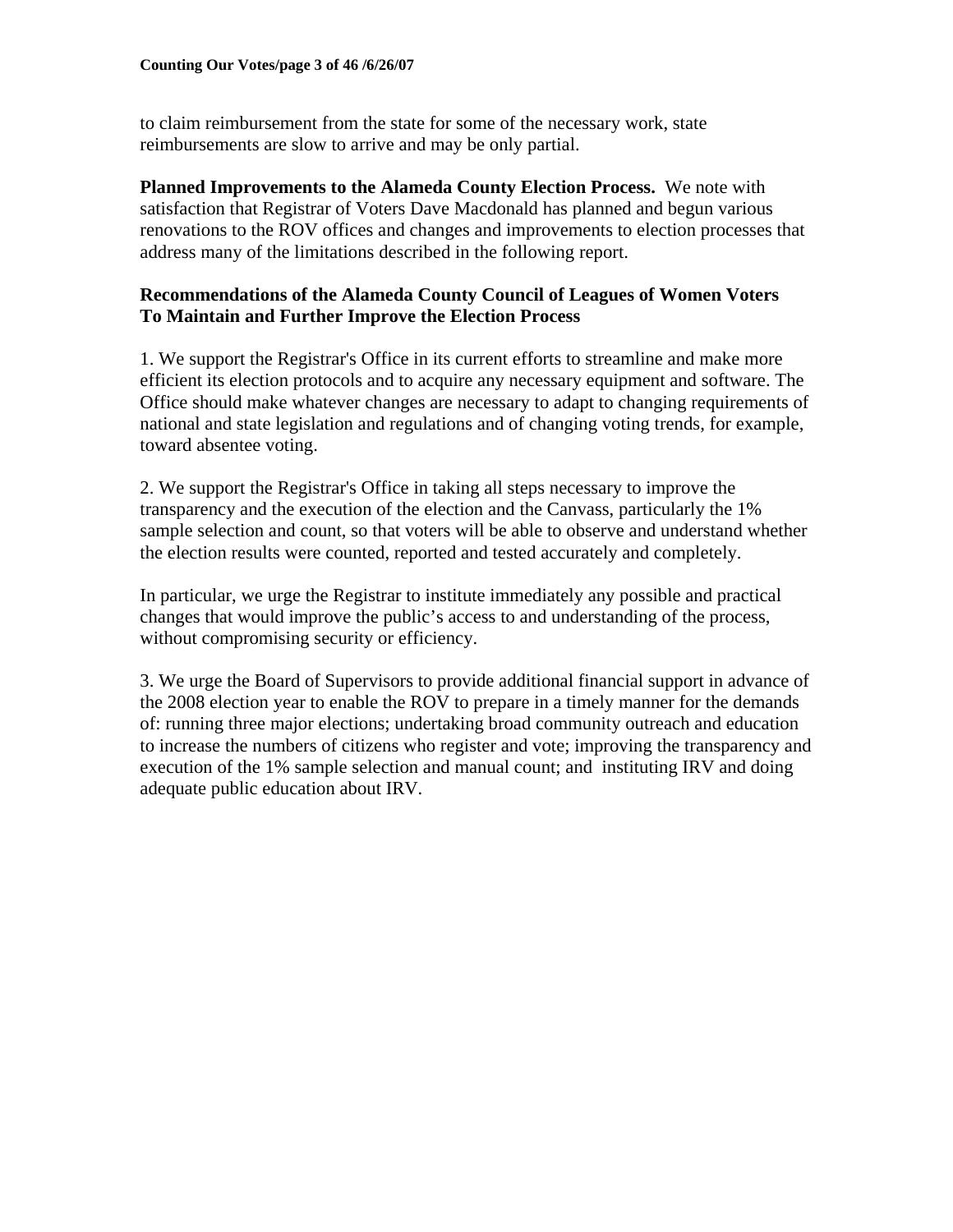**Counting Our Votes on Paper and Electronically: The League of Women Voters Observes Election Processes in Alameda County In the November 2006 General Election** 

**June 2007** 

**by Nancy Bickel, Past Chair, Alameda County Council of Leagues of Women Voters, Jane and Tom Coulter and Bill Chapman, League of Women Voters Berkeley, Albany, Emeryville** 

*The League of Women Voters of the United States • believes that voting is a fundamental citizen right that must be guaranteed. • believes that voting technologies must be secure, accurate, recountable and accessible. • protects the citizen's right to know and facilitates citizen participation in government decision making. • promotes an open governmental system that is representative, accountable and responsive.* 

### **Preface**

In keeping with these central League principles and sharing the intense public concern about the accuracy and security of the vote raised by the 2000 and 2004 national elections, members of the Alameda County Council of the League of Women Voters took advantage of the opportunities provided by the November 2006 General Election and the November 2005 Special Election to observe closely how ballots were handled and counted in the County. At intervals of between six and eight months, the County ran three elections using three different systems.

In November 2005 the County was relying mainly on the Diebold TS touch screen system and machine, which had no paper trail. [A full report of that election, **How Our Votes Get Counted: The League of Women Voters Observes Election Processes in Alameda County In November 2005,** may be found at http://www.lwvbae.org/acc\_rov.htm.]

After January 1, 2006, new federal and state laws required important changes in election equipment and processes. California reacted very promptly to criticisms of electronic voting equipment and required all electronic voting equipment to have a "paper trail" or voter verified paper auditable trail [VVPAT] that can be counted if the electronic count is called into question. The Federal Help America Vote Act required election officials to provide disabled voters with voting systems capable of allowing them able to vote independently and privately.

Alameda County was not able to select, purchase and install new election equipment that would meet the new standards in time for the June election, because the Secretary of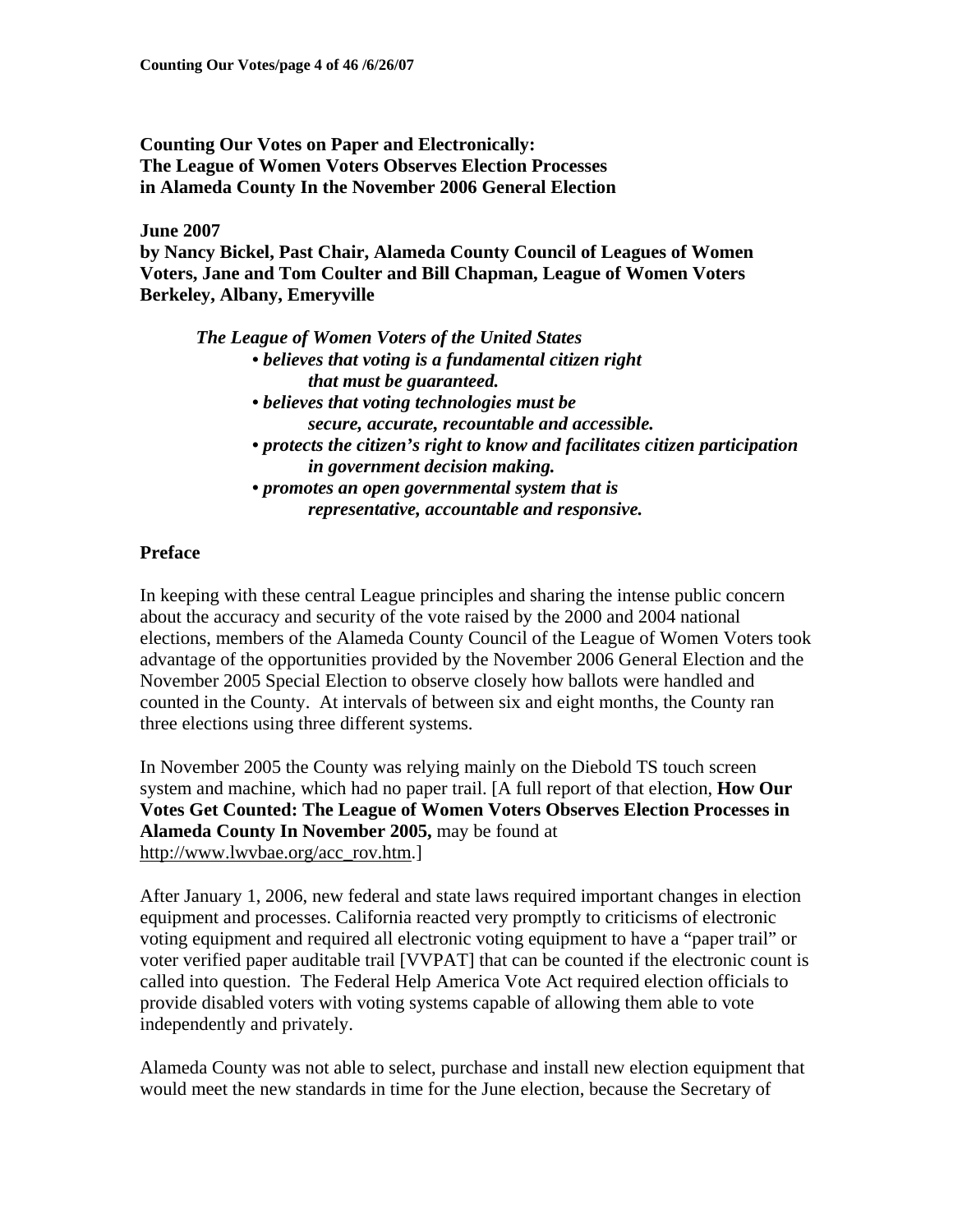State did not certify most of the systems that would comply with the standards in time. Acting ROV Elaine Ginnold put in place a temporary "all paper" ballot system, using the same ballots as for absentee voters. Disabled voters or others who wished to use touch screen machines were invited to vote early at the ROV office, local City Clerk's office, or, on Election Day, at the ROV office, on borrowed touch screen machines with paper records. Dave Macdonald, Director of Information Technology for the County, took over as Acting ROV a few weeks before the June election.

### **A shift of emphasis from voting electronically to voting mostly on paper.**

For the November 2006 election, Alameda County purchased a new system from Sequoia Voting Systems that met the new requirements. Two types of machines were installed at each polling place. Both types use paper records; both also record votes electronically. Most voters at each precinct polling place voted on paper ballots which they then fed into the optical scanner installed at each polling place. One touch screen machine was also available at each polling place which recorded each vote both electronically and on a paper record on an adding machine-type roll that the voter could see through a plastic window and check before casting his or her vote. Disabled voters could also vote by listening to an audio attachment to the touch screen machine, voting on a keypad and then, if they wished, replay an audio record of their vote before casting its.

Absentee voters used paper ballots similar to those used at the polling places, but these ballots were scanned by high speed machines at the ROV office before or after the election. Few voters at polls used the available touch screen machines. Early voters did use the touch screen machines and accounted for most of the approximately 4000 votes on touch screen machines, out of the total of 415,638 votes cast in this election.

The following report describes in detail how the Alameda County Registrar of Voters handled our ballots and applied procedures to protect the integrity of the vote during the November 2006 election.

### **Excellent staff and procedures**

Overall, League observers found that the ACROV Office was as conscientious and meticulous in carrying out its work in November 2006 as it had been in November 2005 and June 2006. Many careful protocols were in place to ensure that every vote was counted accurately. Election equipment and software are only part of an election system. Well-trained staff and systematic procedures are essential parts of the election system and absolutely necessary to carry out a secure and accurate election. Because of its experienced staff and careful protocols, the ACROV adapted successfully to the new equipment. It also developed new protocols to improve the systems and to compensate for potential weaknesses of the new equipment and its software.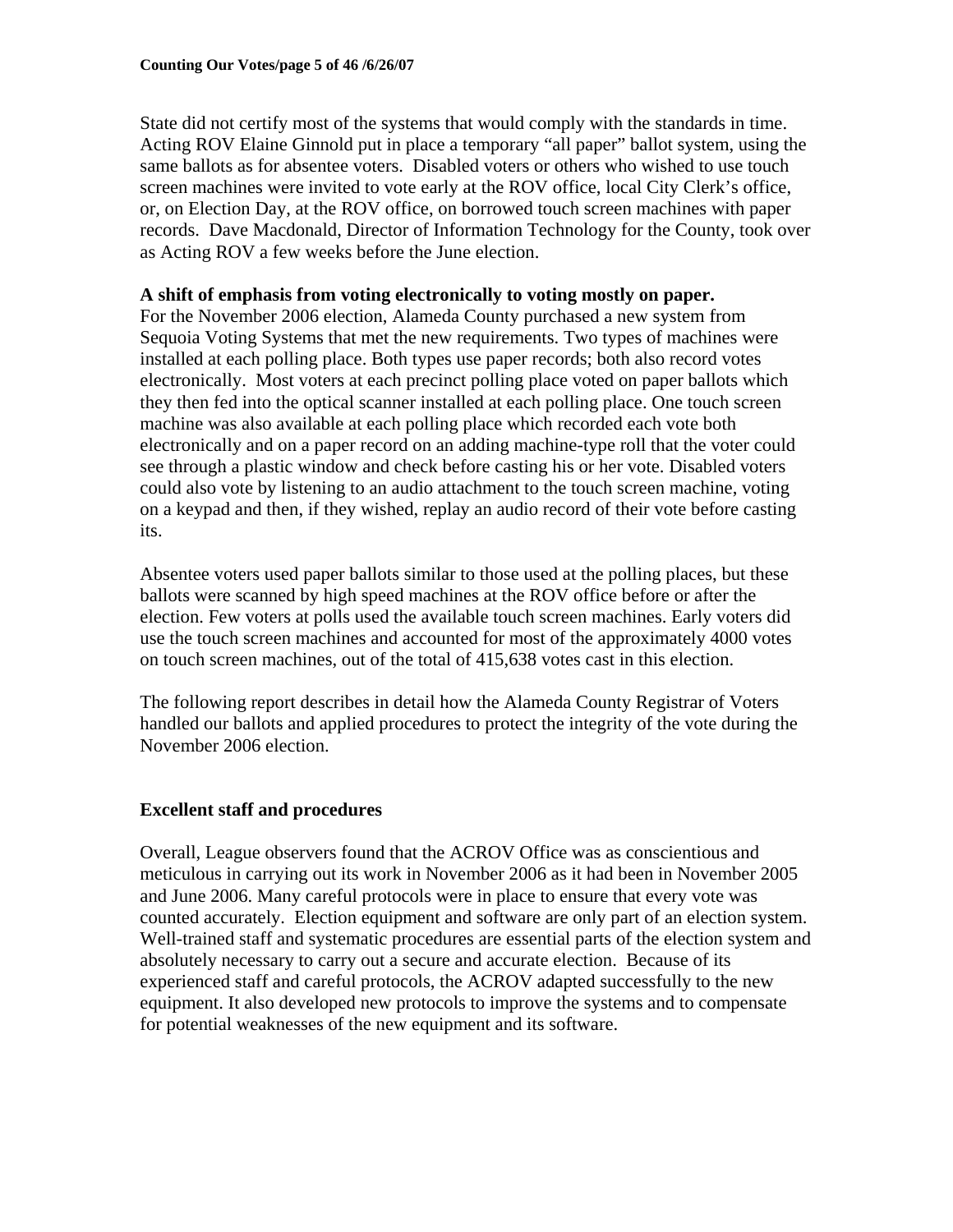### **Challenges for Coming Elections**

We would like to alert readers that because of recent changes in the California Election Code, as well as possible future improvements and changes in state and federal laws and regulations, Alameda County and all other Registrars of Voters in the state will face some further challenges in future elections. Because the descriptions which follow are quite detailed, we will discuss the potential impact of some of these changes briefly in our conclusion.

Note: The League of Women Voters of the United States has published excellent reports about election reform and has given testimony advocating for election reform and voting rights, including the need to ensure the development of voting technologies that fully meet these goals through a much more serious research and development commitment by public officials, as well as clear performance standards for election systems. League publications may be found under these topics on the LWVUS website http://www.lwv.org. The League of Women Voters of California is also active in public information and advocacy in the areas of voting rights, election systems and related topics. Information may be found at http://ca.lwv.org.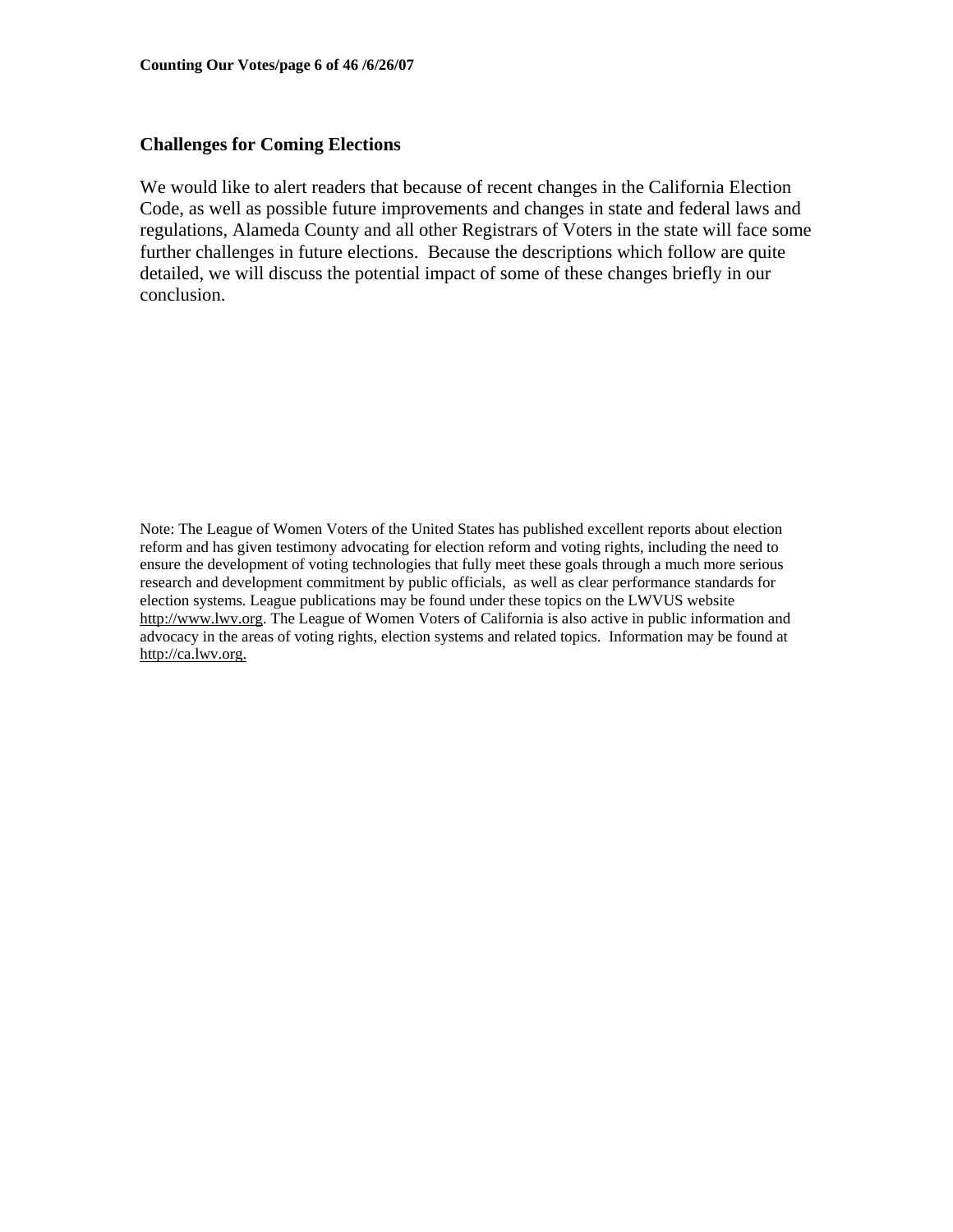### **Counting Our Votes on Paper and Electronically: The League of Women Voters Observes the Election Process In Alameda County in the November 2006 General Election**

### **1. Introduction**

## **Public's Right to Observe**

The public has the right to observe many election procedures. Members of the League of Women Voters [LWV] are sometimes the only members of the public observing these procedures, although in recent years other citizens and citizen watchdog groups have begun to observe these activities. Representatives of the political parties and of particular candidates observe on election night and, when races are close, throughout the Canvass. This description of the election process is intended to provide information to interested citizens who do not have time to observe the process themselves.

We found the Alameda County Registrar of Voters Office to be conscientious in enabling League members and other members of the public to view the activities we describe in this report and to answer questions about these activities. At the same time, observers were often not able to see or hear what was being done well enough to actually follow the process in detail. The Registrar Office's approach to public observers is due, at least in part, to the limitations of time and space described below and to its established institutional practices. In our view, the ACROV did not fully meet the goal of enabling observers to see, hear and understand the process adequately.

The citizen's right to know is a necessary element of an open governmental system that is representative, accountable and responsive. The League believes that our democracy is best preserved by making governmental processes transparent. An accurate and honest election is the foundation of such a democracy. The California Election Code specifies that many different aspects of election processes must be publicly noticed and open to public observation. Recent changes in the Election Code have extended these requirements to more activities of the post-election Canvass and, in particular, have emphasized their application to the selection and hand counting known as the 1% Manual Tally.

### **Limitations of Time, Space and Volume**

**Time pressure to prepare and conduct the election process.** As described in more detail below, the new election equipment only arrived at the ACROV at the beginning of September for the November 7, 2006. More than 2000 pieces of equipment had to be checked. The 27 staff members, with some help from the IT staff, had to become familiar with the equipment and programs, modify and develop training materials and train about 4500 poll and other temporary workers. Remarkably, the ACROV succeeded in running a successful, relatively trouble-free election.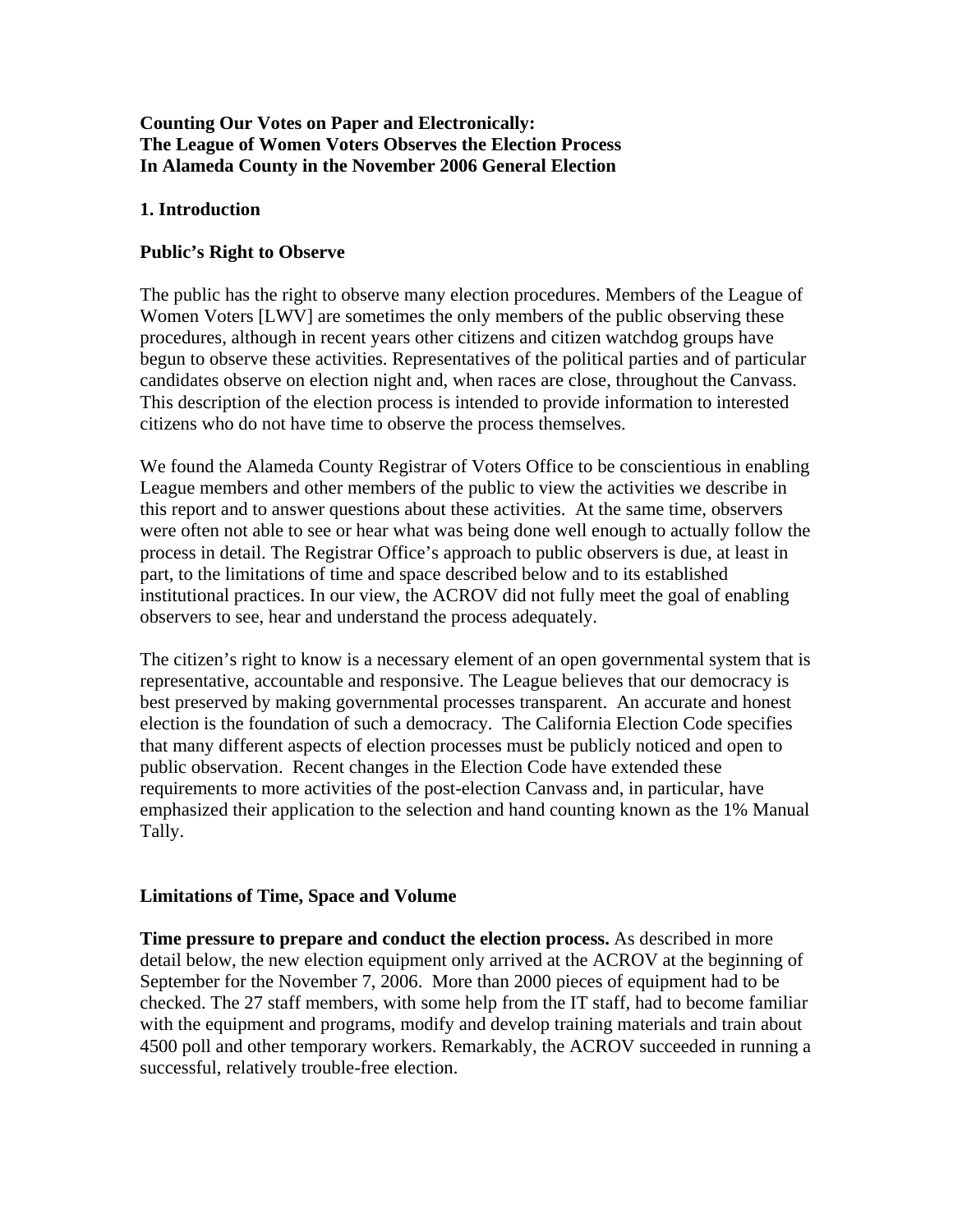### **Volume of paper ballots; Nearly a million individual ballot sheets handled.**

Because of previous concerns and controversies about electronic touch screen machines and perhaps also because of the difficulties in hand counting the paper records or VVPATs from the machines, the Registrar's Office identified the touch screen machines as intended primarily for disabled voters. Some voters mistrusted the touch screen machines, even though these new machines were equipped with paper records. The result was that the vast majority of voters used paper ballots; Of the 415,638 ballots cast, only about 4000 were cast electronically. Each paper ballot consisted of two large cardstock sheets, approximately 10" x 17" with races listed on all four pages. Therefore, the switch to paper ballots produced a large mass of materials to be handled at the polling places and at the ROV Office both before and after the election.

**Space limitations.** The physical layout of the ROV offices in the basement of the Alameda County Courthouse is crowded and cramped, although Acting ROV Dave Macdonald cleared out and rearranged the space and did noticeably improve workflow. Many different staffers carry out a multitude of different tasks at the same time.

**Location of Observers.** Public visitors were escorted through the office by staff and were generally confined by ropes to a small area where they could see, but not interfere with, the activities. From this area, visitors can look through a large glass window into the computer vote count room that houses the central election computer and other equipment. Visitors can look around the long back workroom where paper ballots are processed and prepared for counting and other tasks are carried out.

From the public observation area it is not always possible to see or to hear exactly what is happening, what is written on pieces of paper, or what is typed into or shown on scanner display screens or computer screens. Generally, visitors are not allowed in the computer vote count room when ballots are being counted or processed or machines are being tested.

**Information provided to Observers.** In the June 2006 Primary Election, the ROV Office had introduced an excellent improvement in public information to observers. It posted flow charts on the walls of the election workroom explaining the processes being observed. This was not done for the November 2006 election. The ROV Office has for its own use publications describing its processes and protocols and has at times provided them to interested citizens, for example, to members of the Registrar's Election Advisory Committee. These publications were not provided to observers at this election. Instructions for "Canvass Observers" and/or "Election Observer Ground Rules" were provided; these stressed the limits on observers, such as not talking with employees.

**Public Notice.** For this election, the ROV posted dates for many of its election activities on its website, all but one with fixed dates and time. Posted activities including the Logic and Accuracy Test, the Absentee Ballot Processing, the Election Night Ballot Counting, the Post Election Official Canvass, Signature Check of Absentee Ballots from Polls, the Check of Provisional Ballots and the 1% Manual Tally. This easily accessible posting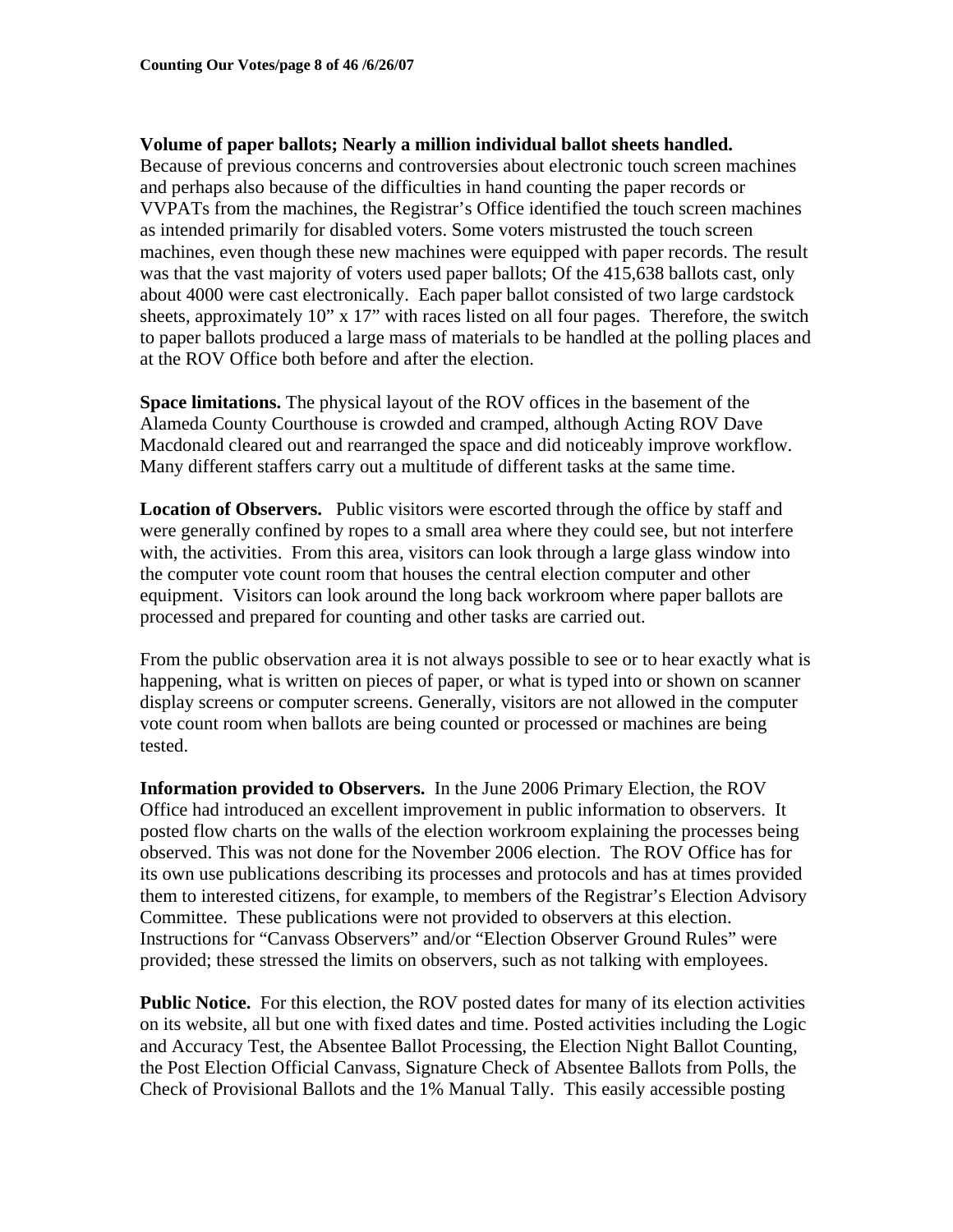acknowledged the public's right to observe and enabled members of the public to know when and where to come to observe. The selection of the 1% of precincts, absentee voter ballots and provisional ballots was not announced on the website. However, interested citizens could give their names and contact information to the ROV staff; those requesting notice were telephoned 24 hours before the selection.

**Adequacy of Public Access.** As the following detailed accounts will make clear, the ROV Office complied well technically with the Election Code requirements that certain of its activities be open to public observation. However, we found that the Office did not fully comply with the spirit of the law. Observers were often not able to hear, see and understand the substance or the details of the activities being carried out. In comparison with the November 2005 Special Election, we found that the ROV had tightened its control and made it more difficult for observers to genuinely follow or assess the activities. For example, during the 1% hand count, staff members spoke very quietly to one another or whispered and did not post the results of the individual hand counts, so observers could not tell whether there were discrepancies, whether the discrepancies were resolved, or how they were resolved. These problems have been brought to Registrar Macdonald's attention and he has made specific plans to correct them in future elections.

In the following reports, we describe what we have seen and understood. For details that we could not observe directly, we rely on interviews with ROV staff and written materials from their office and other sources. Many of the procedures are mandated by the Secretary of State and/or the state Election Code, so procedures that take place in Alameda County should resemble what happens in many other California counties.

# **Special Requirements, Improved Procedures Added**

In addition to the intense pressure due to a short preparation timeline, the Board of Supervisors requested that the ROV do two kinds of additional testing of the new systems. Because of concerns raised by citizens about the security of electronic systems, the Board required the ROV to add extraordinary safeguards for this election—including independent testing of the new equipment and a full hand recount of all votes cast on touch screen machines.

**Independent Testing and Recount of Touch Screen Votes**. In response to the Board of Supervisors' requirements, Acting Registrar Macdonald hired an independent firm to do a vulnerability assessment. The firm identified only a few weak points that the ROV needed to correct. [The report is posted on the web at http://accurate-voting.org/wp content/uploads/2006/10/alameda\_sequoia\_vuln.pdf.] To comply with the request for a full recount of all touch screen votes, Macdonald arranged for barcode scanning of all touch screen VVPATs, as described later in the report.

**Improvements to Systems and Training.** Registrar Dave Macdonald, managed the timeline and other pressures of this election by expanding and improving the tracking and testing of equipment and systems, upgrading the training of the existing staff, and bringing in additional computer-savvy staff from his IT office.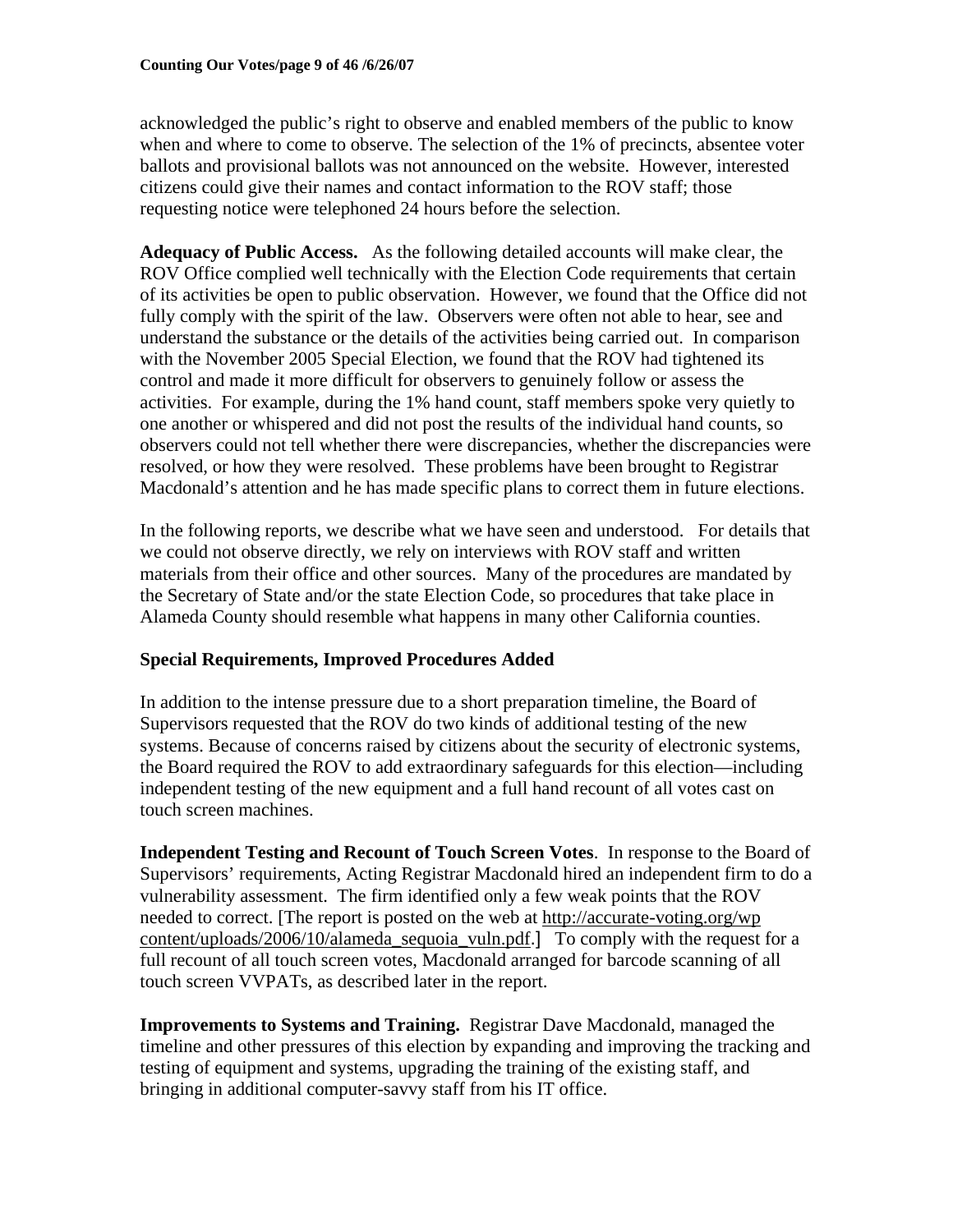### **2. Security of Election Equipment and Records; "Chain of Custody"**

The Alameda County Registrar of Voters office continued and expanded its efforts to keep election equipment, records and materials secure and accounted for. Voting machinery, paper ballots, poll registers and more, were distributed to 825 polling places and then collected again without significant breaches of security being reported. To supplement the 27 permanent staff members, about 4500 temporary staffers were trained, sworn in and hired. They worked long hours for very modest pay to make the election possible. Given the challenges of the election, they made surprisingly few mistakes and, because of the elaborate record keeping and checking system, ROV staff is usually able to identify and correct these mistakes.

ACROV record keeping seems to be meticulous. The system provides checks and balances: records are double-checked and equipment is locked up, wrapped up in plastic, and sealed in ways that would reveal tampering. Voting machines, electronic memory devices, voter registers, and other items were labeled with barcodes, so they could be easily logged in and out.

**From the distribution center to polling place**. Each Poll Inspector (supervisor of an individual polling place) picked up and signed for the paper ballots, rosters, and other materials. The Poll Inspector is responsible for their security from the time he or she picks them up from a distribution center on the Saturday morning before the election to their final delivery at the end of Election Day. The Inspector brings the election materials to the polling place on Election Day. The Inspector and other poll workers sign in and out on Election Day.

**At the polling place.** Three or more poll workers are assigned to each polling place. They are on duty and responsible for the security of records, ballots, equipment and the voting process from about 6 am to close of polls at 8 pm; closing procedures and delivery of materials can keep them busy as late as 11:00 pm, as described later in this report.

**From the polling place to the 27 return centers.** The Inspector and a second poll worker deliver all the records of the ballots cast at their polling place to their assigned return center after they have closed the poll. These include: all paper ballots; the printer from the touch screen machine, which includes the paper roll that records the VVPATs (the voter verified paper auditable trail), and the electronic memory devices from all machines. Poll workers also deliver other vital election records and equipment to one of 27 return centers. They sign in and verify that they have delivered each required item. Electronic memory devices were then transported by County workers to the ROV office.

**Return to the ROV Office; Election Night Vote Counts.** All the electronic memory devices brought to the ROV office on election night are read electronically. This process takes some time. Therefore, the first Unofficial Results "Absentee + VBM" reported election night included the Absentee Voter ballots received and scanned before Election Day, ballots from Vote by Mail precincts and some Early Votes*.* Subsequent reports add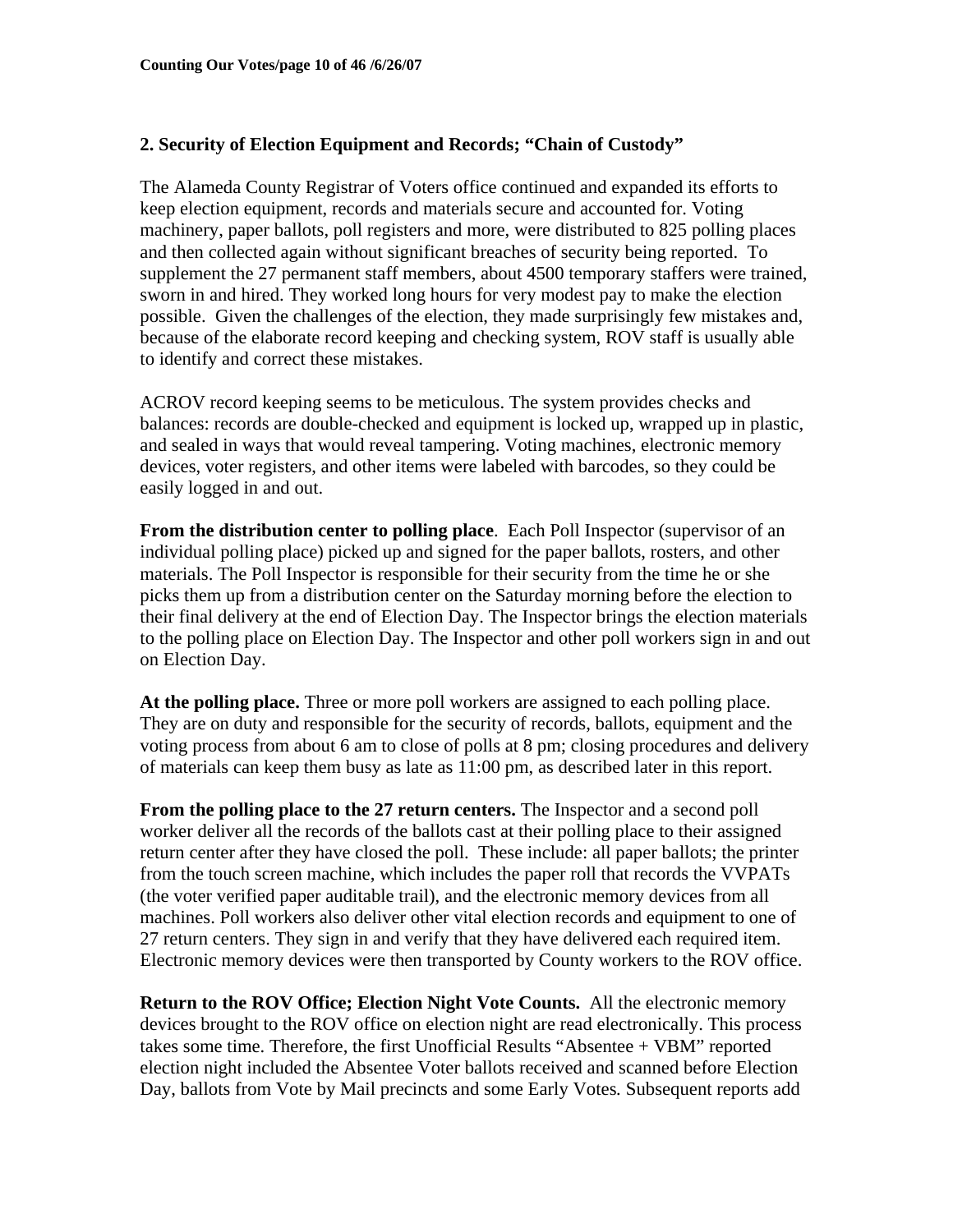more Early Votes, possibly Absentee Ballots scanned on Election Day and the earliest precincts to report. The electronic returns from both the scanners and the touch screen machines at precincts were recorded, totaled and reported Election Night and early the next day. The paper ballots, registers and other materials from the 27 return centers were brought in to the ROV Office Election during the night or the day after the election by ROV staff or contractors.

### **Security of Voting Machines and Electronic Recording Devices**

Touch screen machines and scanners were tested and prepared for the election at the ROV warehouse. The machines were delivered from the ROV warehouse to the 825 polling places on wheeled carts, attached to the cart with plastic strapping tape and wrapped in strong transparent shrink wrap and sealed with layers of tape. The barcode ID tag on each machine is scanned when it leaves and when it returns to ROV custody. The scanner and the touch screen machine are unwrapped and set up by the poll workers the morning of the election. The machines are checked to make sure that no votes have been cast on them and that no paper ballots are in the ballot bins. The first voter is shown the zero totals and the empty ballot bins and box.

In a change from the practices in November 2005, none of the electronic recording devices are in the hands of poll inspectors before the election. They are inside the tamper-proof sealed up packages of voting machines that are delivered to polling places in the days before the election.

At the end of the day, poll workers go through the closing routine to close each machine and total the votes cast. The machines are locked up, put back on the cart and locked to the cart. [See **What Happens When the Polls Are Closed.]** According to the ROV's protocols, the machines are picked up by a trucking company and delivered to the ROV warehouse as soon after the election as possible.

### **Independent Testing-- Security Evaluation/ Vulnerability Assessment and Recount of Touch Screen Votes**

Because of many security issues raised about the Diebold election equipment used by the County for several earlier elections and concerns raised by some citizens about electronic counting of ballots in general or the Sequoia systems in particular, the Board of Supervisors had requested the ROV to add two additional checks to ensure that the Sequoia Systems equipment did not have security problems. The first of these was an independent security evaluation. Since the Sequoia equipment did not arrive at the ROV Office until early September, getting this done in the available time was a problem.

The independent security specialist hired by the ROV, Pacific Design Engineering, conducted a vulnerability assessment to assess the overall weaknesses of the system as a whole and propose "practical counter measures" that could be put in place before the November 2006 election. Acting ROV Dave Macdonald reported to the Board at its October 10, 2006 meeting that no other County has conducted a voting system assessment of this magnitude. He reported that the assessment revealed that the majority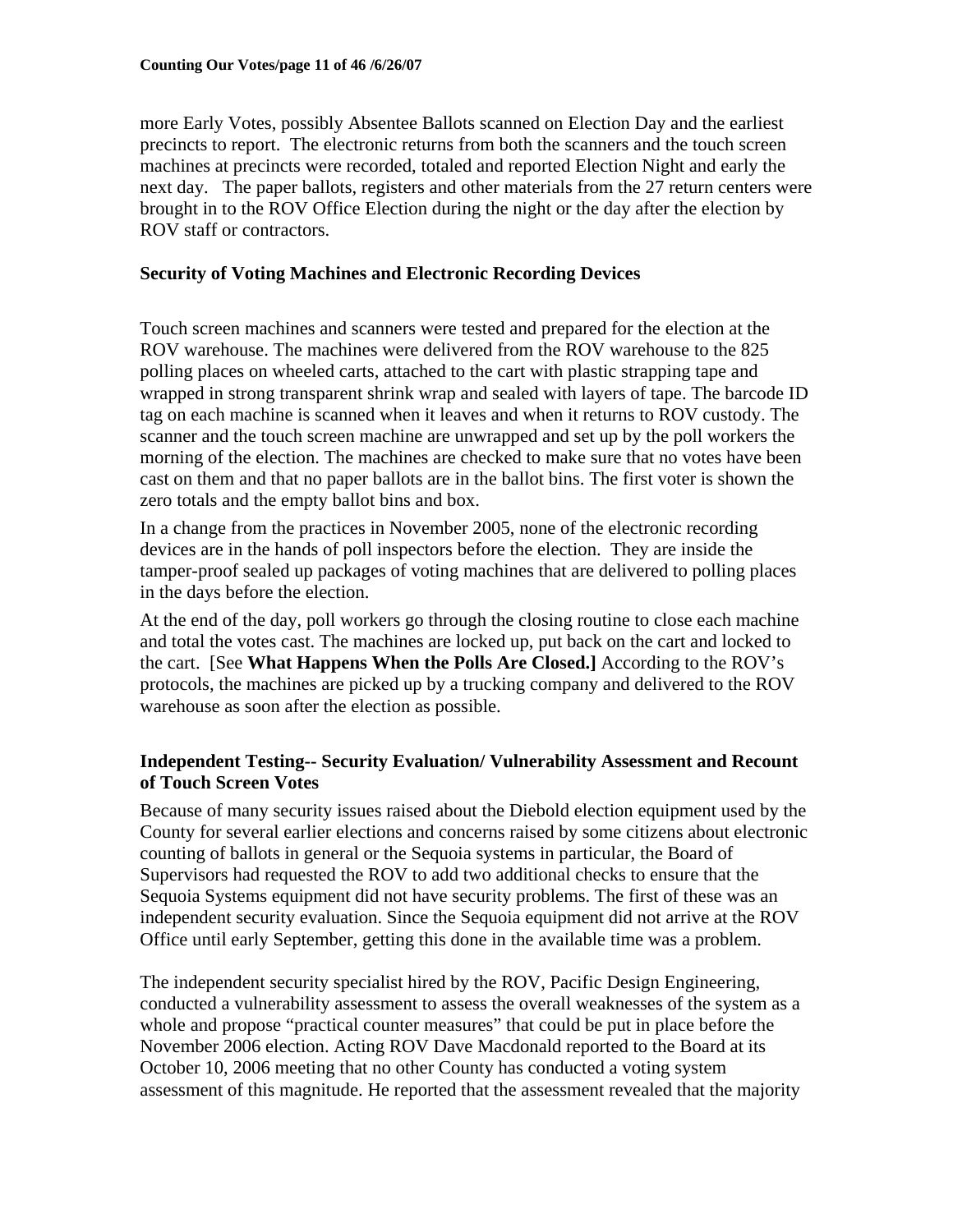of vulnerabilities were already being mitigated by procedures implemented by the Registrar of Voters and that any remaining vulnerabilities were low risk and readily remedied by network security and human process countermeasures. Specific weakness found and to be corrected included changing plain text passwords to encrypted passwords, guarding other encryption keys by maintaining strong chain of custody control of memory cards, upgrading to more secure software as soon as it is certified by the State, and checking the central computer software before, during and after the election in specified ways to make sure the equipment's security stayed intact. The consultant also pointed out that the manual recount of 1% of precincts provided a further check of the process. [The report is posted on the web at http://accurate-voting.org/wp content/uploads/2006/10/alameda\_sequoia\_vuln.pdf.]

**The Yellow Button.** One potential weak point identified and publicized by two California citizens and then the press was apparently not spotted by the assessment. The Sequoia Edge touch screen machine has a yellow reset button which could potentially allow a polling official—or malicious person—to put the machines in manual voting mode—and then, in theory, cast many votes. Improper use of this button turned out to be highly unlikely since poll officials would almost certainly observe and then prevent or stop such an attempt. In addition, pressing the button causes a loud beeping noise and the button can only be reached by going behind the machine, a movement not likely by an unauthorized person because the machines were to be placed right next to and in view of the poll workers' table. The Secretary of State responded to the citizen alert and resulting press by contacting all Registrars with the Sequoia equipment. ACROV subsequently stressed this risk in poll worker instructions and training.

# **3. Logic and Accuracy Testing**

**The Logic and Accuracy Board.** At each election the ROV appoints four citizens to a Logic and Accuracy Board —two from the Grand Jury and two from the League of Women Voters. The job of the Board is to observe the election vote count as representatives of the public at large. The Logic and Accuracy Test is the Board's first opportunity to carry out its task.

**The Logic and Accuracy Test.** During this test, which was announced on the ROV website to the public, the Board members, guided by ROV staff, run through the voting procedures. At this election, the test included: a "logic and accuracy test" of the touch screen voting equipment, the high speed scanners, and other procedures and equipment that together make up the voting system. This test familiarizes the Board with the vote casting and counting process that will be used at that election and enables them to observe whether the system is functioning properly. The test prepares Board members for their job when the ballots are counted.

On election night, the four Board members are authorized to observe the ballot count closely, to walk around the computer vote count room and processing areas, to ask staff questions and to get answers. Other members of the public may only watch the computer room through a glass window.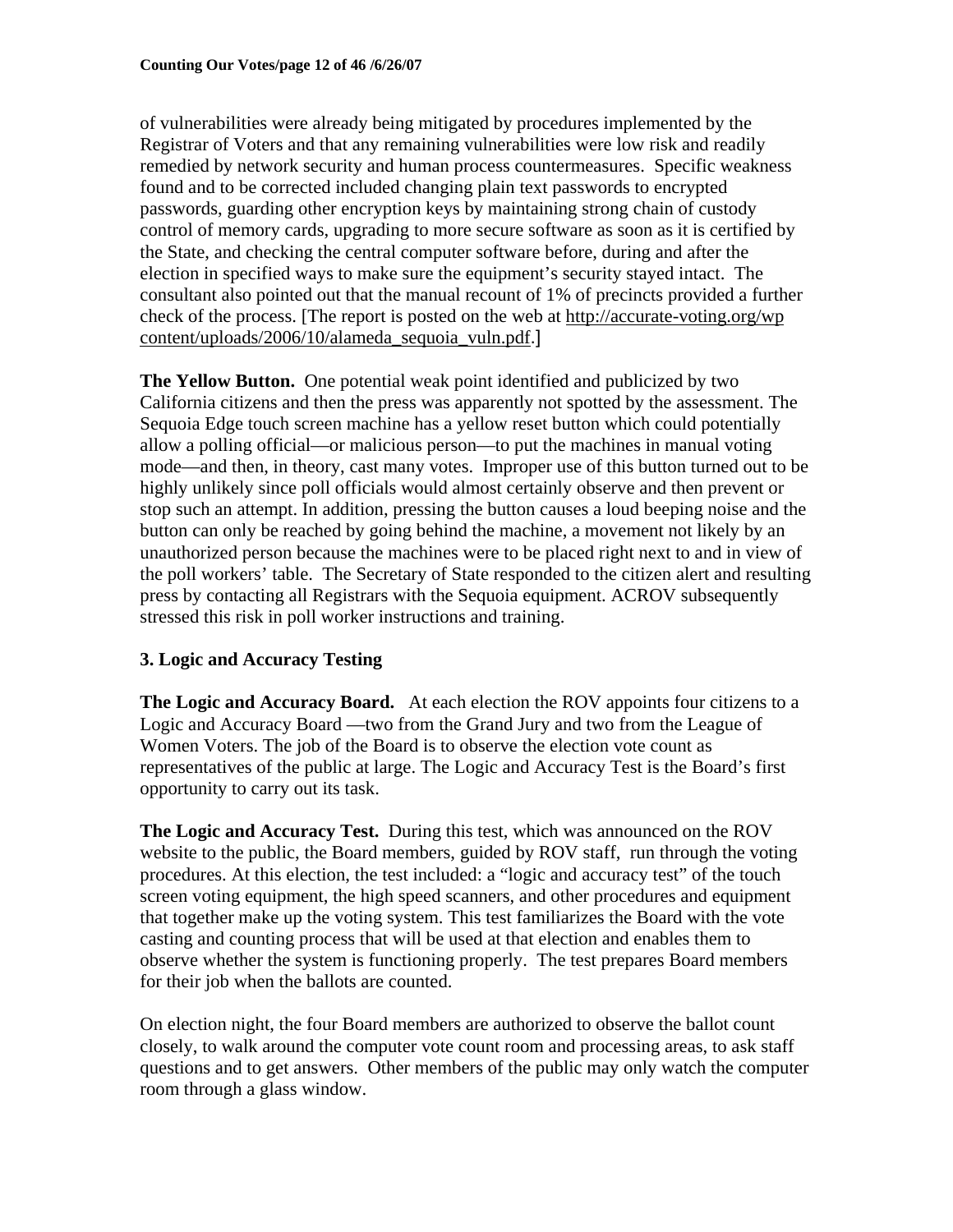The Logic and Accuracy Test attended by the Board and open to the public was only a small part of the array of tests of the system carried out by the ROV staff. These tests cover both voting on touch screen machines and with paper ballots and scanners. Logic and Accuracy Tests have, in the past, caught problems that were then corrected before the election proper.

On Oct 19, 2006, Dave Macdonald, at the time the Acting ROV, several ROV staffers, and the four members of the Board of Logic and Accuracy met in the computer vote room at the ROV office. The Board members were sworn in, by vowing orally to uphold the Federal and State Constitutions and to faithfully discharge their offices, and then signed written copies of the oath that they had just sworn. One public observer was present.

**Testing A High Speed Scanner.** The ROV staff presented the Board a large cardboard box that contained bundles of test ballots organized by precinct. Each ballot in each precinct had been previously marked, that is, voted in such a way that counted results could be readily compared to the ballots and any discrepancies easily noted. The Board's first task was to select one bundle to use in the high speed scanner test. The Board members made a random choice and then proceeded with this bundle of ballots to the computer room. Then they made a second random choice, picking one of the four Sequoia scanners to use for the test.

Dave MacDonald ran a report that showed that the selected scanner's registers were zeroed out (no vote totals were stored in its memory) and ready to begin. Once the Board members accepted the report, Dave had an ROV staff member take the test ballots for the selected precinct and scan them as the Board looked on. The scanning took a few seconds, then the staffer removed the scanner's memory pack, on which the scanned results had been recorded, and took it to one of the laptops set up to read these packs on election night. Prior to reading the results from this memory pack, the staff member ran a system wide vote report – the same report that would be produced every hour or so on election night. The initial report showed zero votes for each race in the system, thereby proving that there were no recorded votes in the system. This assured the Board that the next report to be run, prepared after the test scanner's pack was read, would include only votes read from that pack.

The ROV staffer then ran the program that read the scanner pack. After doing that, he ran the Results report. He printed a copy for each member of the Board and for Dave MacDonald. The Board and Dave then took their reports and the ballot bundle that had been scanned, and returned to their worktable. There they compared the ballots to the report. The report accurately reported the votes that had been cast and scanned, thereby showing that this portion of the system was working properly.

**Testing a Touch screen machine**. The Board next turned its attention to testing a touch screen voting machine. Prior to the arrival of the Board, the ROV had one of the county's new Sequoia touch screen voting machines moved into the vote counting room. The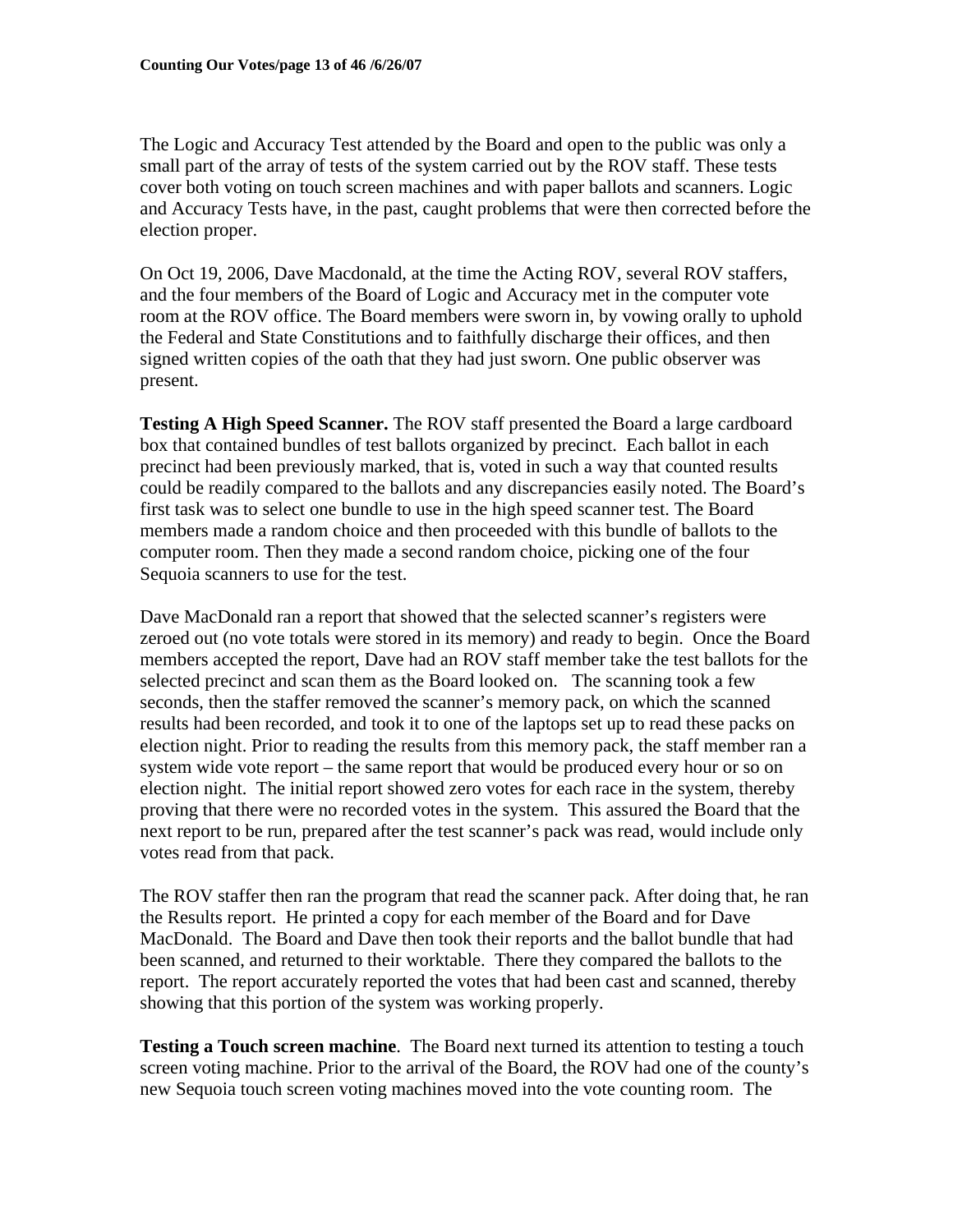Board and Mr. MacDonald went over to it. As he had done with the high speed scanner earlier, Mr. MacDonald had an ROV staffer run and print a status report on the machine's registers. It showed that zero votes were recorded on its memory card. The staff also deleted the high speed scanner test votes from the results server, so that the results from the touch screen memory card would be the only ones to appear for the next part of the test.

The Board returned to its worktable, where each member was given a blank ballot from the test precinct that they had randomly selected from the cardstock box earlier. Mr. MacDonald instructed them to individually and privately vote it in any way they desired. When everyone had finished, one at a time each walked to the touch screen machine and voted the ballot s/he had marked. As an added precaution to ensure the ballot was voted as marked, an ROV staffer took the ballot of the "voter" and read each mark to him/her before s/he touched the screen. When all races and measures had been voted (or skipped if that was the "voter's" preference), the "voter" reviewed the VVPAT or paper trail printout visible through a plastic cover and cast the ballot.

Once all four Board members had cast their ballots, the ROV staffer removed the machine's memory card, inserted it into one of the laptops so it could be counted, ran the counting program, then initiated another Results report. Again, copies were printed for each of the Board members and for Mr. MacDonald. The Board members retained the paper ballot s/he had marked and returned with Mr. MacDonald to the worktable.

Race by race and measure by measure, each Board member reported his/her vote as Mr. MacDonald kept a manual tally. The Board then compared the totals from Mr. MacDonald's manual tally to that reported on the Results printout they had all received. The results matched, thereby showing that this portion of the system was working properly.

**Saving the Test Materials.** The paper results and memory cards (electronic memory devices) used for the test were sealed into an envelope and signed by the L&A Board members present. The envelope was put in a secure place. The public logic and accuracy test had been completed. If questions about the test arise, the contents of the envelope can be rechecked. If, during the election, the ROV office suspects problems with memory cards, the cards used in the test can be removed and checked, since the program was known to be functioning correctly at the time of the pre-election L&A test.

**Importance of the Board of Logic and Accuracy**. The Board of L & A plays a potentially significant role as citizen observers of vote counting on election night. They serve as witnesses of the activities of the staff and could alert the staff or the public if they observe problems. They can also observe whether staff seems to deal with problems appropriately as they come up. Sukey Wilder, a member of the League of Women Voters of Oakland and a computer systems manager, who served on the Board from the days of punch card voting through the period when the Diebold touch screen machines were used, reported that every election night is different. Unanticipated problems come up. Wilder found that experienced ROV staff who are familiar with the system and with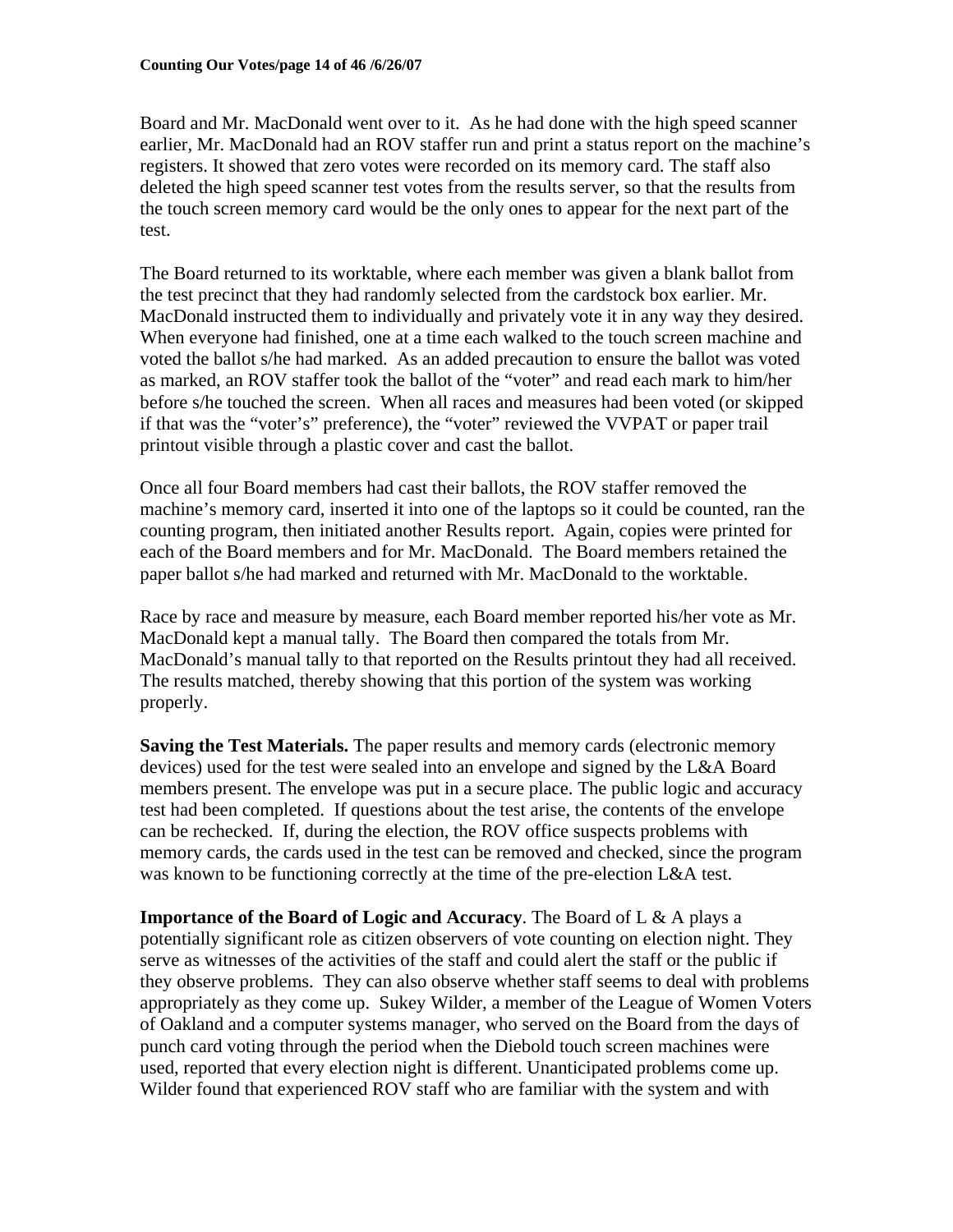probable voting trends in their county are crucial to running an accurate and secure election, since they will be quick to observe unexpected patterns in vote results. She has also observed that problems that come up at one election have not reoccurred at the following election. The staff has taken action to make sure that problems they know about do not reoccur.

### **Adequacy of the Election Systems Tests & Significance of the Logic & Accuracy**

Test. How meaningful is the Logic and Accuracy Test as a test of the logic and accuracy of current voting methods? This is a modest test created for earlier days and simpler methods. David Wagner, Associate Professor of computer science at the University of California Berkeley and a member of the new national consortium ACCURATE, A Center for Correct, Usable, Reliable, Auditable and Transparent Elections, observes that L&A tests are not very meaningful when it comes to deliberate fraud. However, when it comes to unintentional errors, L&A tests can detect accidental errors pretty effectively. For instance, on optical scan machines, ballot position 17 might be printed on the paper ballot as a vote for candidate A, while the optical scanner's electronic configuration file tells it to count it as a vote for candidate B. L& A tests can detect such errors. Accidental errors are, Wagner suggests, probably more common than deliberate fraud.

**Are our election systems tested well enough to insure an accurate and secure election?** This is the question all citizens want answered. Election machines and programs are a key part of the election system; their accuracy and security cannot be established by visual observation alone. The League observers compiling this report do not, therefore, attempt to evaluate the testing or the election equipment itself in this report.

**Responsibility for the accuracy and security of voting systems rests with the California Secretary of State and the Federal Election Assistance Commission.**  The Secretary of State's office has technical experts and has expanded its testing. Testing on the Federal level is carried out by independent testing companies paid by the manufacturers of the equipment. Testing is required to be done according to advisory standards set by the federal Election Assistance Commission.

The standards and the compliance of testing companies with those standards have been found to be inadequate; standards and companies are coming under increasing scrutiny. The EAC's technical advisory committee and the National Institute of Standards and Testing are increasingly active in revising and improving standards and testing. The work of ACCURATE, the new national consortium of university computer security experts, should provide further scrutiny and safeguards. Watchdog organizations with technical expertise have focused on the accuracy and security of elections. Public criticism of failures of the election system in recent elections has prompted changes. A variety of citizen groups and organizations have prompted citizens to monitor elections and to file telephone or e-mail reports of their observations. Observing, asking questions and urging improvement will ensure that public officials will continue to be vigilant and improve the systems.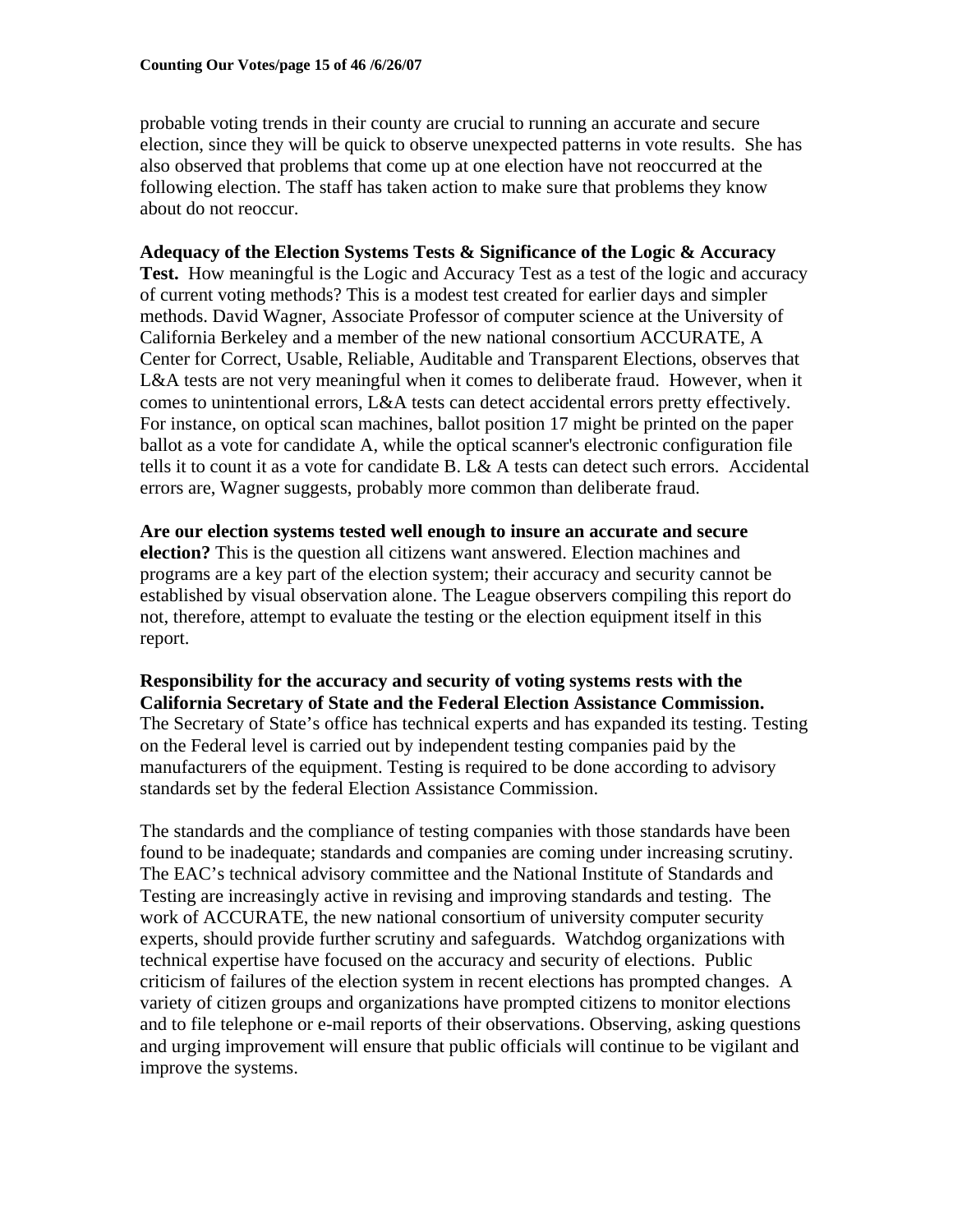### **4. What Happens to Your Absentee Ballots: Processing and Counting**

**Start of absentee ballot processing.** The Registrar announced October 31, 2006**,** a week before the Election Day, as the start of the processing of absentee ballots. Absentee Ballots were continuing to pour into the Alameda Registrar of Voters Office throughout the pre-Election Day period.

**Difficult Working Environment and Long Hours.** All the election procedures combine hard tedious work by temporary and permanent staff and use of specialized machines. The awkward basement layout of the Registrar's office does not permit an easy logical flow of documents since many spaces must have multiple uses. In particular, absentee ballots at all stages of processing are loaded on big carts and wheeled into the computer room each night for security. They are returned to the appropriate work area the next morning. The carts and trays of ballots are moved often—to put them in the right place, to get them out of the way, to do the next step of the process, to bring them back to wait for the next step of the process, and so on. Trays of envelopes and ballots are labeled to indicate their stage of processing. When problems are spotted, supervisors make adjustments to the procedures and give new instructions.

Work hours during the pre- and post-election period are long and often include weekends. The work environment seemed pleasant, staff friendly, supervisors polite, patient and clear in their explanations. Workers concentrated on the rather repetitious work with relatively little chatting. Lighting is bright.

**Improvements**. Changes by Acting Registrar Dave Macdonald to clear out the work areas and rearrange the worktables and equipment did improve the efficiency of the work spaces. Acting Registrar Dave Macdonald had worked with staff before the election in order to develop a detailed work-flow plan, with responsibility and timing for each job clearly defined. All equipment and records were labeled and tracked carefully. The processing system seems well thought out and carefully implemented so as to avoid, as much as the situation permits, problems that might be created by the awkward back and forth movement of the ballots. In so far as occasional observers could determine, these changes seemed to improve efficiency.

**Checking Signatures.** The large yellow absentee ballot envelopes, signed by each voter on the outside and marked with a barcode showing the voter's ROV Office ID number, are delivered to the Registrar's Office. The ID number enables the Office to identify the voter as having cast his/her ballot, without violating the privacy of the ballot itself. The signatures are scanned; images are stored electronically and can be called up by staffers at a bank of computers in a different part of the office. A worker compares the scanned signature from the envelope with an electronic image of the voter's signature from his or her voter registration form. The staff member compares the two signatures and clicks to accept or to challenge. A series of three supervisors reviews challenged, that is, doubtful, signatures. They try to take into accounts that signatures change over time.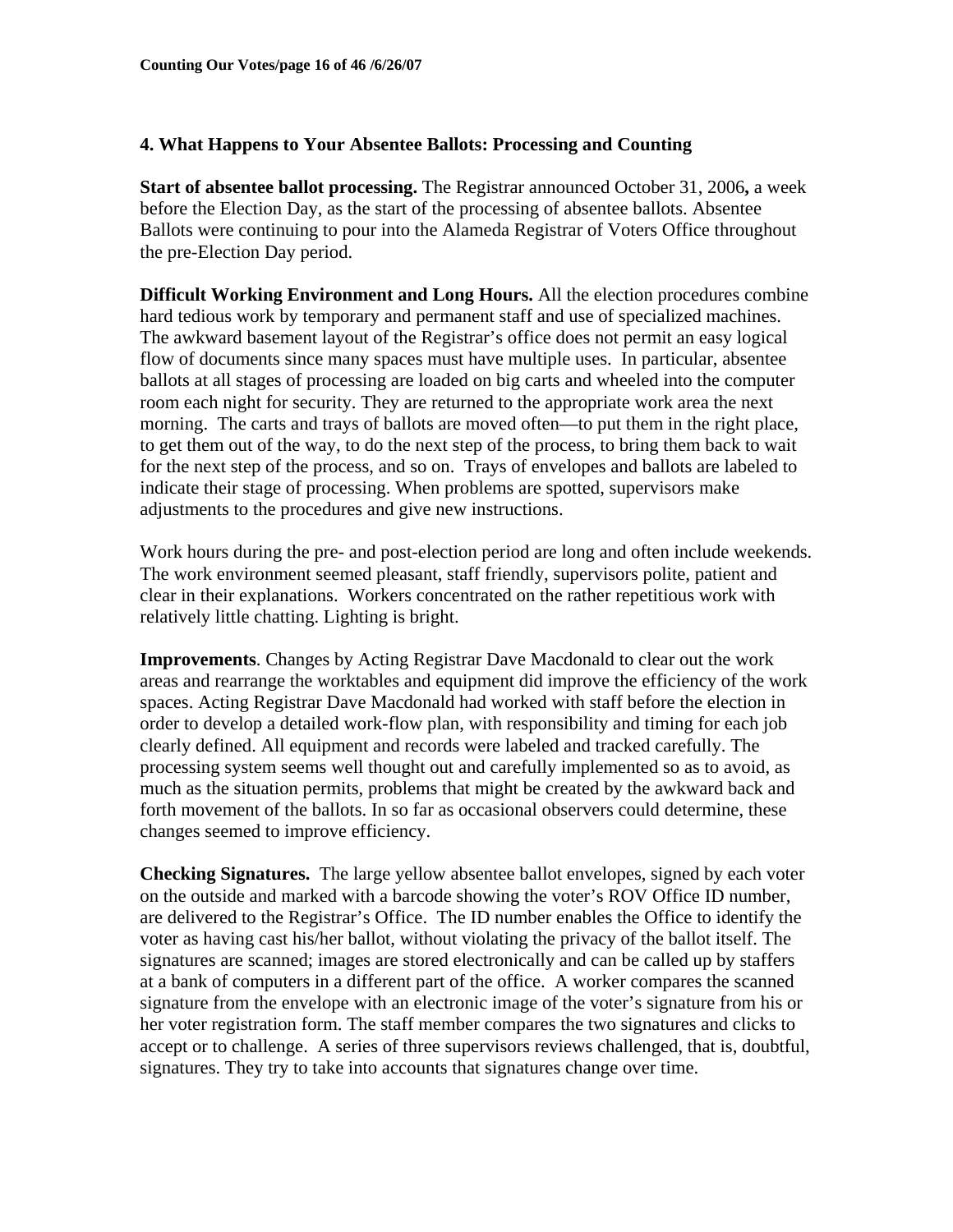ROV policy is to count every vote, if possible. In cases where it appears that someone else has signed the ballot envelope, the appropriate envelope is removed from the tray and the vote is not counted. When the signature is rejected or has changed a great deal, the voter is sent a new registration form to get a current signature. If the voter has forgotten to sign the envelope and if there is time before Election Day, the ballot is returned to the voter for signature. The ROV hopes to acquire new machines that would enable up to 60% of signatures to be checked by computer; only about 40% would need to be checked by a human worker*.* 

**Opening Envelopes.** Trays of envelopes with signatures that have been verified are labeled and carted to the back office. Batches of envelopes are lifted onto a tray on a machine that vibrates them to shake the ballot down so it won't be damaged when the envelope is opened. Trays of these envelopes go to workers at two machines. They put batches of envelopes in; the machine slits open each envelope and moves it to the worker who reaches in, takes the ballot, discards the envelope, opens, flattens and stacks ballots in empty trays. The whole process happens quickly; the workers did not and really would not be able connect the identity of the voter with the content of his or her vote. After this point, the ballot can no longer be identified as belonging to a particular voter.

**Unfolding and Sorting Ballots.** Clerks at worktables go through the trays; they unfold the two stiff four-fold ballots. If voters have failed to remove their stubs, workers remove them and clean the edge. These trays of processed ballots are put aside, ready for the computer reading and counting.

**Reading and Counting Ballots.** The Absentee Ballot Processing, that is scanning or reading and counting, may only begin a week before the election, Oct 31, for this election**.** Four new fast ballot reading machines (scanners) were lined up on one side of the computer room, just under large glass windows. Observers can watch through a window. The scanners resemble flatbed copiers with paper feeders at one end and trays to catch ballots underneath. The reader can "read" both sides of a ballot presented in any orientation. These new fast scanners sort the ballots into three categories. "Good" ballots are scanned and their votes recorded. Once counted, groups of 500 to 600 ballots are packed into cardboard boxes, each labeled with a unique identifying number. Each box is sealed with tape, signed, dated and put away, so that ballots will not be counted more than once. The other two categories "write-in ballots and "damaged" ballots are sorted automatically by the scanners into separate containers for later review and processing.

The scanners keep a count of the number of votes and of the votes themselves. The report of the votes on the ballot is not sent to the central computer until all individual ballots in the group are read or are put in the "damaged" ballot container.

**Counted but not Totaled or Reported**. The processing and scanning of Absentee Ballots continued during Election Day, so that the ROV was able to complete the scanning of all absentee ballots that had been received before Election Day. At 8 pm, the Registrar requests that absentee ballots be totaled and subsequently reports the totals.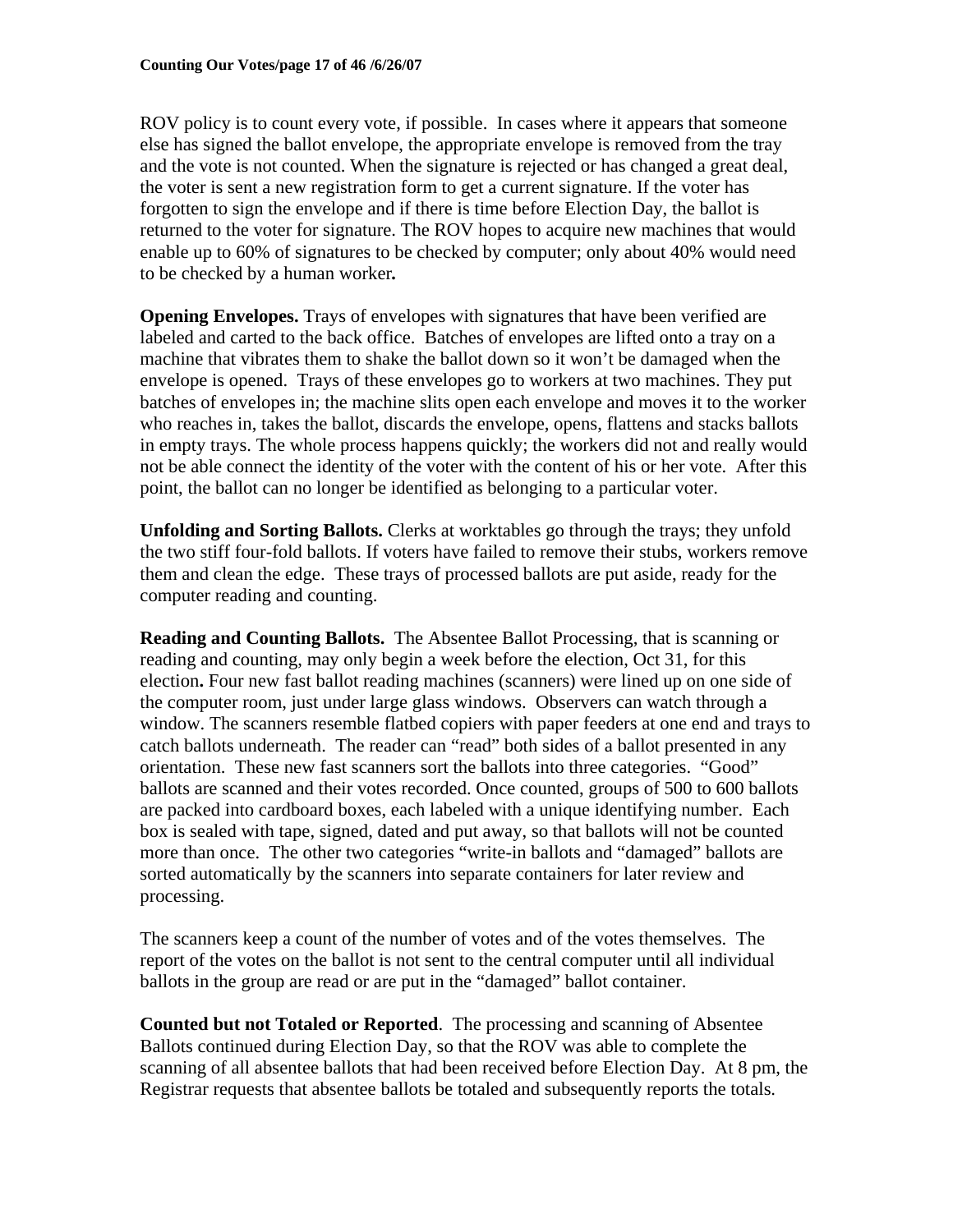Any absentee ballots not counted by that time are counted and reported after Election Day ends. At 8:19:27 pm on November 7, 2006, immediately after the close of the polls, the ROV reported the "Unofficial Results Absentee +VBM." [VBM, or vote by mail precincts, were the 394 out of the 1219 precincts that had so few registered voters that registrars are authorized to require their voters to vote by mail.] Some Early Votes were also reported at this time.

### **5. At the Polls: Processes and Problems**

**Opening the Polls.** Poll workers arrive early at about 6 am. Three to four poll workers or more staff each polling place. The Inspector lets the workers in and brings the election materials picked up before the election. The materials include clear instructions for the workers about opening, running and closing the polls, and quick reference booklets where they can find the answers to questions throughout the day. (The Inspector, as well as the other poll workers, will have taken the ROV training class before Election Day. Although many poll workers have done the job for years, the rapid changes in equipment and regulations in recent years make it essential to retrain workers each year.)

The workers sign in on the Roster and are sworn in. The voting machines seals are broken after seal verification forms are signed; the plastic wrapping is removed; the machines are set up and plugged in. The poll workers run the "zero" tests that show that no votes have been cast on the machines. The roster and packs of the two sheets of blank ballots are set out on the poll worktable. The flag and polling place signs are set outside the door; various instructions are posted in the room. At 7:00 am the poll workers open the doors to the polling place. The first voter is shown the evidence that no ballots have been cast.

**Closing the Polls.** When the last voter is gone, the polls are closed and the flags are taken down—though the day is not over for the poll workers. Following carefully written instructions and using training from the Registrar of Voters Office, the poll workers divide into two teams to carry out all the tasks of closing the poll.

**Totaling the Numbers of Votes and Voters.** Each polling place has one scanner and one touch screen machine. Each vote cast on each touch screen machine has been recorded on the VVPAT paper roll, (the Voter Verified Paper Auditable Trail), and on two electronic memory devices; one is removable. Totals for each candidate and ballot measure are printed on paper rolls from each machine. Two copies are printed of each roll. Scanner and Touch Screen rolls are handled slightly differently. The VVPAT roll of the Touch Screen machine remains in the printer. One copy of the scanner roll is placed in the red canvas returns bag and the other is posted outside at the polling place for the public to review.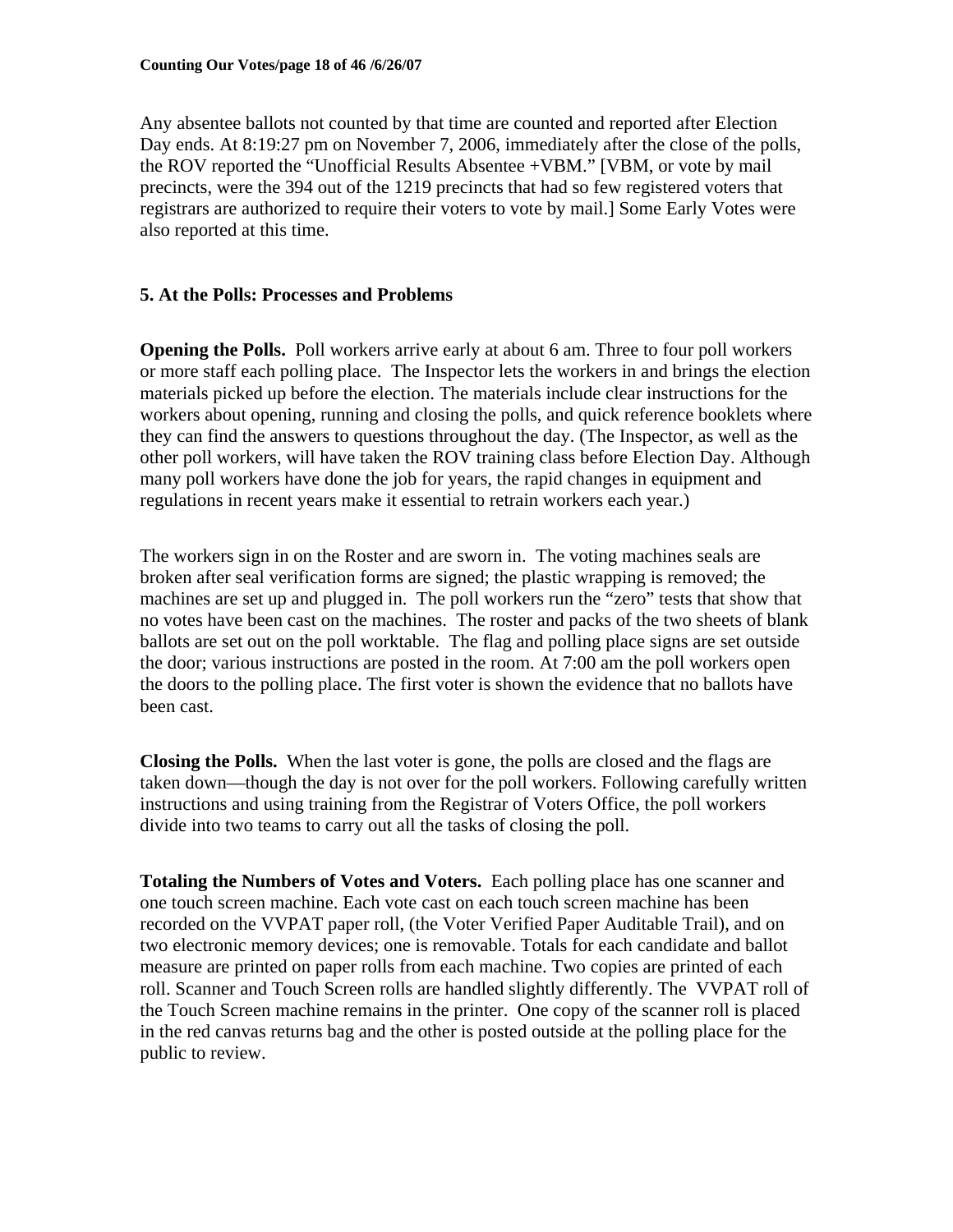The removable electronic memory devices are removed. The entire printer of the touch screen machine, with its VVPAT paper tape locked inside, is removed. Both are taken to the Return Center. The machines are locked; tamper proof seals attached; the machines are closed up. Everything put out in the morning has to be packed up and taken down. The excitement at the start of Election Day has been replaced by tiredness from the 14 or more hour day.

**Reconciling the Votes and Voters.** Poll workers fill out the Official Ballot Statement, which is on the cover of the Roster-Index and record pertinent totals including the following:

- The number of voters shown on the touch screen public counter.
- The number of voters who scanned their ballot in the scanner
- The number of voters who voted on the paper ballots but were unable to scan

their ballots for some reason, including the breakdown of the scanner

• The number of provisional votes

The number of voters who signed the roster must equal the total number of voters who voted by touch screen or paper plus the provisional voters. Unused ballots are counted to make sure that none have disappeared. Voted ballots and spoiled paper ballots are subtracted from the total number of paper ballots present at the polls that morning.

Each and every ballot must be accounted for. Every poll worker hopes the ballot reconciliation balances the first time, but the system is relatively complicated, so voters and poll workers sometimes make mistakes. Any ballot accounts that do not balance at the end of the day will be carefully checked by the ROV staff to track down the source of the error and will be corrected appropriately.

Absentee Ballots that are simply delivered to the polls in their envelopes are not included in the count. A potential source of error is that sometimes voters bring their absentee ballots but not their absentee ballot envelopes to the polls. Poll workers provide provisional ballot envelopes as substitutes, but then have to remember not to include these envelopes or ballots in the Official Ballot Count.

**Packing Up Electronic Memory Devices, Records and Supplies.** The poll workers are supplied with a large red canvas returns bag, which is labeled with its precinct number. Poll workers pack and seal all the items in the appropriate box, plastic bag, envelope or case according to the instructions supplied with the polling materials and by their training.

The poll workers put the electronic memory devices and the paper tape reporting the vote totals taken from each machine into the pink, static free bag, the official returns pouch, and the Red Bag. Absentee ballots delivered to the polls, paper ballots cast at the polls, and provisional ballots go into their own envelopes and then into the red bag, along with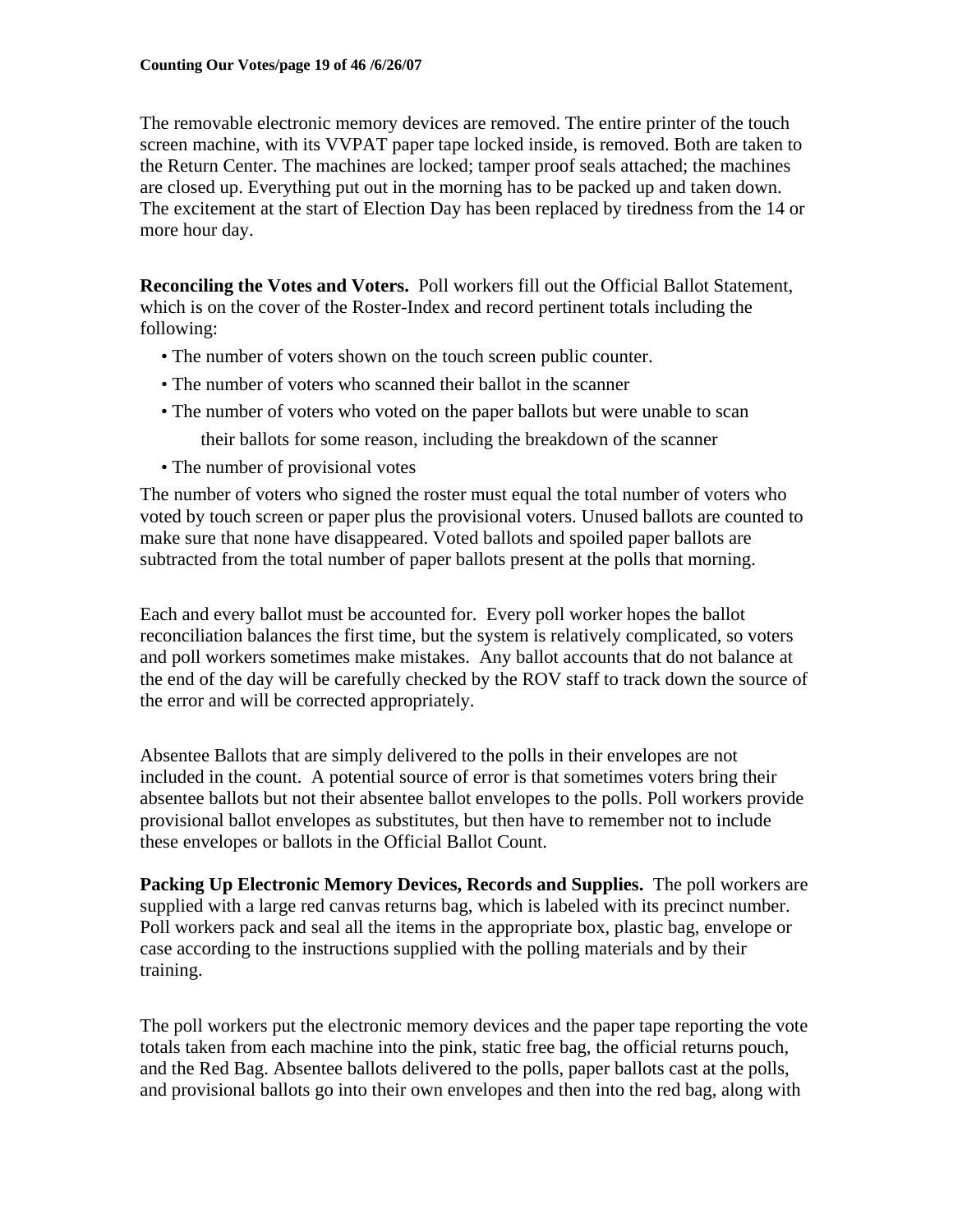the index and all the rosters. The red bag was often not large enough to accommodate all the ballots without bending them. The miscellaneous items go into the big gray ballot case. Before leaving the site, poll workers post returns from that polling place on the outside of the polling place for review by members of the public.

**Delivery to the Twenty-seven Return Centers.** The Poll Inspector and one other poll worker drive to their assigned Return Center. They deliver the flag, grey ballot case, and printer .The contents of the red bag are checked against a check list by ROV personnel at the return center. The Poll Inspector and worker sign for the pouch with the memory cards, rosters and the other items and receive a receipt. County workers later drive the memory cards from all the polling places to the ROV office.

# **Problems at the Polls**

No large scale or major problems were reported at the polling places. League members who worked at the polls, reporters for various publications and various voters did report a few issues.

# **Ballot Usability Problems**

**Tearing the ballots off pads.** The two separate ballot sheets available at the polls were fastened on pads. Individual ballots had to be torn off each of the two pads before a voter could vote on them. The ROV training for Inspectors instructed poll workers to tear the ballots off the pads for the voters. In some polling places, voters themselves tore two ballots off the two pads. The ballots were difficult to remove from the pads. The perforations were not adequate to tear easily or to create a smooth edge. Whether done by a poll worker or a voter, this was a difficult task to do carefully and quickly and slowed down the voting process at the polls when they were busy.

**Scanning the ballots**. Voters had two large stiff cardstock ballots that they were asked to feed into the scanner one by one. They had to find a way to hold one ballot, as well as their belongings, while feeding in the first and then the second ballot sheet. Sometimes voters had trouble placing ballots in the scanner correctly using one hand. A larger feed tray or a place to rest belongings might help. The usability problems may have contributed to the scanner and privacy problems discussed below.

# **Mechanical Scanner Problems**

**Scanners refusing a ballot**. If the voter failed to remove his receipt from the ballot or if the ballot had a rough edge, the scanner might not accept the ballot. The problem could usually be solved by having the voter tear off the receipt or by feeding the smooth end of the ballot into the machine instead of the rough edge.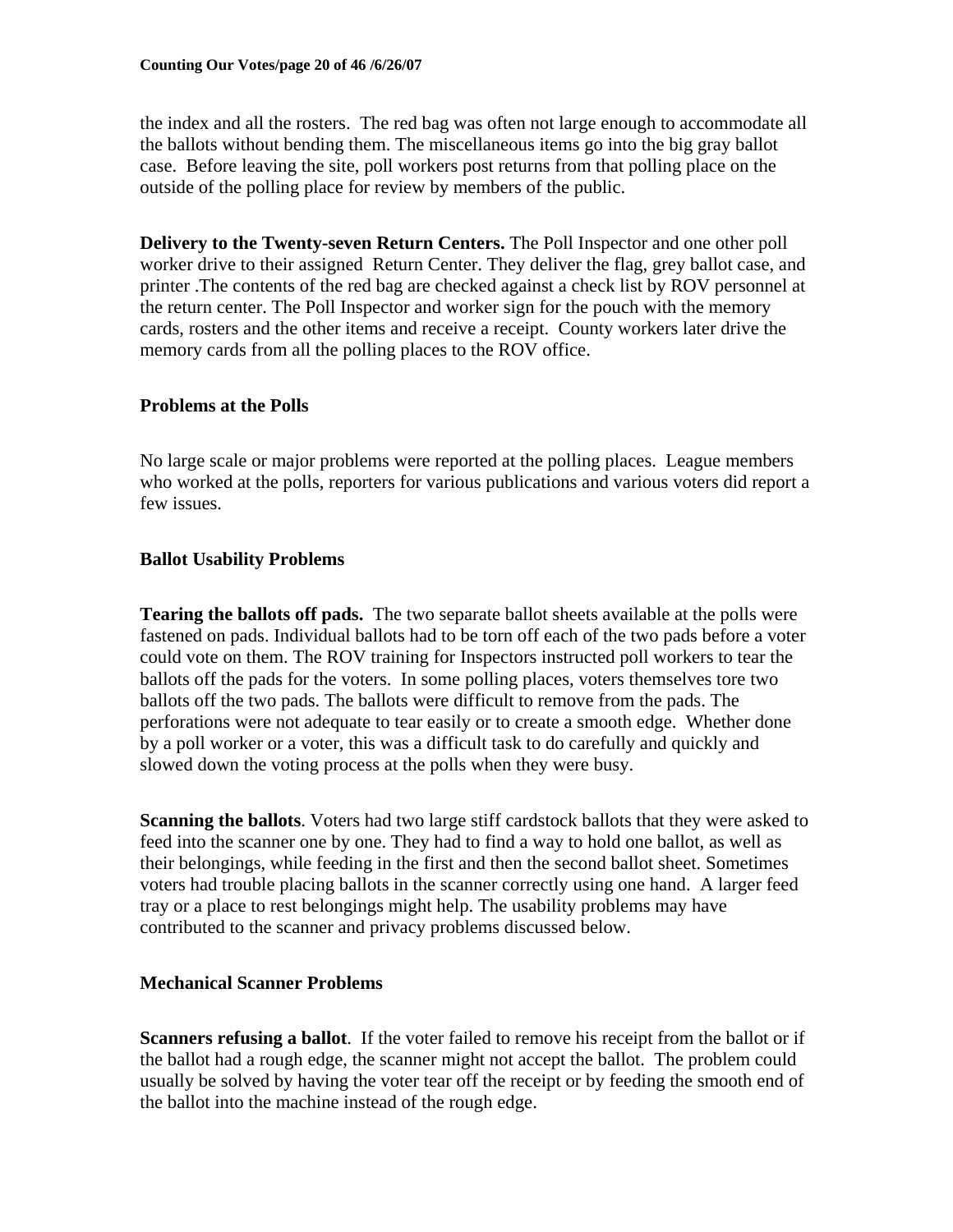**Scanners failing to operate**. Some scanners stopped working or jammed. The ROV training had instructed poll workers to follow one of the following procedures:

1) Stand behind the scanner and instruct voters how to feed in their own ballots. Training emphasized that poll workers should not handle voted ballots. When the scanner failed to operate, experienced Inspectors had voters place their voted ballots in the grey ballot boxes. County trouble-shooters also gave this instruction when they were telephoned to provide assistance with a scanner. This procedure should be clearly spelled out in written material for the next election.

- 2) Stack ballots on the table and either feed them in later or,
- 3) Deliver them unscanned to the ROV at the end of Election Day.

The second option potentially breaches voter privacy and also offers at least theoretical opportunities for losing or changing ballots or for confusing scanned and unscanned ballots. However, the presence of several poll workers at all times mitigated against tampering, because any misbehavior would require collusion, privacy, and a generous amount of time.

In future, unscanned ballots should be put in a secure container immediately for later scanning at the ROV. One trouble-shooter is reported as suggesting to one poll worker team that when they removed the ballots from the ballot box at the end of the day they could run them through the scanner. This would have delayed the closing process further and the workers did not do this since they knew they had been issued a bag to hold unscanned ballots. A line item on the Official Ballot Statement also provides for poll workers to list the number of unscanned official ballots.

### **Inadequate storage space for ballots at the polling places**

Some poll workers reported that the bins, envelopes, and bags provided to the polling place were not big enough to store the ballots or transport them according to ROV instructions at the close of polling.

### **Potential Violations of Voter Privacy**

When voters had difficulty feeding their ballots into the scanner or for others reasons, some poll workers regularly or occasionally took the ballot from the voter and fed it into the machine for the voter without the "secrecy sleeve" that the instructions and training instruct the poll worker to use. Voter privacy was, at least potentially, compromised. Procedures for assisting voters with the scanner should be improved in future instructions and training.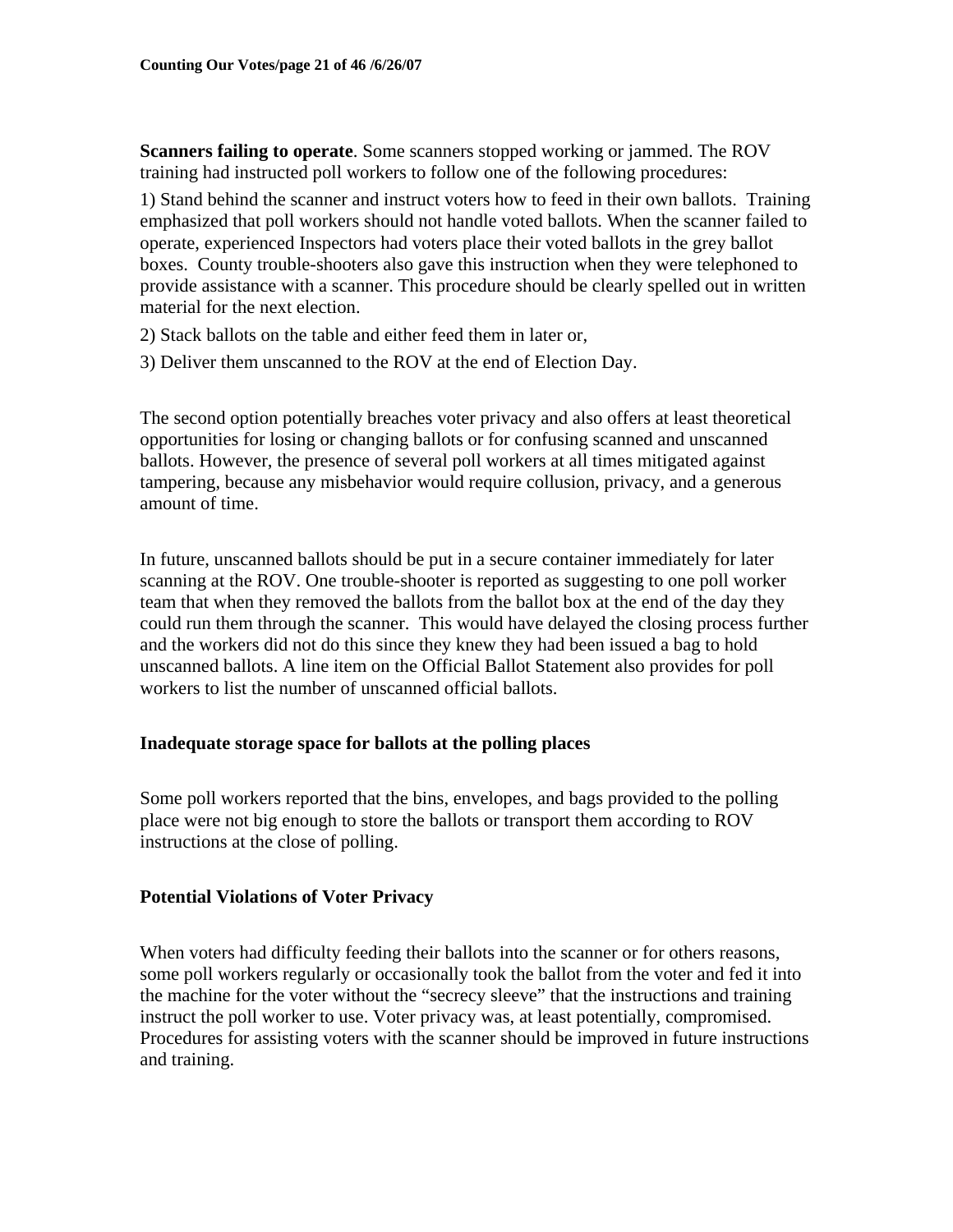In some polling places, when ballots could not be scanned, poll workers followed step 2 above and stacked those ballots on the desk for later scanning or storage instead of placing them in the grey ballot box immediately. Sometimes the ballot box was not large enough to hold all the ballots.

### **Wrong ballots issued to polling places or voters**

With 149 different ballot types, it is essential that each polling place and each voter gets the ballot type that is correct for the precinct and the voter and that each voter go to the correct polling place. The ROV office has occasionally reported that a polling place has received the wrong ballot type. In such a case, poll workers must telephone the ROV and the ROV must deliver the correct ballots.

### **6. Election Night At the ROV Office after 8 pm**

**Downloading and Totaling Electronic Results**. In the Vote Count Room or computer room workers sat at laptop computers programmed to "accumulate" or total results from each precinct and from the high speed scanners in the ROV Office. Totals of absentee ballots scanned on the high speed scanners were transferred or uploaded to the laptops with small electronic memory devices called USB drives. The electronic memory devices or memory cards from each precinct were inserted and then removed from the laptop computers to transfer the vote counts from each scanner and touch screen voting machine. These electronic memory devices are kept in boxes labeled by precinct, so they can be re-read or tested if necessary. Information from the accumulating computers goes directly—on secure lines—to the central computer, also housed in the computer room. These laptops do not have wireless capabilities or wireless cards.

**Counting and Reporting the Vote in the Vote Count Room.** Counting of the votes is done on a separate machine using WINEDS [pronounced as win E.D.S.] software. Only staff and members of the Logic and Accuracy Board, the official observer panel, are usually allowed inside the central election computer room. On this Election evening, members of the L&A Board, including two members of the League of Women Voters and two members of the Grand Jury, observed the process, taking advantage of their right to see everything, ask questions of staff, and receive answers.

Representatives of parties and candidates and the press were able to watch the staff work through the windows between the computer room and the ROV offices.

### **Possible Problems Counting the Vote**

**Reporting the Vote by "Sneakernet' and Secure Line.** From time to time, results from the central computer are recorded on a computer disk. The disk is hand carried, that is, taken by "sneakernet," to another computer. The second computer connects to a secure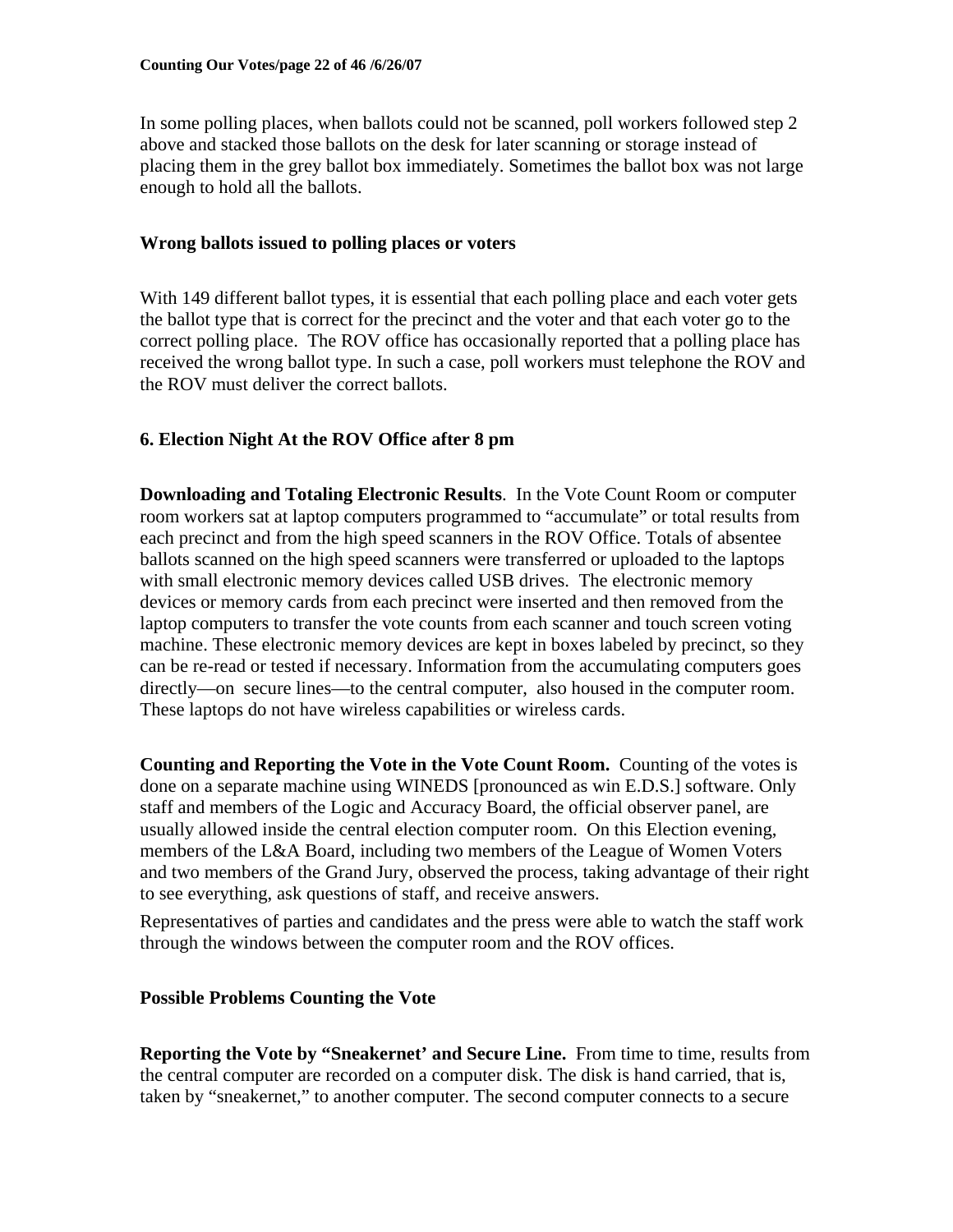line linked to the Secretary of State's office—so results can be posted on the SoS website. At the same time, the staff posts the results on the ROV's website which can be viewed in the media center and public viewing area at the conference center across the street from the Courthouse where the ROV office is located. Public and press watch the returns as they are posted on the Registrar of Voters and Secretary of State websites either at this location or elsewhere. ROV staff answer questions from the press.

### **Reports of Early Results; Unofficial Results vs Final Results**

Immediately after the polls closed, the Registrar of Voters and the Secretary of State begin to report results. The press also begins to announce winners and losers, getting the results from the Secretary of State or the local ROV websites or offices. Only when results are close does the press generally make clear that these totals are provisional and incomplete, that unofficial final results will only be available in a few days and that official results will only be announced 28 days after Election Day. This election saw several races in the County that were too close to call election night or for days afterwards.

The counts reported immediately or shortly after the 8 pm close of the polls on Election Day included only absentee and VBM or vote by mail ballots counted before 8 pm on Election Day and some Early Votes, that is, votes cast and counted electronically on or before Election Day. Returns from the November 7, 2006 Election Day began to be posted at 8:19 pm*.* By 1:41 am on the morning of November 8, 1201 of 1219 precincts had been reported. At this point, the Registrar sent his tired workers home. The unofficial electronic totals for the 1, 219 precincts were reported and printed early the following day.

Provisional ballots, absentee ballots (collected on Election Day at the polls, at the ROV office, or delivered by mail), ballots that were not scanned at the polls, and damaged ballots continued to be processed and scanned and added to the tally in the following days. The deadline for the official report is 28 days after Election Day.

**Gathering All Election Materials.** In the few days after the election, all the materials from the polls and the return centers are returned to the ROV office or to the warehouse. At these locations equipment is checked, records reviewed, reconciled, checked and cross-checked.

### **7. The Post Election Canvass: Post Election Counting and Double-checking**

The "official canvass" is the public process of processing and tallying all ballots received in an election, including, but not limited to, provisional ballots and absentee ballots not included in the semifinal official canvass. The official canvass also includes the process of reconciling ballots, attempting to prohibit duplicate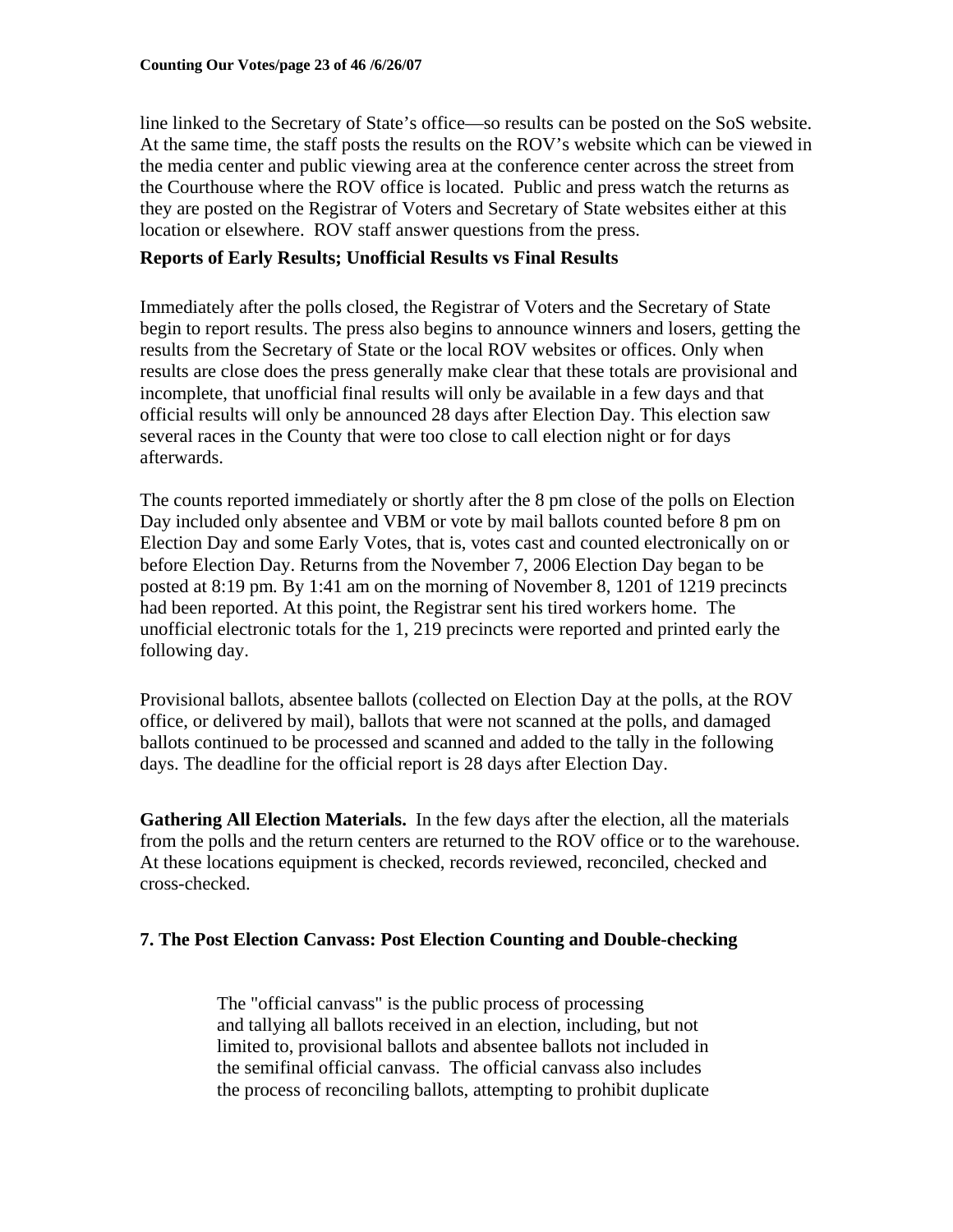voting by absentee and provisional voters, and performance of the **manual tally** of 1 **percent** of all precincts.

California Election Code 335.5

**Are absentee, provisional or paper ballots voted at the polls always counted? Yes**. They are counted in Alameda County and counted with great care. State law states they must be counted.

The count of all remaining ballots begins with the official post-election canvass, which was announced to begin on November 8 at 9 am, but, since the staff had been working through the early morning hours, the Canvass actually began later in the day.

**The Public's Right to Observe the Canvass.** Although the Election Code is clear that the canvass is to be a public process, Registrars interpret the general requirement with specific rules and practices. In Alameda County, observers generally must arrive to observe during regular office hours. They enter the door labeled "Registrar of Voters," sign in at the desk, receive a visitor's name tag, and wait to be escorted to the viewing area. After a short wait, observers are escorted through the front offices, across the internal driveway shared with the Sheriff's office and into the back offices adjacent to the central computer room.

**Limitations on Observers.** During the November 2006 canvass, observers were directed to a small enclosure defined by black chains. The location of the enclosure varied over the course of the Canvass and some locations were more limiting than others. When observers were close to the large windows, they were able to look into the computer vote count room and to look down the length of the workroom to see all or part of the activities of the various stages of the canvass. It is not always possible to discern and understand what workers are doing just by watching the process in this way. Consequently, this report supplements direct observations with details from the Registrar's detailed written instructions for the Canvass and information from ROV staff.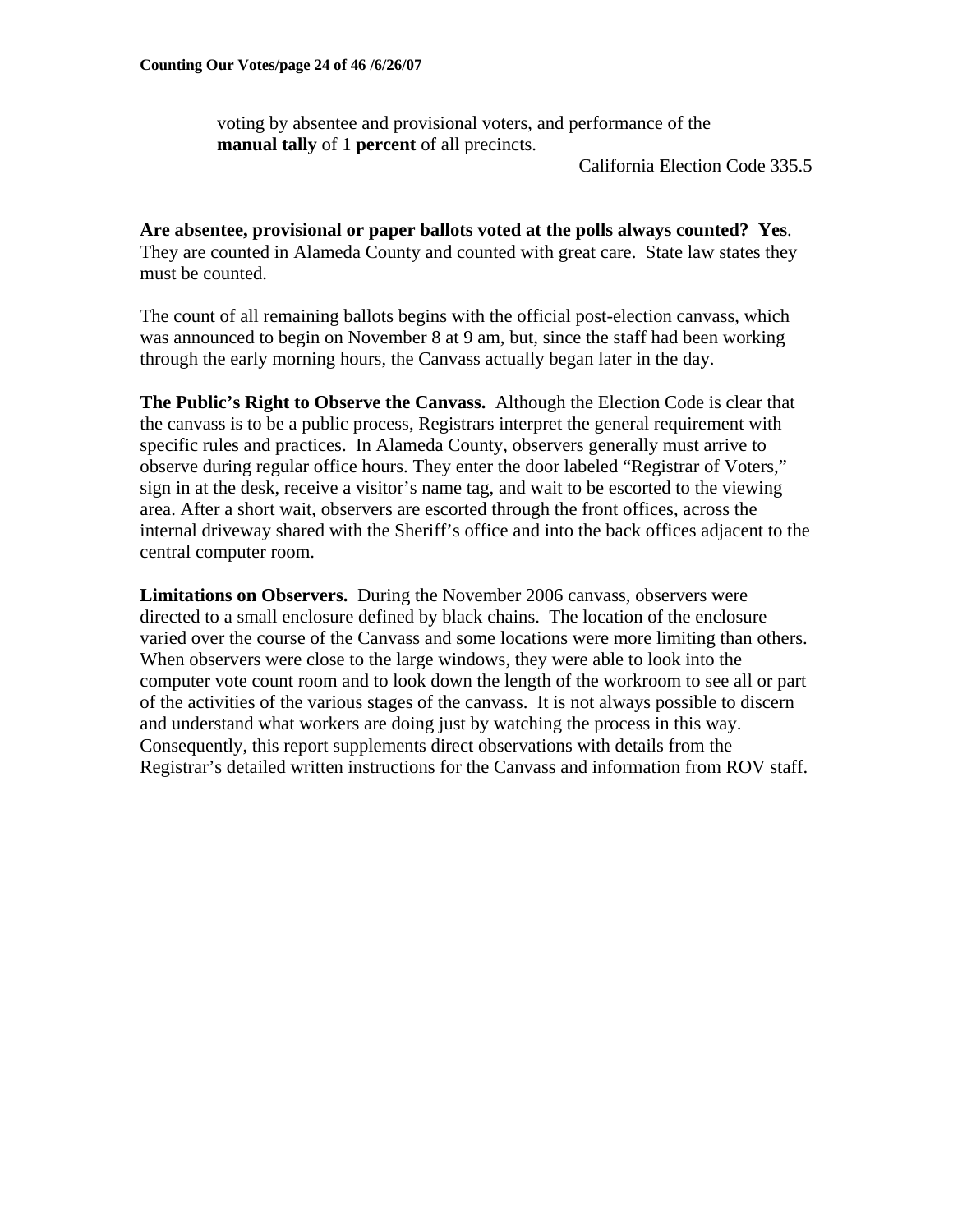**In Alameda County, votes cast were distributed as shown in the following chart. We will use this chart to provide rough estimates of the work required to process paper ballots before and after the election.** 

**Vote Reporting Election Day and Election Night vs Final Vote Tallys As reported by the Alameda County Registrar of Voters** 

| <b>Type</b>                                        | <b>Time Reported</b> | <b>No. Precincts</b>  | <b>Ballots Cast</b> | % of Total |
|----------------------------------------------------|----------------------|-----------------------|---------------------|------------|
| a. Absentee + VBM                                  | 11/7/06              | 394 of 1219           |                     |            |
| [Vote By Mail]<br>[also included some Early Votes] | $8:19:27$ pm         |                       | 130,829             | 31%        |
| b. Totals by                                       | 11/8/06              | 1201 of 1219* 300,286 |                     | <b>72%</b> |
| <b>End of Election Night</b>                       | $1:41:52$ am         |                       |                     |            |
| c. Totals in Final                                 | 12/05/06             | 1219 of 1219          | 415,638             | 100%       |
| <b>Statement of Vote</b><br>[from ROV website]     |                      |                       |                     |            |
| d. Number of Votes                                 |                      |                       | 115,352             | 27%        |
| <b>Counted after Election Night</b>                |                      |                       |                     |            |
| $[c - b]$                                          |                      |                       |                     |            |
| e. Number of Ballots                               |                      |                       | 284,809             | 69%        |
| <b>Processed in some way</b>                       |                      |                       |                     |            |
| after Election Day                                 |                      |                       |                     |            |
| $[c-a]$                                            |                      |                       |                     |            |

\*Note: Essentially all precincts delivered their ballots and electronic recording devices promptly after the close of the polls. The ROV decided to stop issuing reports and send workers home after a very long day before all records had been publically reported. Thus item d. is an overestimate, because the electronic reports of the remaining precincts were added to the electronic total very quickly the following day and did not require physical recounting. On the other hand, provisional ballots, absentees delived on Election Day, damaged ballots and paper ballots that did not get scanned at the polls did need to be counted at the ROV. So for our purposes, we'll assume the numbers are roughly correct.

### **Overflow of Ballots; Limited Space; System Improvements**

On the morning after Election Day, the tables, floors and closets of the ROV back workroom were heaped and stacked with ballots in various containers. Workers and observers could scarely pass through the piles; staff were constantly handling and moving the ballots for various purposes.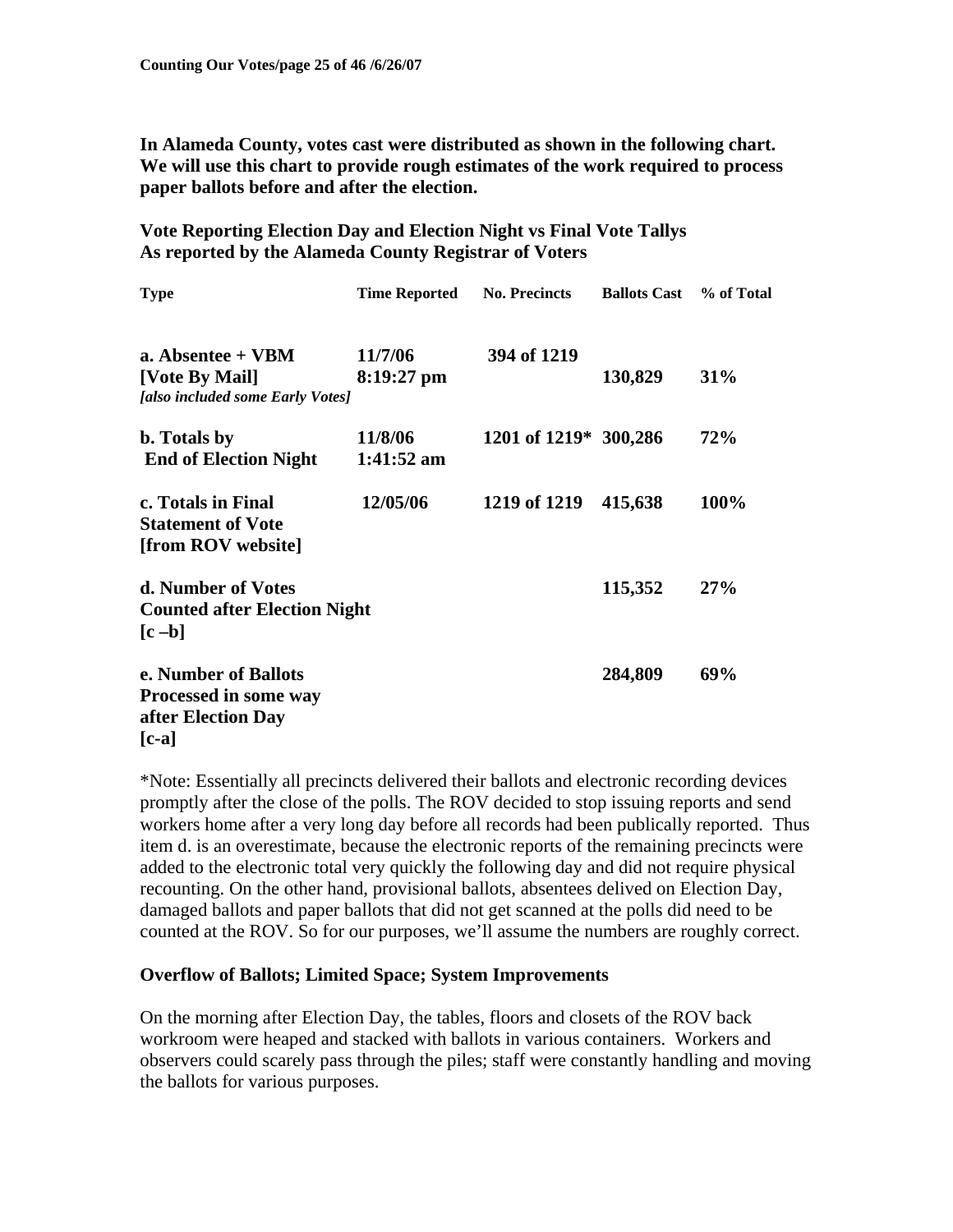After Election Day, about 115,352 pairs of large cardstock ballots, 27% of all ballots cast, [d above] still remained to be counted. Logistical challenges for the ACROV were great. But these ballots were only part of the mass of materials that arrived in the Office Election Night and the following days and had to be handled and processed in various ways during the Canvass. Using the chart above, we can see that 284,809 or 69% of the pairs of large cardstock ballots came into the ROV Office and had to be handled and dealt with in some way. In addition, all records, paper and electronic, of the votes and much of the paraphenalia of the 825 polling places were inspected, checked, processed, and prepared for filing or storage following a range of specific procedures.

Acting ROV Dave Macdonald had brought to the ROV office streamlined and improved systems for planning, coordinating and carrying out the 1% count and all aspects of the election. These improvements helped the ROV office deal with these challenges, as well as with the earlier challenges presented by the late purchase and arrival of brand new election equipment and software and the resulting tight pre-election schedule.

In addition, the awkward and limited back office space and computer room, where much of the election Canvass takes place, had been cleared out and reorganized to improve work conditions and efficiency. These improvements helped the ROV Office to deal effectively with handling and processing the heaps and sacks and boxes containing the very large number of large and heavy cardstock ballots and all the other records and materials delivered to the Office Election Night or on the days following the election.

## **Preparing Ballots; Checking Election Documents; Scanning Barcodes**

Despite the apparent chaos, the Canvass is systematic. The large red duffels from each polling place are opened, the various categories of materials are sorted and dealt with appropriately. Exact records of all items are noted on tracking or tally forms. The purpose of the Canvass is to examine the ballots and the rosters to make sure they are accurate and authentic. This process included accounting for every ballot, including counting absentee and provisional ballots turned in at the polls, balancing the Roster from each polling place, and accounting for any discrepancies. As carried out in the crowded basement offices of the Alameda County Registrar of Voters, accounting involves painstaking recording, sorting and preparing of the different materials and reports from the polling places. The computer electronic memory devices from each polling place had already been read Election Night and, we assume, early the following morning, and their results reported on election night or the following morning. These devices had been packed in boxes according to precinct number and stored for security in the central computer room. Many of the items being recorded had been labeled with barcodes, so that memory devices, rosters, and equipment could be scanned to record the item's safe return.

**Keeping track of who has voted.** Every voter listed in a Roster for a polling place has a barcode by his or her name. At the Registrar's office, staffers scan the barcodes of all voters who have signed the Roster and voted. This information is entered into the ROV's records of registered voters. Absentee Voters have been similarly recorded as voting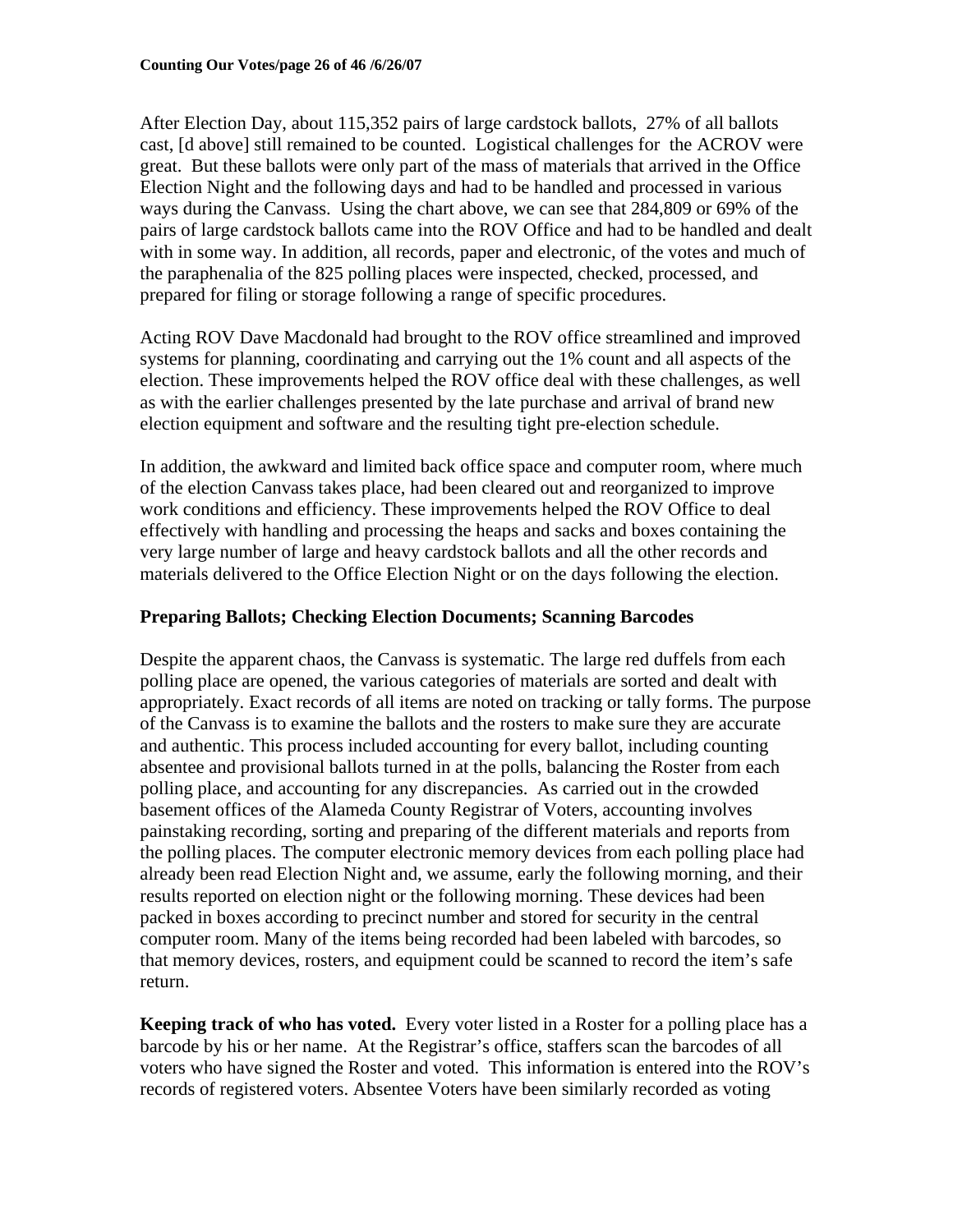before their ballot was removed from the envelope. In this way, the Registrar keeps track of who has voted, without, of course, knowing how that person voted.

# **Sorting Ballots**

Once all the materials from the polling places had been brought in to the ROV office, the paper ballots had to be checked. The purpose of this process is make sure that every valid paper ballot is counted.

**Types of Paper Ballots.** Each polling place should have sent in all its paper ballots. These include all paper ballots issued to the polling place. **Unused ballots** are returned. **Ballots spoiled by the voter** are labeled as void and retained for return to the ROV. Poll workers do not issue the voter a new ballot until the spoiled ballot is turned in. Paper ballots scanned at the polls and paper ballots that could not be scanned at the polls should have been separately packaged at the polls. **Provisional ballots**, in signed provisional ballot envelopes, are returned. Provisional voters include people who are not listed on the roster of the polling place or people who had been identified on the roster as absentee voters and who did not bring in their absentee ballot and envelope to surrender. Provisional voters are issued paper ballots and provisional ballot envelopes. Absentee ballots returned to the polls are generally returned in absentee envelopes, but if the voter did not bring the envelope, these ballots were sometimes put into provisional ballot envelopes and marked as absentee.

# **Checking and Balancing the Records**

The poll roster signed by voters, known as the Official Ballot Statement is the report filed by each polling place listing the number of voters and types of ballots cast and showing that the numbers of voters and ballots balance is reviwed. The paper tapes of totals voted on each machine will also be checked. The rosters must be balanced according to the Registrar's instructions. Any discrepancies will be examined until the supervisor understands what caused the discrepancy and finds an adequate explanation. Discrepancies and their causes are reported to the ROV so that these problems may be addressed and avoided in future elections.

**Rosters.** When rosters are reviewed during the Canvass, the time sheets signed by poll workers are removed and sent to the correct staffer, so that poll workers will be paid. The yellow roster sheets from each precinct reporting changes in voter information, for example, deaths and changes of address, are sent to the correct staffer, so that this updated information can be entered in ROV records.

**Registration Forms** turned in at the polls are routed to the appropriate staff for entry into the ROV database of voters.

**Double-checking.** All containers and envelopes in which ballots and materials were delivered are saved and checked again to make sure no ballots were overlooked, then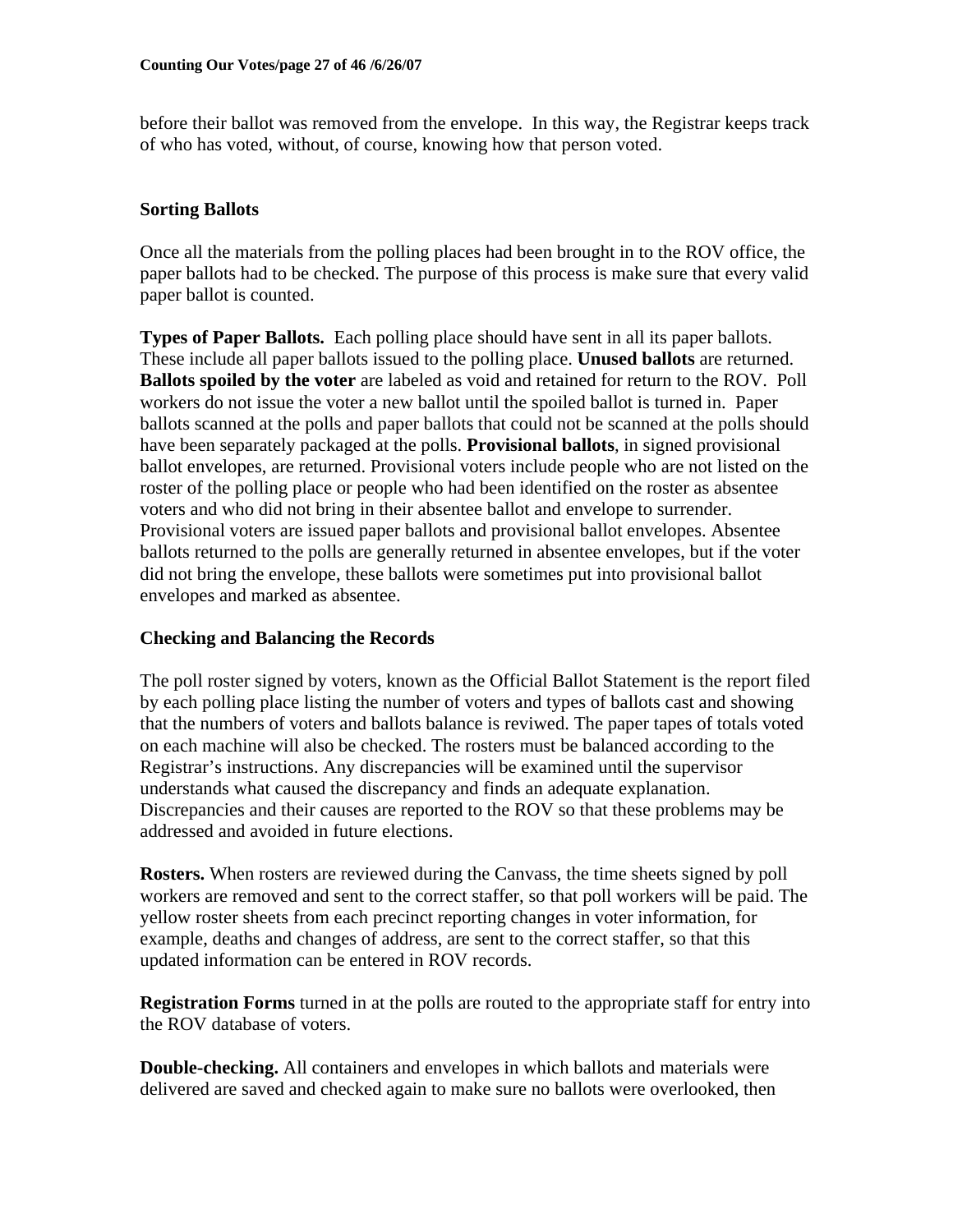they are stored for the period required by law. During these checks, workers have sometimes found a few ballots misplaced by poll workers or overlooked by workers emptying ballot boxes and envelopes. These are verified and included in the final vote count.

### **The Scene at the Start of the Canvass**

The back office was filled with clerks at long tables opening the bags and envelopes of materials that had come in from each precinct. Workers fill out a report form for each precinct envelope they open. As the workers open envelopes containing different types of ballots, they count them. All counts of all types of ballots are recorded in at least two places. Absentee and Provisional ballots are taken to a different part of the office where signatures are checked and workers verify that the each voter is registered and has not voted previously in this election. Observers generally do not see this process. [See **What Happens to Your Absentee Ballots**.]

**Checking Provisional Ballot Envelopes.** Since the ROV office computer has recorded voters whose absentee ballots have been received or who have voted early on touch screen machines, and since voters who voted at the polling places have signed the Rosters and the barcoded numbers of all voters who had signed on all the Rosters had been scanned to record all who voted, workers will be able to confirm whether the provisional voter has or has not voted. If a voter is registered, and if his vote has not been counted, the provisional ballot is accepted and the ballot is removed from the envelope, sorted and counted. Provisional voters include those who said they were registered in that precinct, but whose names were not on the roster, and voters who said they were registered at another precinct, but chose to vote at that precinct.

**Missing Registration Records**. A few voters find that the record of their registration is missing both from the polling place roster and from the ROV's complete list of registered voters. These voters have cast provisional ballots. They are contacted by the ROV Office. If these citizens state that they did register, the ROV Office has a procedure for allowing them to have their votes counted. The voters sign statements swearing that they did register; these statements are taken to a judge by the ROV staff. The judge then orders the ROV to count the ballots.

**Counting Provisional Ballots, Paper Ballots Turned in at the Polls and Absentee Ballots.** Paper Ballots voted at the polls do not need signatures checked, since the voters signed the roster and their identity is presumed to have been confirmed at the polls. Once the ROV office confirms that the registration information on the provisional ballot or absentee ballot envelope is correct, that the signatures on provisional ballot and absentee ballot envelopes are valid, and that the voter has not previously voted, the envelopes are opened. When provisional ballots are voted in the wrong precinct and therefore on the wrong ballot type, a blank ballot of the correct type must be identified and found, so that the provisional voter's votes on those races he was entitled to vote on can be transferred to the correct ballot.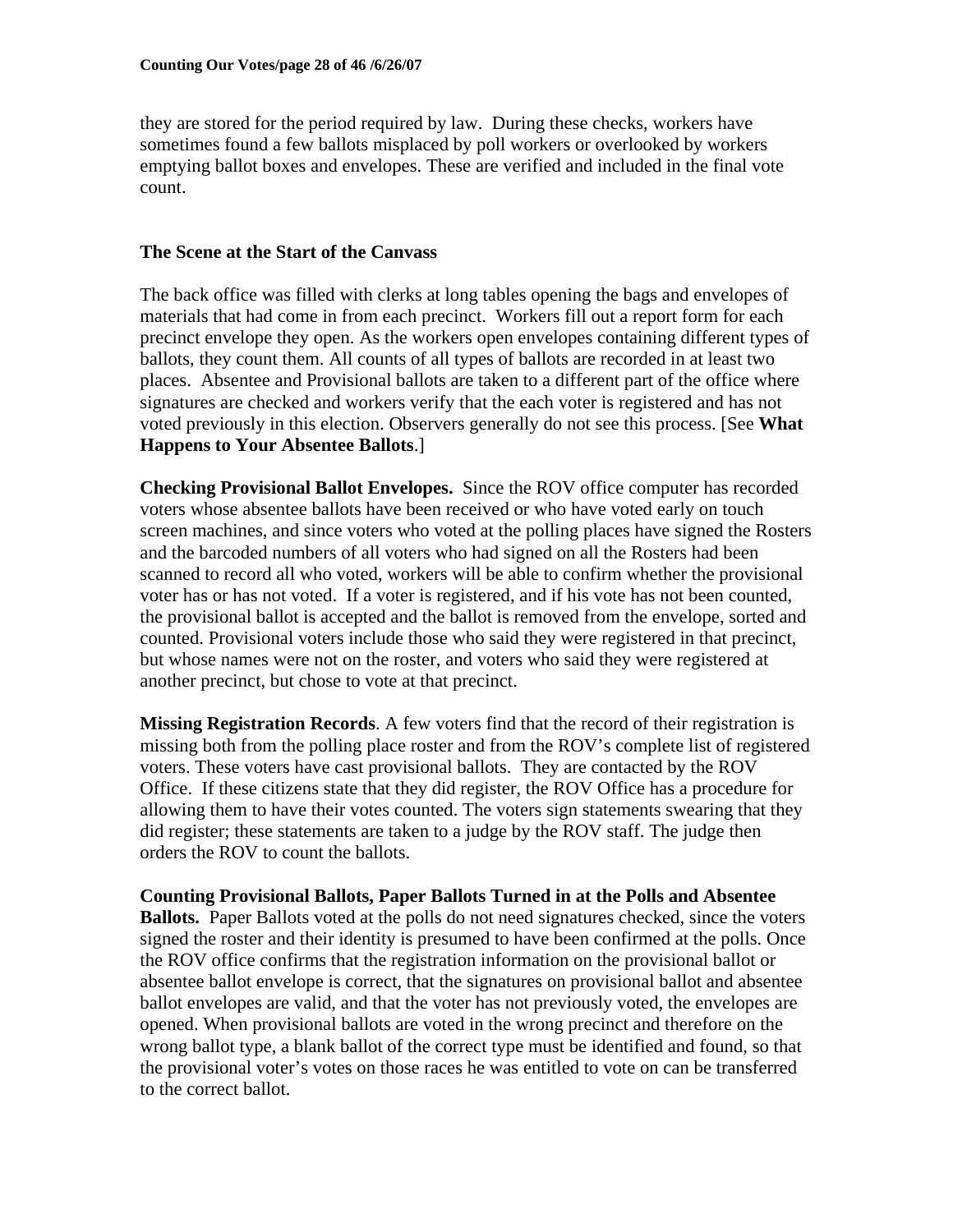After envelopes are opened, the identity of the voter is separated from his vote. The ballots are removed and sorted, combined in groups of about 600. Each batch is run through a scanner, the votes recorded electronically and reported to the central election computer. The groups of 600 are packed up in boxes, signed and sealed. [For a detailed description of this process, see **What Happens to Your Absentee Ballots.**]

**Counting Write-In Votes.** Electronically cast ballots allow the voter to type in the name of a write-in candidate, and regular paper ballots have a place to write in candidates' names for each race. The number of "write-ins" is initially reported on election night, but who the votes are for is not read or reported electronically. All ballots with write-in votes are separated out and examined by workers. A Board of workers sorts write-in ballots by precinct, sorts the candidates as qualified or unqualified, records the votes for qualified candidates and places the ballots in a labeled envelope. Most write-in votes are jokes or are for candidates who have not qualified before the election as write-in candidates by registering with the proper election officials. Votes for qualified candidates are counted and are hand-entered into the vote count computer. Consequently, the number of "write-in" votes is much smaller in the official Statement of Votes than in the unofficial tally.

**Remaking Damaged Ballots.** "Damaged" ballots are those that cannot be read by a scanner. Scanners at polling places generally reject such ballots immediately, so the voter can correct the error immediately and scan the corrected ballot. Absentee and Provisional ballots scanned at the ROV Office are thus more likely to be identified as "damaged." The scanners that count the ballots are programmed or adjusted to reject ballots for various reasons. The rejected ballots are examined. A board or team of staffers, in consultation with a supervisor, will try to determine the voter's intention. We observed that ROV staff was very careful to study problem ballots, determine the voter's intent and correct or "remake" a ballot so that the ballot reflected the voter's intent.

ROV staff worked during the post-election Canvass on what seemed to be a relatively large number of ballots rejected as damaged. The staffers looked for a variety of frequently occurring problems. They used white-out to hide accidental marks and to cover up areas on one side of the ballot where print from the other side showed through. Ballots so corrected were fed again into the scanner; the few that were still rejected were again reviewed by staff. Ultimately, "damaged" ballots, ballots rejected by the scanner for whatever reason, were "remade," that is, a board of staffers study the ballot then take an appropriate blank ballot and carefully copy the voter's choices on to the new ballot. The "remade" ballot then replaces the "damaged" one and is scanned and counted. Each remade ballot is stored with its original ballot, so they could be reviewed for accuracy if necessary. If the staff can not determine, for example, which of two choices the voter intended to make, no vote will be recorded for that contest.

**Updating Vote Totals**. The Canvass continues until all materials have been checked and all votes have been counted. The election computer is updated to get new vote totals from time to time. Revised vote totals are reported to the public on the ROV website and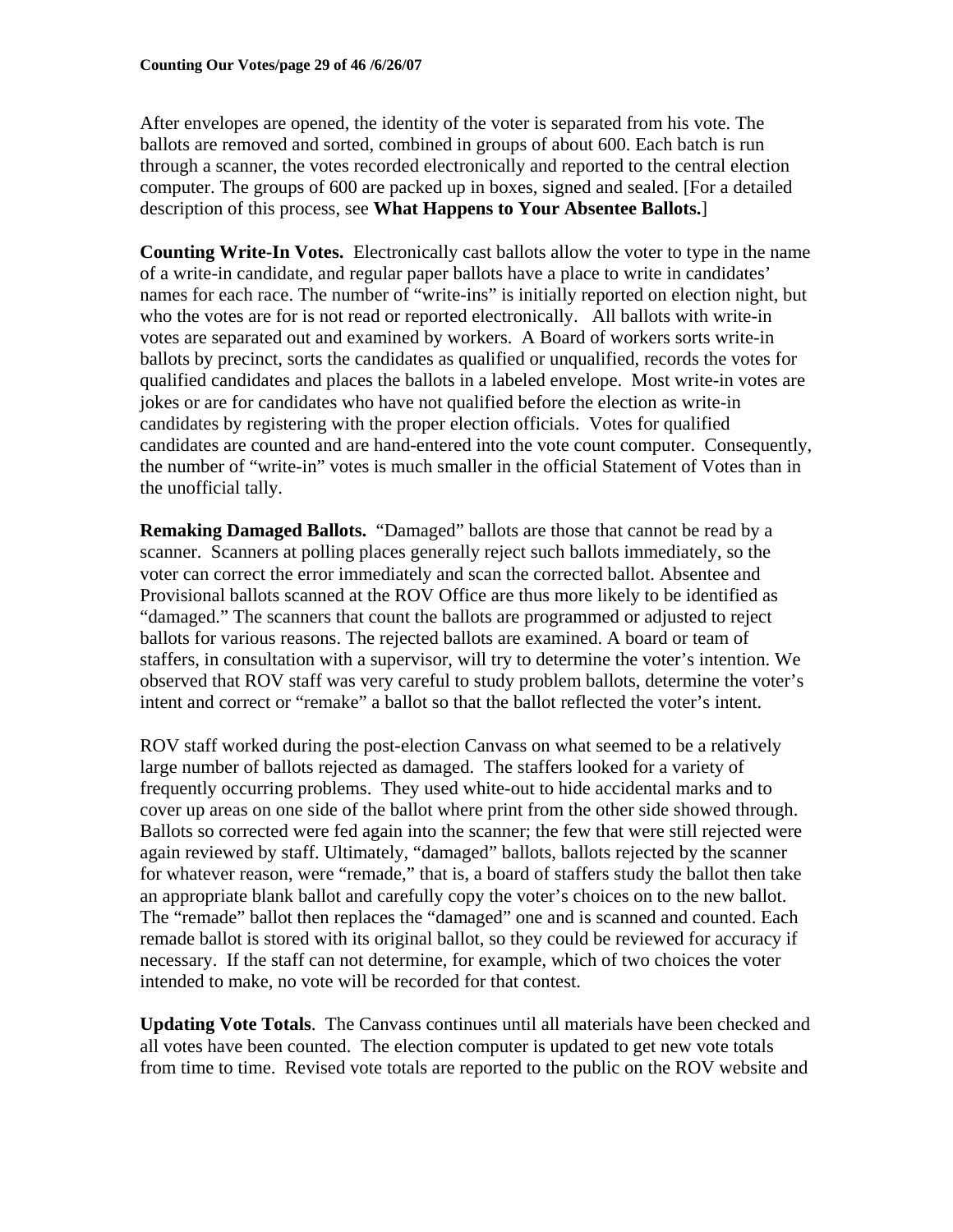to the Secretary of State for posting on the SoS website every few days in the 4 weeks following the elections.

# **8. The 1% Manual Tally At the Alameda County Registrar of Voters**

# **California Election Code on the One Percent Tally**

336.5. "One **percent manual tally**" is the public process of manually tallying votes in 1 **percent** of the precincts, selected at random by the **elections** official, and in one precinct for each race not included in the randomly selected precincts. This procedure is conducted during the official canvass to verify the accuracy of the automated count. [Note: boldface type appears in the Election Code as downloaded from the Secretary of State website]

# **Changes in the Meaning and Application of the 1% Sample**

The Election Code requires county registrars "to verify the accuracy of the automated counts" by hand counting votes cast at 1% of the precincts and "in one precinct for each race not included in the randomly selected precincts." Exactly what these Election Code requirements mean in practical terms has changed over time.

When most voting systems in California used punch cards, optically scanned paper ballots, or other methods with a paper or cardstock ballot, the Election Code provision cited above could be carried out in a straightforward way. The ballots were first read and tallied by machine. Then a sample of precincts was selected and counted by hand. The hand recount of the 1% sample could test whether the computers and machines that counted and reported the votes cast in the precincts had made systematic errors in counting.

In the past, testing 1% of precincts was essentially equivalent to testing about 1% of votes. Absentee ballots were only available to invalids or people who would be out of town on Election Day; nearly everyone actually voted in a precinct polling place. In recent years, changes in the Election Code have permitted anyone to sign up as a temporary or permanent absentee voter; the numbers of such voters has grown to more than half of all voters in Alameda County. Other innovations have included early electronic voting at the Registrar's Office or at other fixed or roving locations.

### **How the Election Code Requirement Was Carried Out in November 2006**

Since November 2005, we have observed that the ACROV office has continuously expanded its 1% sampling to go beyond the sampling of the votes cast in precincts and to make its sampling of votes more and more comprehensive. It has done so to adapt to the ever-growing number of voters who vote absentee (51% in this election) and to other election changes.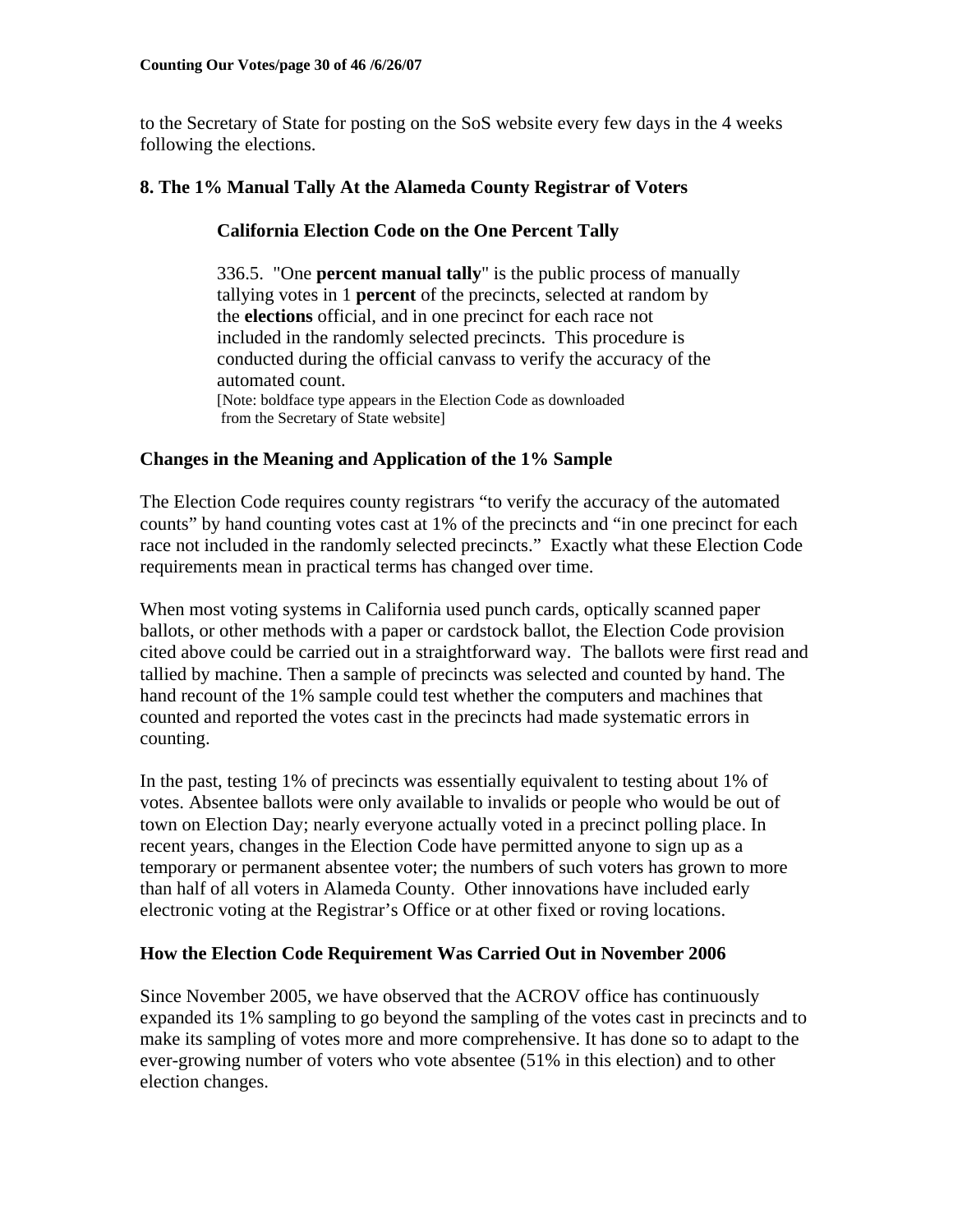**Nine Categories of Ballot Samples.** It is helpful to identify nine categories of ballots to be sampled, since each category has been or could be sampled separately. The categories help make clear which kinds of ballots are combined and counted and sampled together. In November 2006, the ACROV hand recounted a 1% sample that included all but one of these categories or types of ballots.

**1. Sample of 1% of precincts. All ballots cast and recorded at the 825 precincts with polling places were part of the sample.** Each polling place was equipped with one scanner for paper ballots and one touch screen machine designated primarily for use by disabled voters. Thus the 1% sample included both paper ballots scanned at the polls and the paper records of votes cast on touch screen machines at the poll. The paper records are printed on a roll, like a large adding machine paper roll. They are known as the VVPAT, the voter verified paper auditable trail. Nine of the 825 precincts were selected for hand counting.

**2. Supplemental precinct sample or supplemental sample.** In addition, the ROV did a hand count "in one precinct for each race not included in the randomly selected precincts," as required by the Election Code. In these supplemental samples, the ROV is only required to hand count the race or races that did not happen to be included in the 1% sample of precincts. After the public selection of the 1% samples, ROV staff determined how many races had not been sampled at all and selected eleven supplemental precincts which included all the omitted races. The selection was not random.

**3. AV or Absent Voter ballots and 4. Ballots from mail-in precincts.** We list these separately because they have sometimes been treated differently. In the November 2006 Election, the ACROV treated these as a single group. It sampled 1% of boxes of paper ballots, including AV or absent voter ballots and ballots cast by voters in mail-in precincts, that is, precincts without polling places. There were 663 boxes, each holding about 600 ballots. Seven boxes were randomly selected for hand recounting. This sample was not required by the Election Code for this election.

In future elections, however, the Election Code requires that absentee ballots be sampled as part of the 1% sample of precincts, which may effectively require that absentee ballots be physically sorted into their precincts. The challenges of this requirement are discussed later in this report.

**5. Provisional ballots** were sampled separately. One of the twenty boxes of provisional ballots was randomly selected for hand recounting. In future elections, these ballots would have to be sampled with their precincts, we assume.

**6. Paper ballots cast at the poll but not able to be scanned at the poll** because of, for example, breakdown of the scanner at the polling place. These were scanned at the ROV Office, then counted and packaged with the precinct ballots and sampled with their precinct.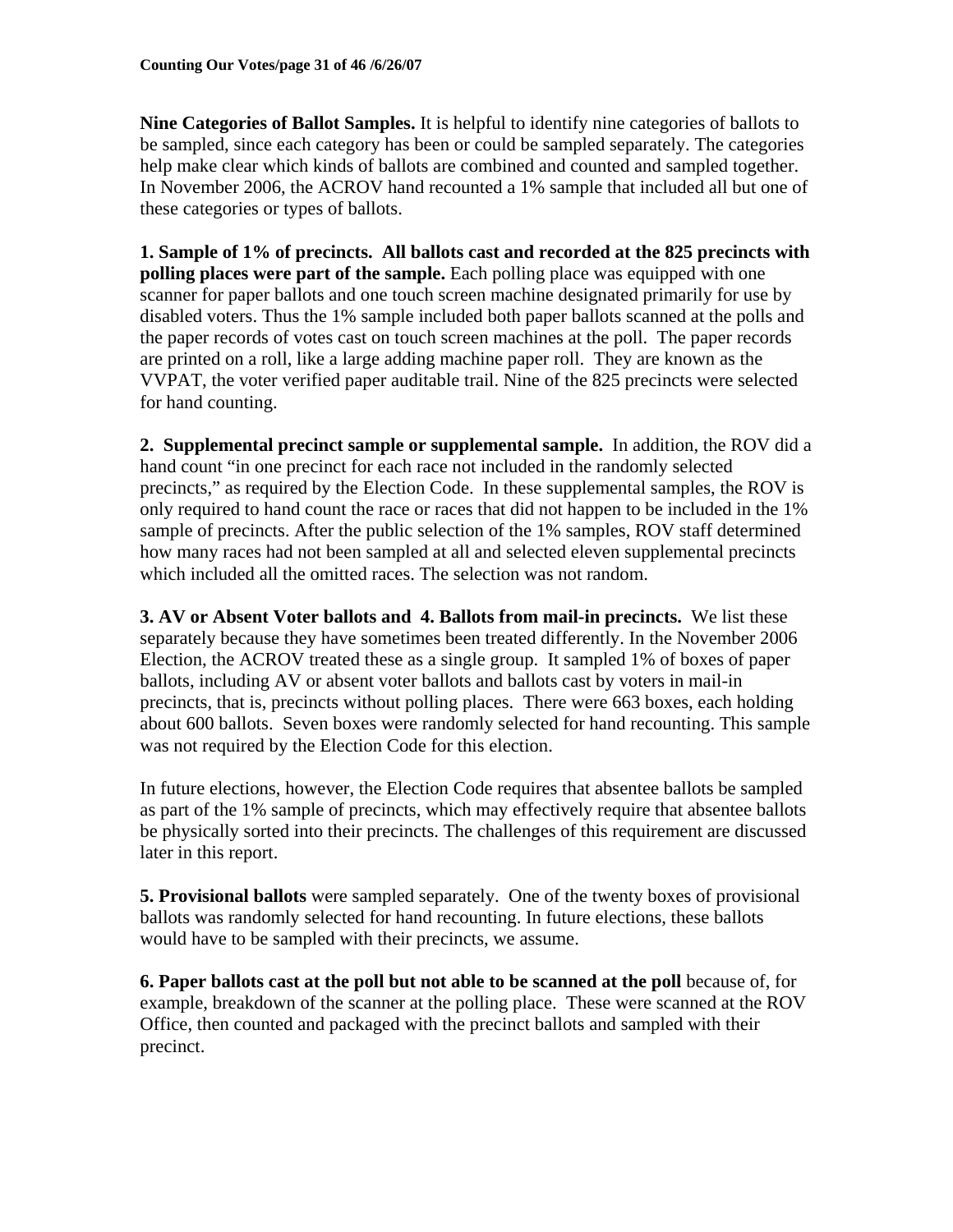**7. Damaged ballots** are usually absentee ballots. They are often among the last to be processed. Damaged ballots are stored where the original ballots would have been stored, accompanied when necessary by the replacement or remade ballot, but separately marked and packaged within that category. For example, a damaged absentee ballot would be stored with absentee ballots.

*8.* **Write-in ballots** are also treated separately*.* Scanners and touch screen machines record the number of write-in votes, but not the candidates for whom they are cast. Ballots with write-in votes are sorted out for examination by staff, as discussed in the section below. Votes for qualified candidates are counted and are hand-entered into the vote count computer. Consequently, the number of "write-in" votes is much smaller in the official Statement of Vote than in the unofficial tally.

**9. Early ballots.** The ACROV did not take a 1% sample of votes cast on touch screen machines at the ROV Office or other mobile or fixed early voting locations. Those cast at polling places were sampled as described in 1 above. The Election Code will require a hand count of a 1% sample of early ballots in future elections, either as a separate sample or as part of the sample of precincts.

For the November 2006 election, the Board of Supervisors had instructed the ROV to do a recount of all electronic ballots. To carry out this task, the ROV used a scanner method to scan barcodes rather than hand counting. This method will be discussed below.

# **Drawing the 1% Samples**

The1% samples were drawn on Friday, 17 November, at 4:30 pm in Jury Assembly Room 100. About a dozen interested citizens and county staff members were present. A metal drum and ten ping pong balls, each marked with a numeral from 0 to 9 were the tools for the selection. Before each drawing of a ball, an ROV staffer rotated the drum by its handle a varying number of times to mix up the balls. A ball was selected. Each numeral was written down on a sheet, moving from left to right, to compose a three-digit precinct number. The drawn ball was replaced, so the next choice was also drawn from the pool of  $0$  to 9.

### **One percent of precincts was drawn as follows:**

773 Fremont; 158, Oakland; 648 Pleasanton; 632, Livermore; 658 Pleasanton; 038 Berkeley; 228, Alameda; 116, Oakland; 138, Oakland. Twice in succession a "9" was drawn as the first numeral, and each time, the ball was replaced and a ball was drawn again, since no precincts began with 9.

### **One percent of boxed ballots was drawn as follows:**

Observers were informed that there were 663 boxes of paper ballots, that each contained approximately 600 absentee and other paper ballots [representing the votes of about 300 voters], that counting of all ballots was almost complete and that the number of boxes in the draw would be sufficient to hold all as yet uncounted ballots.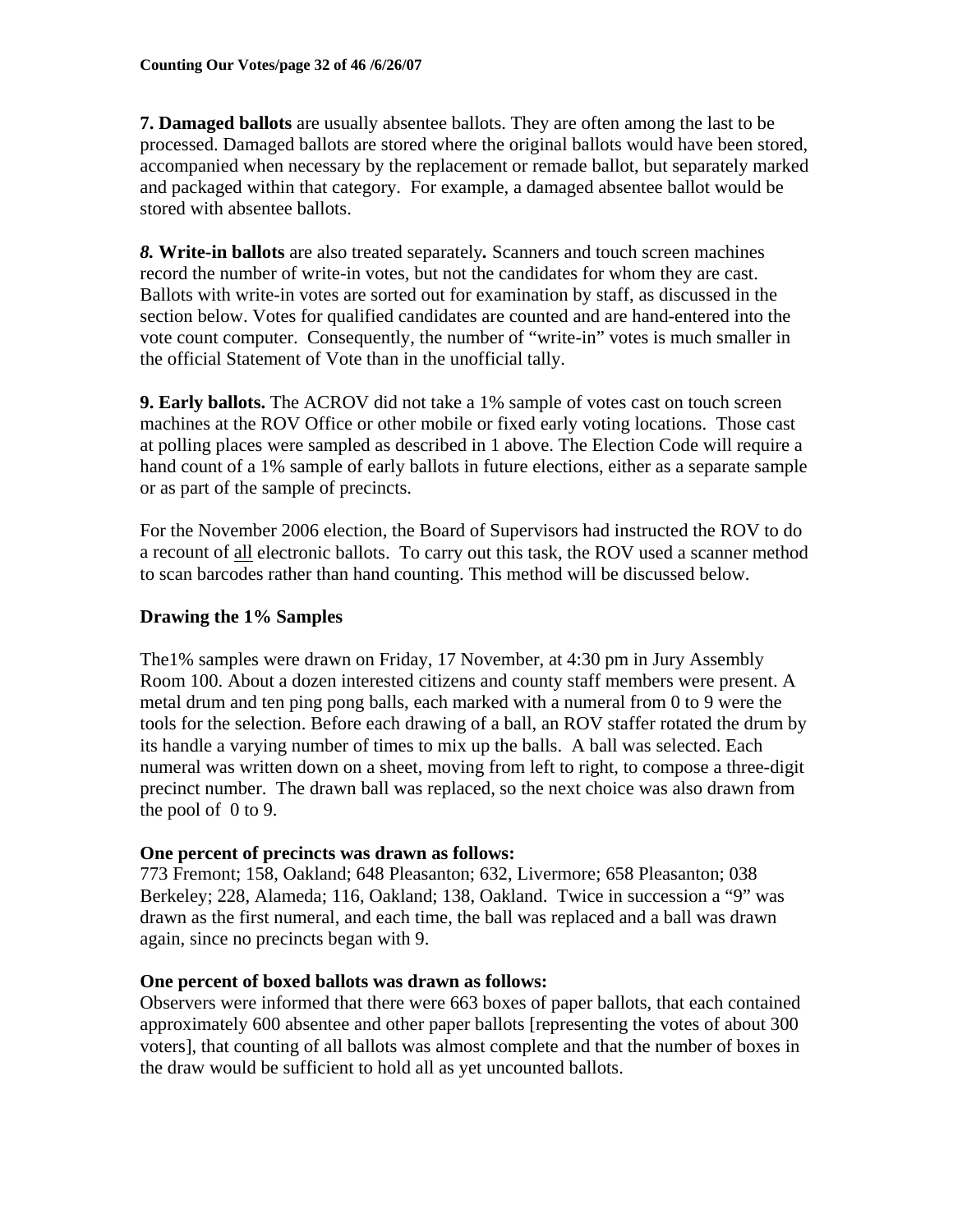Numbers drawn were as follows: 084, 252, 267, 109, 399, 663, 626. As in the earlier drawing, when a 9, an 8, or 7 were drawn as the first numeral, the ball was replaced and a new ball drawn.

## **One percent of the 20 boxes of Provisional ballots was drawn as follows:**

Box 005 was selected.

Staff informed observers that counting would begin on Monday morning at 9. The Election Code requires that, for any race that is not represented among the initial 1% sample, additional precincts must be chosen to cover those missing ballot races. Observers were informed that staff would decide over the weekend which additional precincts would be added to ensure that all 113 races on the 149 different ballot types were represented. The selection of additional precincts was not random.

# **The Hand Count**

Interested observers watched the hand count beginning Monday, November 20, at about 9:45 am. Observers were led into the back work room and watched from behind a barrier set up next to the glass windows of the vote count room. Instructions for observer behavior were distributed, but not descriptions of the Manual Tally process. Machine printouts of the totals for the precincts and boxes being hand counted were not distributed on Monday, although they were available to observers on request on Tuesday. Overall, observers could see, but could not hear nor follow the process adequately.

As the Alameda County Registrar of Voters' "Procedures for 1% Manual Tally" specifies, the workers were organized in recount boards, or teams, of three. In each recount board, one worker reads out a vote from a ballot; the two others each mark the vote on a tally sheet in the specified manner. They appeared to follow the "Alameda County Registrar of Voters procedures for 1% Manual Tally." When the two counters have completed recording votes for a candidate or a proposition race, they compare their totals. If they agree, the supervisor is called over to see whether the total matches that on the electronic print out. If it does not, the recount board redoes their count*.* 

The procedures were very similar to those followed during the November 2005 election, but the process seems to have been further tightened up. Staff and handouts seemed to emphasize control and order, rather than making the process comprehensible in a meaningful way to observers. Supervisors did respond cheerfully and courteously to all questions from observers. At the same time, staff and supervisors communicated with each other in very low voices, so, although observers could see what was going on, they were not able to actually follow the content of the activity. This was the case even for tables close to the observers; activities at the far end of the room could not be followed at all. In particular, observers could not hear the totals that each counter announced for a particular candidate or race, could not hear whether the two counters agreed and could not hear whether the supervisor confirmed that the total arrived at by the counters matched the total from the electronic report of the vote for that precinct or box and that candidate.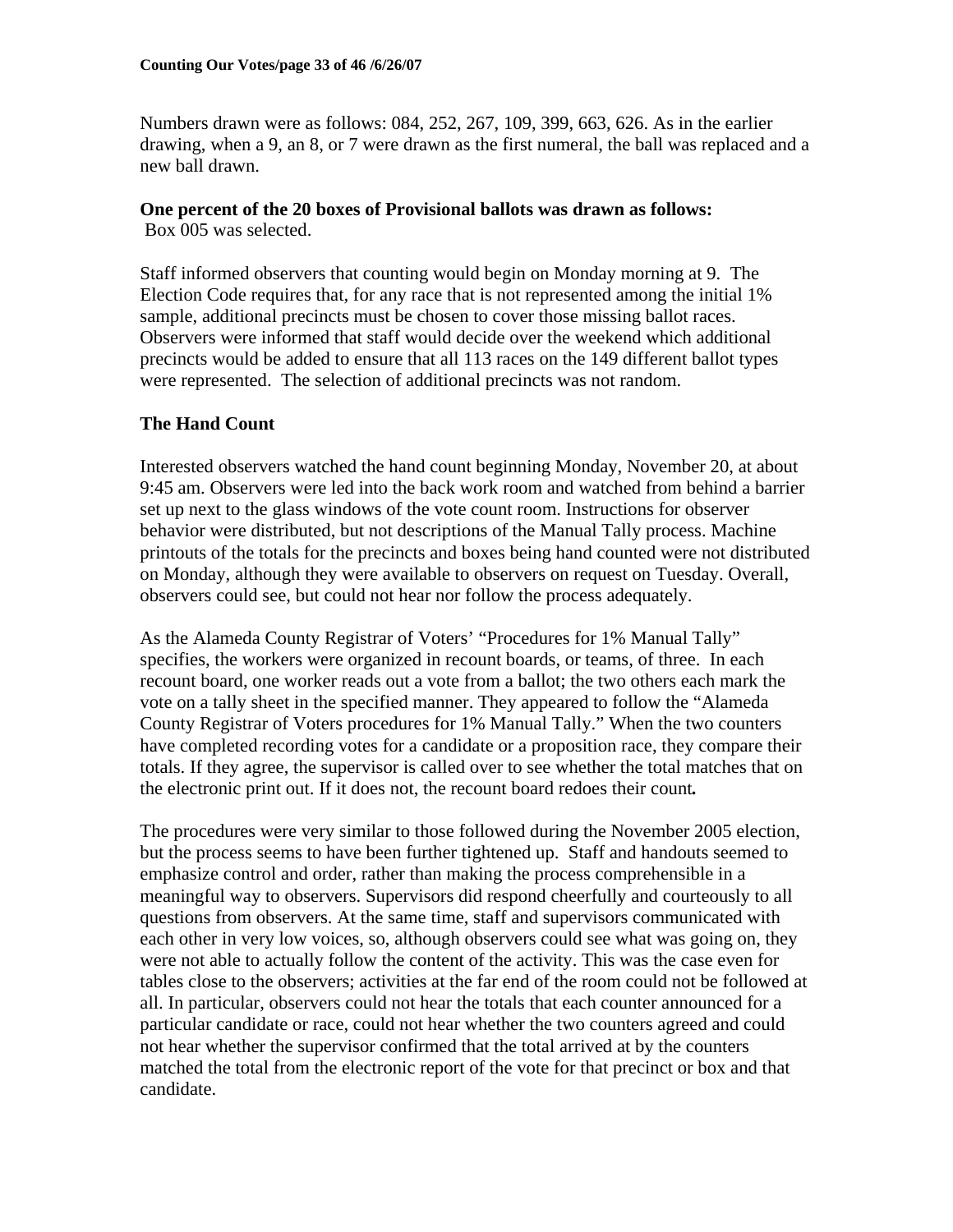In a later discussion, a staff supervisor said that, previously, the noise level of so many recount boards counting aloud had been so great that the members could not hear their own recount board member speaking. Consequently, the staff had been asked to keep their voices down.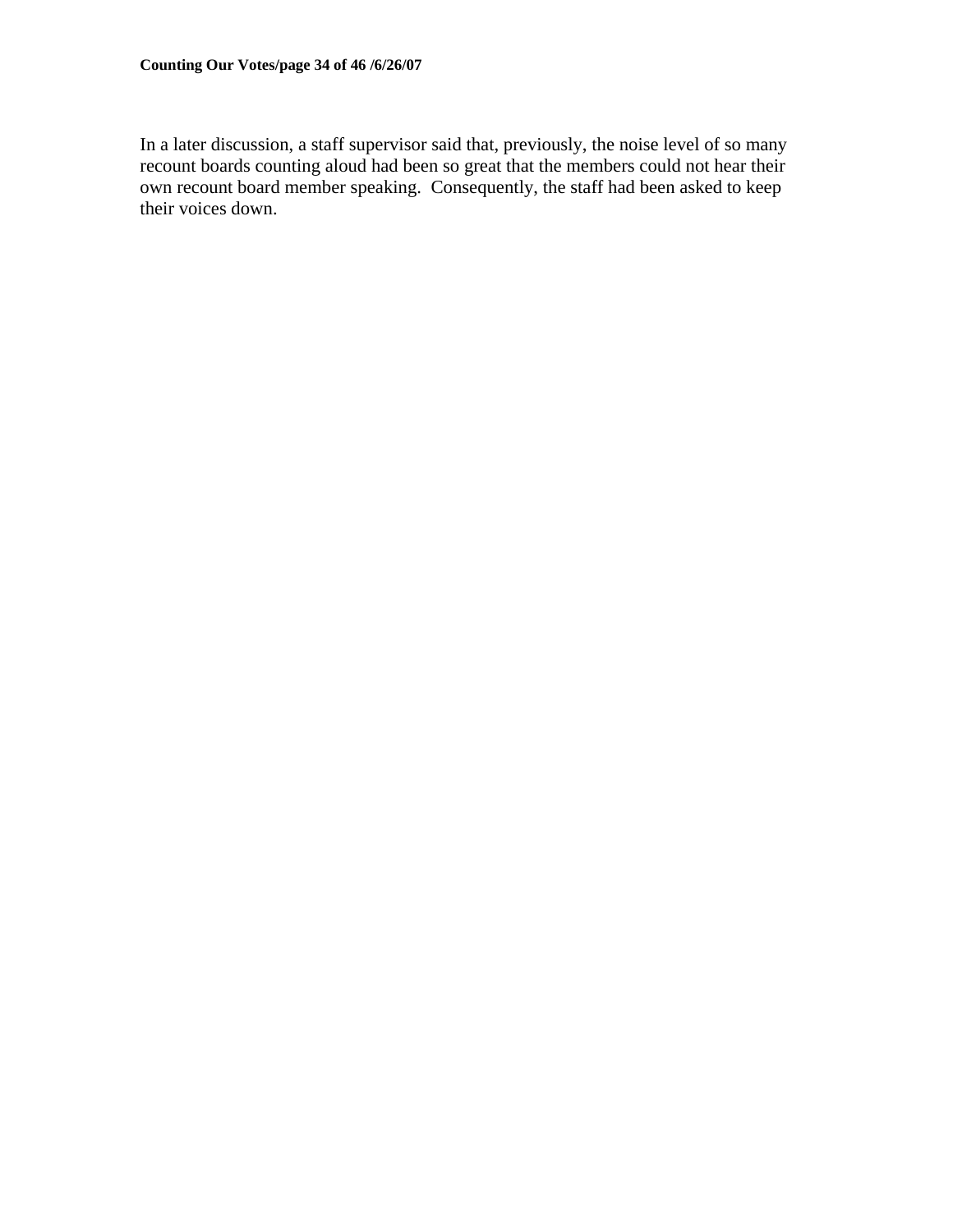### **9. Some Conclusions and Suggestions about the 1% Hand Tally**

The Election Code states that the purpose of the hand tally of 1% of precincts is "to verify the accuracy of the automated count." An automated count can fail to be accurate for two reasons—because of accidental errors by election workers, machines or software carrying out the count or because of deliberate cheating by election workers, machines or software. The 1% hand count is only one of many different kinds of checks and tests that Registrars of Voters, the Secretary of State and the federal Election Assistance Commission and other bodies do carry out and should carry out to ensure that every vote is counted and counted correctly.

The 1% sample and hand tally is and should be the most public check of the accuracy of the official vote count. It is the test that election officials and the public rely on to catch errors that have not been caught by other tests. For that reason it should be carried out with the highest standards and with as much transparency as possible. For that reason, we quote below the *Summary of Practices* recommended in a recent report.

*Proposed Practices for the Post-Election One Percent Manual Tally in Alameda County*was prepared for ROV Dave Macdonald by a subcommittee of the ROV's Election Advisory Committee, including Nancy Bickel, Judy Bertelsen and David Wagner and published on June 26, 2007. The following summary includes the responses of Registrar Macdonald to each point of the recommendations. The full report, including Registrar Macdonald's letter, is posted at lwvbae.org. [In the left hand column, under Alameda County Council LWV, click on *On Percent Manual Tally*.]

### **SUMMARY**

### **WE RECOMMEND THE FOLLOWING PRACTICES FOR THE 1% MANUAL TALLY IN ALAMEDA COUNTY**

Some of the practices described are currently required or will be required for future elections by the Election Code; others add to or amplify the Election Code requirements in 336.5 and in 15360 as amended and filed with Secretary of State, Sept. 30, 2006. Many of the Committee's recommendations agree with those of other advocates of election reform. Since the draft version of this report of February 2006, the ACROV has adopted in whole or part many of its recommendations, as have Registrars in other counties.

Alameda County Registrar of Voters Dave Macdonald responded to these recommendations in a letter of April 18, 2007 and at a meeting with Nancy Bickel on April 23, 2007. Registrar Macdonald's responses are directly cited or summarized after each recommended practice below. His letter appears as Appendix B [of the full report]. Where appropriate the committee includes a comment on the Registrar's response.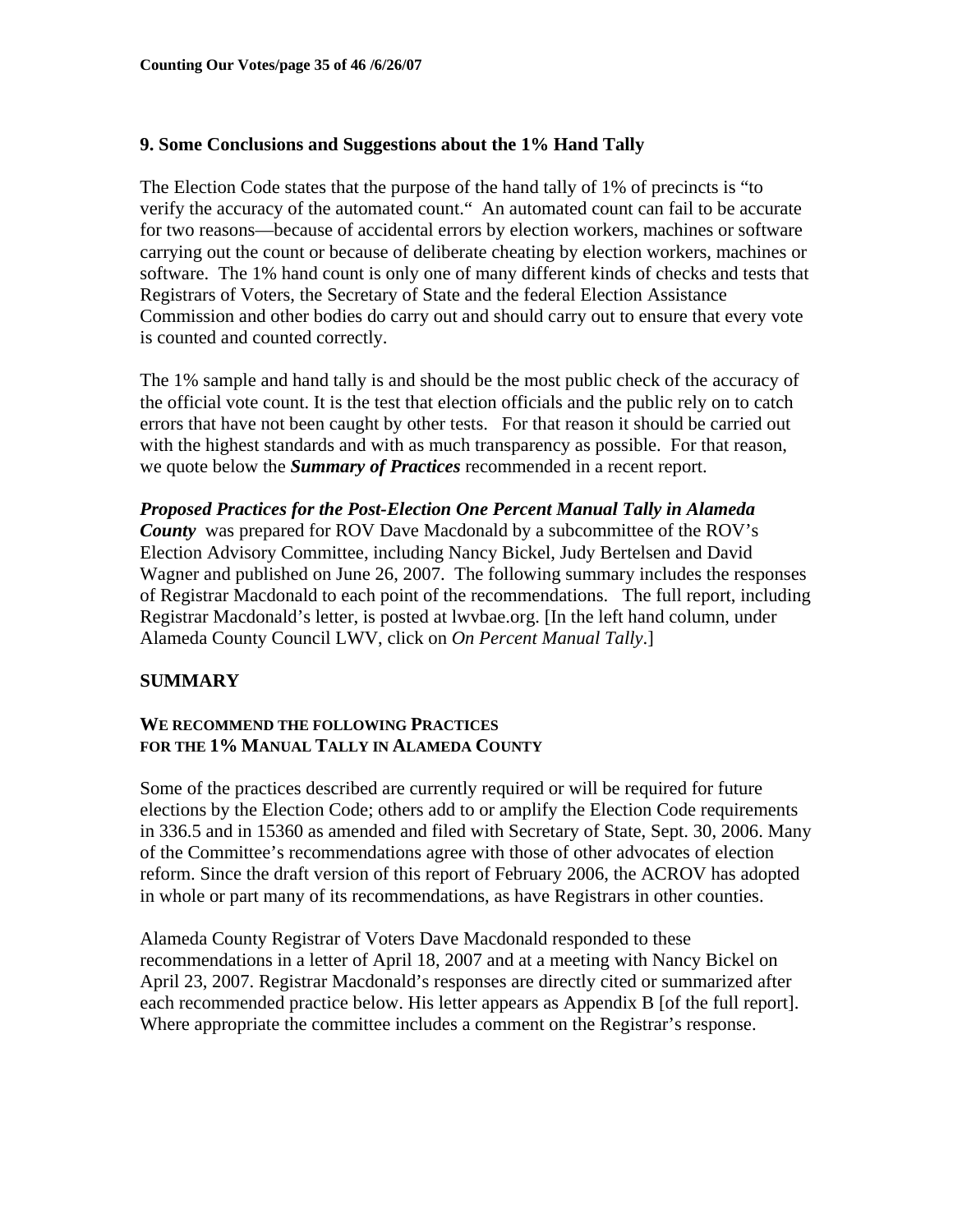**1. Random**. The precincts or other units should be chosen at random. Election Code 15360 (c) states that the Secretary of State specify approved methods for selecting the 1%, whether random number generator or other method. There are several methods that might meet this requirement, including drawing balls from a tumbler or metal drum (as was done in the November, 2006 election) and throwing special dice.

Any sampling method use should be tested for fairness before and/or after it is employed.

**Response: "**The Registrar will continue to use the metal drum method." The Registrar writes that his office completed a comprehensive review of this method.

2. **A genuine and independent test.** The purpose of the hand count of the 1% sample is "to verify the accuracy of the automated count." We understand this to mean that it should be a genuine and independent test or audit of the accuracy and completeness of the official Statement of the Vote.

**Response:** "The Registrar of Voters' manual tally is a genuine and independent test of the accuracy and completeness of the Official Statement of Vote… The Registrar of Voters is committed to executing an efficient and orderly manual hand count of 1% the votes cast to ensure the accuracy of the automated count."

### **3. A comprehensive test.**

Every single vote cast and counted in the election should be included in the pool or pools of votes sampled. Every vote cast should thus have approximately a 1% chance of being drawn and hand counted in the sample.

**Response:** "It has been and will continue to be the practice of the Registrar of Voters Office to perform a 1% sampling of all ballots cast from the tallying types of Absentee, Polls, Provisional, Vote by Mail and Early Voting."

**4. 1% sample selected and counted after all ballots counted.** To ensure a comprehensive test, the 1% sample should be selected and the audit carried out only after all ballot counting is completed.

**Response:** "Due to the 28 day election certification constraint, it may not always be feasible to count all ballots cast and select the precinct sample before performing the 1% Manual Tally." In conversation Registrar Macdonald observed that his goal would be to follow recommendation 4.

**5. The preliminary Statement of Vote published and printed before the 1% is selected.** The SoV should be "frozen" before the random sample is selected and the audit is begun. No changes should be made to the Statement of Vote until the 1% audit is completed.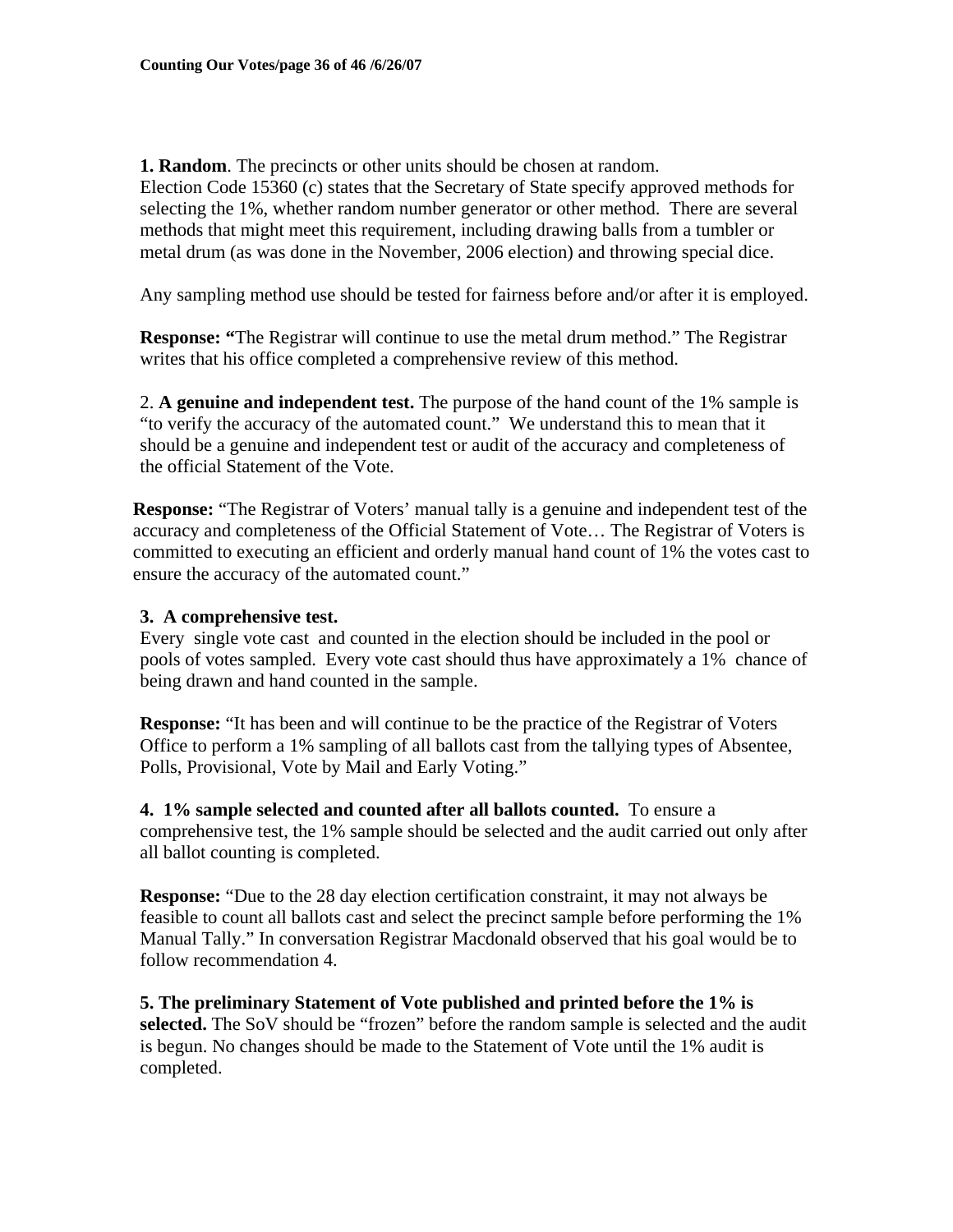**Response:** "Printing and publishing of a Preliminary Statement of Vote prior to performing the 1% Manual Tally cannot be prepared for the reasons of misinterpretation and or misuse of an unofficial preliminary report. The Registrar of Voters will only print and publish the Official Statement of Votes cast for each election."

**Comment:** The ROV does, however, publish unofficial reports of votes cast, beginning a few minutes after the close of the polls on Election Day. These reports are published on the ROV website, the Secretary of State website and in print every hour or two until all electronic votes are reported from all polling places and other sources, usually by the morning after Election Day. During the 28 days of the Canvass, revised reports are published every few days until the Registrar is ready to issue the Official Statement of Votes.

We therefore suggest that the ROV publish, print and "freeze" such a Report of all election results, giving results by precinct, immediately before drawing and hand counting the 1% sample. The Registrar could then treat this Report as the standard to which the hand count of each of the precincts is compared. Any discrepancies between the two would then be reported and explained as discussed below. This procedure would modify only slightly the past and current practice of the ACROV, which has been to print out individual reports for each precinct or category that has been selected for the 1% sample and use that as the standard to which the hand counts are compared.

# **6. Precincts and other units sampled must match those published in the preliminary and final Statement of Vote, so that the results of the hand count can be exactly compared to the preliminary results.**

If the categories from which the 1% hand count are selected and counted are exactly the same as the categories reported by the Registrar of Voters in the Election Summary Report and in the preliminary Reports and final Official Statement of Vote, the ROV and public observers will be able to recognize any discrepancy between the hand and machine counts and seek and find its cause.

**Response:** "Our office will continue to perform a 1% sampling of all ballots cast." In discussion, the Registrar said that he would consider and discuss with staff what categories of votes, for example, Early Votes, Absentee, Provisional etc., would be reported in the preliminary Reports and the final Statement of Vote.

# **Comment:**

For future elections, new requirements in the Election Code will insure that recommendation 6 is completely or nearly completely met, since it requires that all or nearly all ballots be physically sorted into their 'home' precincts. The Election Code will require that **absent voter's ballots** (absentee ballots) be included in the 1% sample of precincts and that **early votes** [cast on direct recording electronic voting systems at the ROV or satellite locations before Election Day] be sampled either as part of the 1%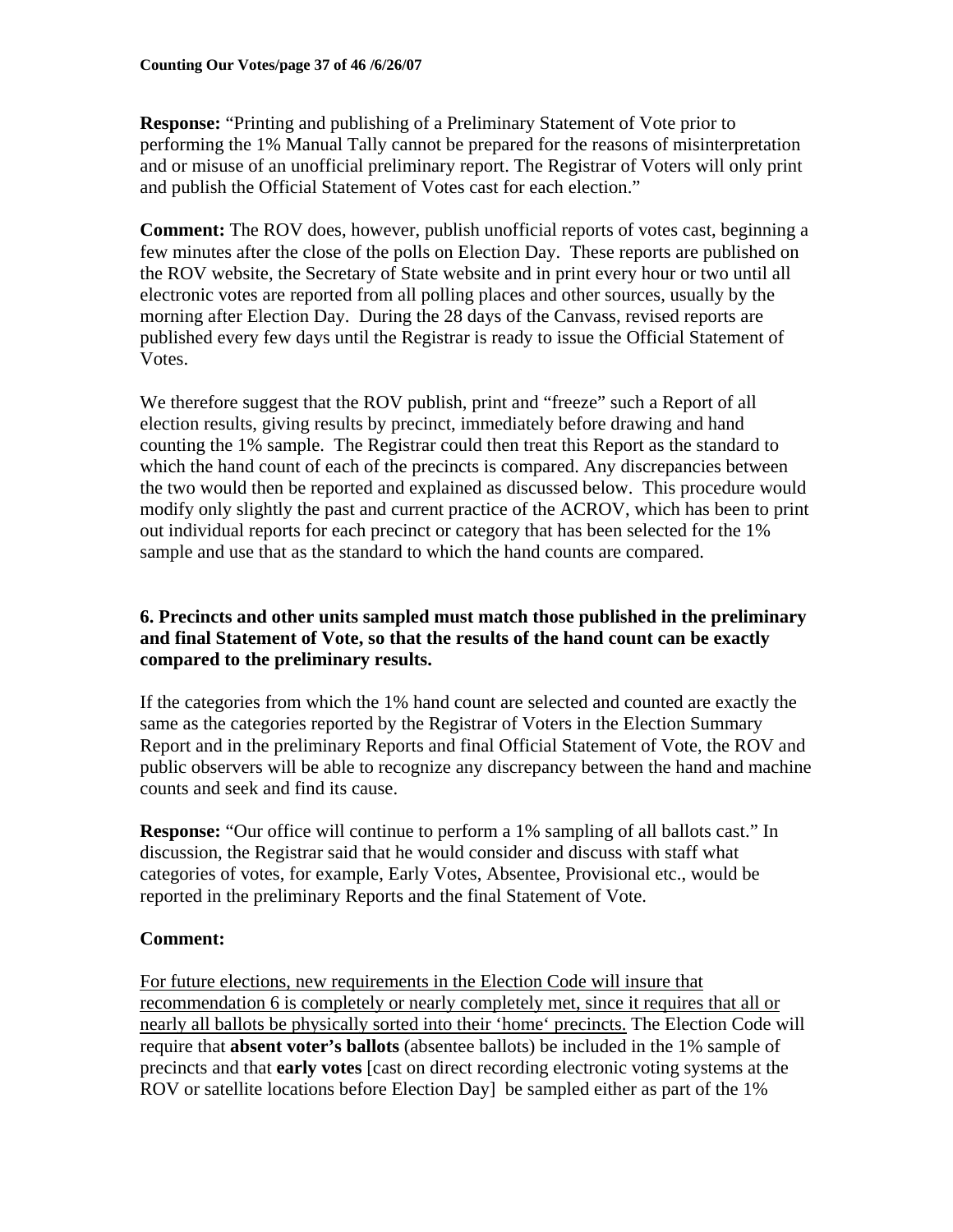sample of precincts or in a separately drawn 1% sample. The Registrar assumes that the precincts sampled would include all precincts, currently 1219, not just those with polling places, and that the 1% sample of precincts would also include provisional ballots, damaged ballots and other categories of ballots, even those that have been traditionally processed very late in the Canvass.

Since the Registrar will in future be physically sorting all or nearly all categories of ballots into their precincts, if the Registrar also continues to publish its preliminary Reports by precinct and if he "freezes" a Report right before doing the 1%, the Registrar and the public will be able to see that the categories reported for the sample exactly match the categories counted during the 1% tally. If the Registrar decides to sample the **early votes** separately from the consolidated 1% sample of precincts, then he should publish a separate preliminary Report of all Early Votes just before drawing and counting that sample.

**7. The manual tally should be a public and transparent process.** Members of the public observing the process should be able to follow it with complete comprehension; they should be able to hear, see and understand everything that is happening. The intent of the legislature to make this so is clear in the recent amendments to the Election Code. [Section 15360 (d) and  $(e)$ ]

**Response:** "For a better understanding and observation of the 1% manual tally process, the viewing area will be extended so that the onlooker may follow the process with complete comprehension. In addition, a complete set of summary reports will be updated throughout the tally for easy review by the public." In discussion, Registrar Macdonald and his staff explained that they plan to extend the physical area within which public observers can move and observe along two adjacent walls of the workroom, rather than limiting observers to a small area at one end of the room. When observers are able to walk along the area to get a better look at what various workers are doing, they will be able to see the activities in more detail. In addition, the ROV plans further improvements to the layout of the work area, which will make it easier to see what is going on.

The "complete set of summary reports" will be placed on a table accessible to observers. As soon as each recount board completes the hand counts of votes for a candidate, a race or an issue in the precinct and has checked the result with a supervisor, the supervisor will write down the result of the hand count beside the printed result on the preliminary or summary report. Observers will be able to look at the recent and all previous records of the hand count. Any discrepancies which are not the result of simple hand counting errors by the recount board members would therefore be recorded immediately.

**Comment:** The simple improvements described by the Registrar should improve the ability of public observers to see, hear and understand the 1% recount.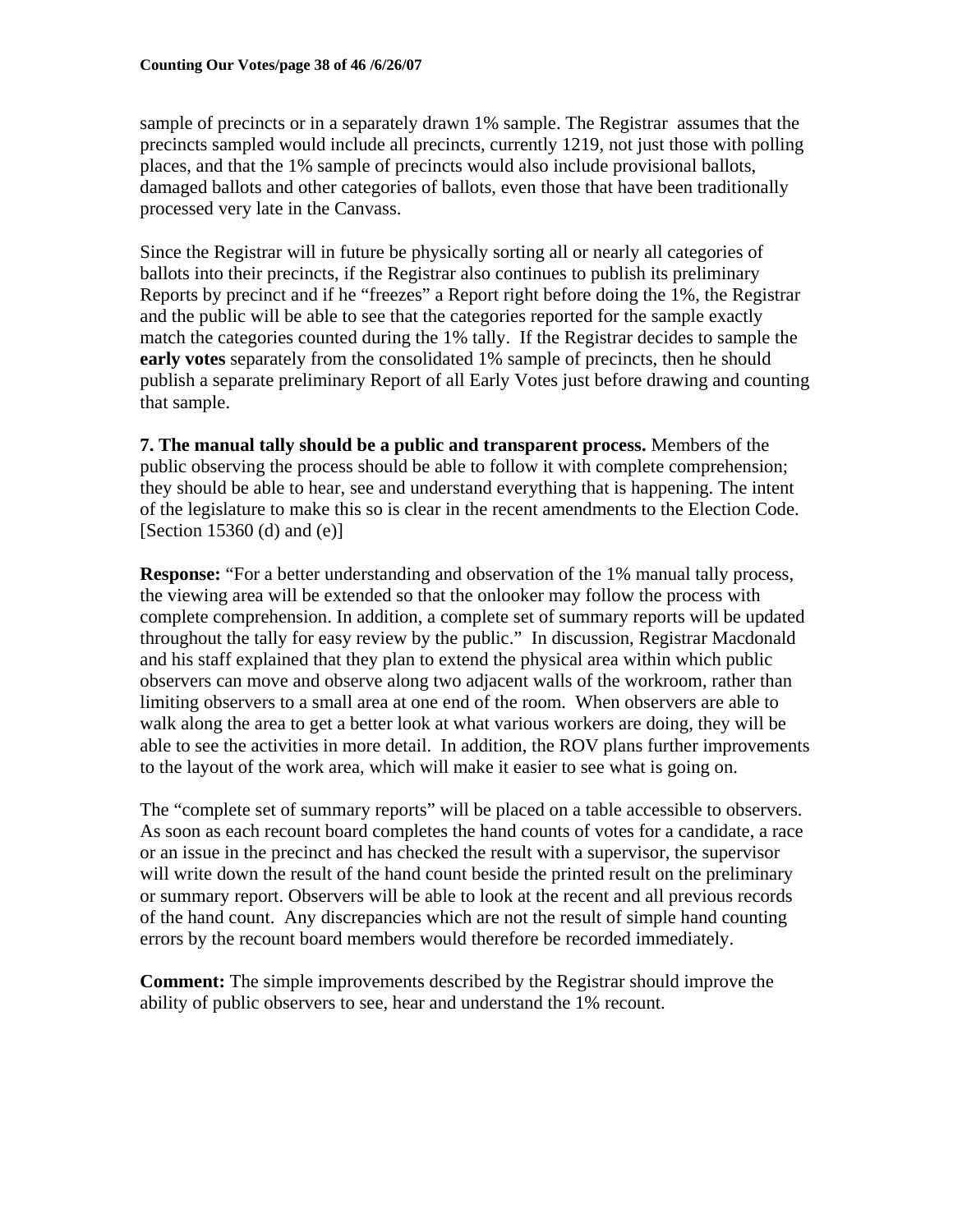**7a. Public notice of and public selection of the 1% sample.** Five day public notice of the time and place of the selection will be required by the Election Code in future elections.

**Response:** "At least five days prior to the random drawing the ROV will post on the ACROV website the date, time and location of the precincts to be selected for the 1% tally [ie. the date, time and location of the precinct selection] and a schedule of other canvassing events will also be posted."

**7b**. **The selection method should be easy to understand.** We further recommend that the method of selecting samples should be easy for the observing public to understand and verify. The physical selection method used by the ROV in the November 2006 election and described in this report is easy to understand. The ROV explained the process and provided a list of all precincts to observers so that they could see and understand which precincts were drawn.

**Response:** "Copies of the 1% [selection process and] manual tally procedures will be distributed to all observers and an over view of the [selection] process will be explained before the 1% [selection process and] manual tally process commences."

 **7c. Public notice of and public counting of the 1% samples with procedures that the observing public can hear, see and understand.** The Election Code will require five day public notice for the hand tally in future elections.

**Response:** Improvements to ensure that the public can hear, see and understand are described in the response given under 7 above. The Registrar response in 7a above is that he will meet the five day public notice requirement.

**7d. The procedures for carrying out the sample and the count should be public and publicized in writing in advance of the election.** The ACROV should review its written procedures governing these aspects of the audit and should make these procedures available to the public.

**Response to 7c & 7d:** "Copies of the 1% manual tally procedures will be distributed to all observers and an overview of the process will be explained before the 1% manual tally process commences."

"All procedures for the random draw of precincts and the 1% Manual Tally will be posted on the ACROV website for public reference."

 **7e. The preliminary Statement of Vote for each of the precincts or other units sampled during the 1% audit should be published and made available to the public before the sample is randomly drawn, so that the observing public can follow the process step by step.** 

**Response:** See the Registrar response above to Recommendation 5 above and our comment on his response.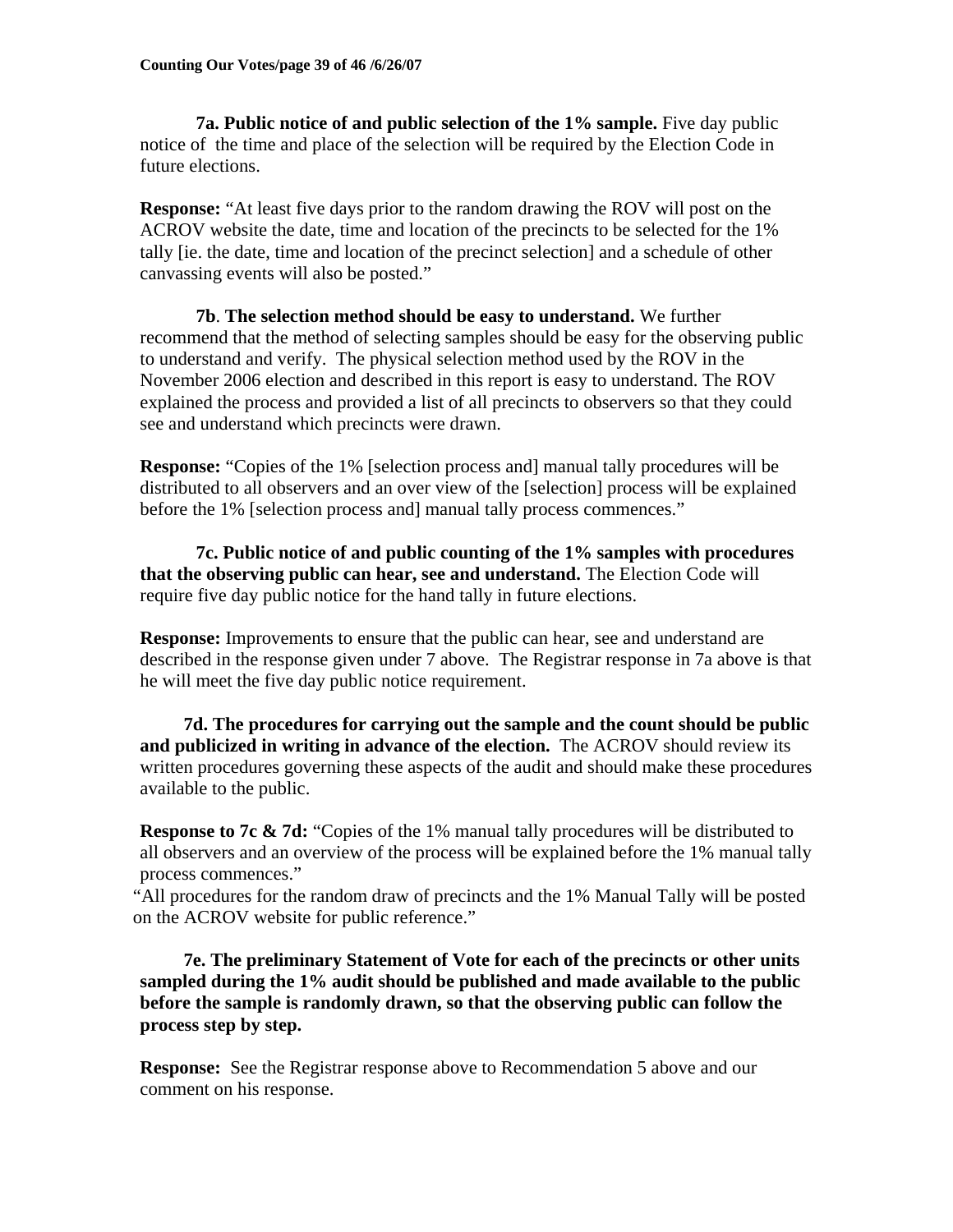**8. Identify, resolve, explain, publish discrepancies.** The Registrar of Voters should publish in advance its procedures for handle any discrepancies that may be discovered during the 1% audit. The Election Code requires that in future elections the ROV publish a report on the discrepancies found and an explanation of their resolution.

…include a report on the results of the 1 percent manual tally in the certification of the official Canvass of the vote. This report shall identify any discrepancies between the machine count and the manual tally and a description of how each of these discrepancies was resolved. In resolving any discrepancy involving a vote recorded by means of a punchcard voting system or by electronic or electromechanical vote tabulating devices, the voter verified paper audit trail shall govern if there is a discrepancy between it and the electronic record. Election Code 15360 (e)

**Response:** "Pursuant to the California Elections Code, handling of any discrepancies will be researched and explained before the manual tally is completed. An accounting of any discrepancies will be recorded on a spreadsheet. The Spreadsheet will consist of 3 columns made up of the following: Precinct number, Balanced- Yes/No and Resolution of the discrepancy. A report of the results of the 1% manual tally will be prepared for inclusion into the official canvass."

### **9. Reconsider whether a 1% sample is adequate to test the accuracy of the ballot.**

This often-raised question could most effectively be considered by the ACROV as part of a statewide discussion among election officials, interested citizens and appropriate technical experts. The adequacy of a sample depends upon multiple factors, such as the number of precincts included in the sample, the total number of votes per race in the sample and the margins of victory in the races, not just the percentage of the sample (e.g., 1%). So although 1% might be more than adequate to test say, the accuracy of the vote in Alameda County for candidates for statewide or countywide office, it might not give a large enough sample to test the accuracy of a close vote in a small local election.

**Response:** "The Registrar of Voters will continue to select 1% of the precincts in an election to be recounted by hand. In addition to the precincts in the 1% count, supplementary precincts are selected for each contest not included in the original random sampling [as the Election Code continues to require]." In discussion, the Registrar observed that counting 1% of the ballots requires so many staffers and so much time that it has been a challenge to complete it within the strict limits of the 28 days allowed for the Canvass. We also observe and describe in this report the time pressures of the canvass. The new requirement to sort all ballots into their 'home' precincts will add to the difficulty of completing the hand count in time. Consequently, the Registrar is not interested in expanding the number of ballots to be hand counted.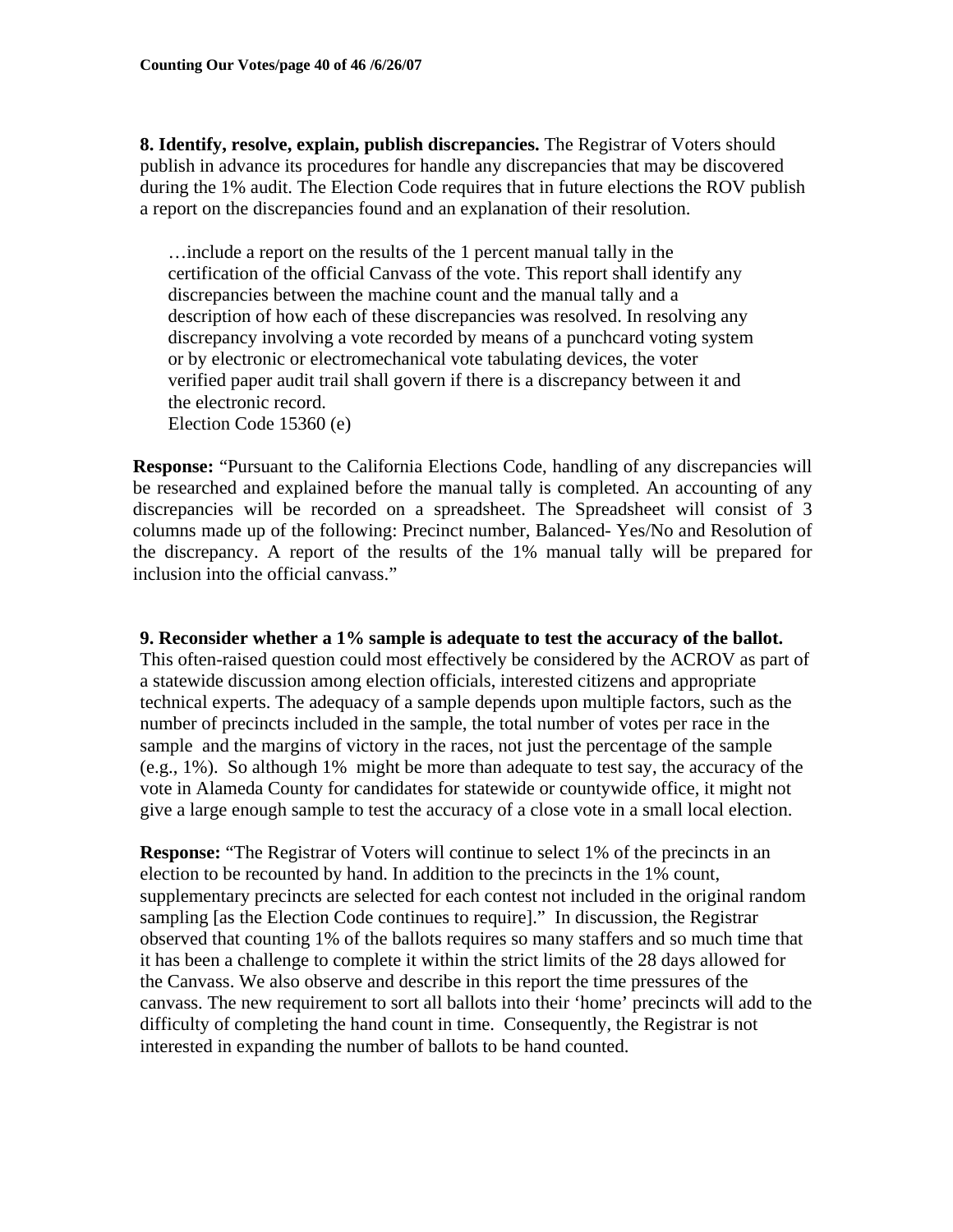**LARGER CONTEXT OF 1% SAMPLE.** Sample size needs to be considered in the larger context of the ultimate goal of the sample—to ensure an honest and accurate election. The goal is that every vote cast is counted accurately and that the candidates and measures that win in an election win honestly. Increasing sample size would be intended to increase the likelihood of discovering error or fraud. Preventing error and fraud from occuring might make larger sample sizes seem less necessary. Improvements have already been made and continue to be made in all aspects of prevention and should continue. They include tightening up all aspects of election management, designing and testing machines and software to prevent error and fraud, improving training of election officials, and increasing the security of the equipment and the process. Although much can be done at the local level--and is being done in Alameda County-- to ensure this goal, some of these improvements can only be carried out at the national or state level.

#### **10**. **Challenges for Future Elections**

#### **Election Code changes as FILED WITH SECRETARY OF STATE, SEPTEMBER 30, 2006**

SECTION 1. Section 15360 of the Elections Code is amended to read:

 15360. (a) During the official canvass of every election in which a voting system is used, the official conducting the election shall conduct a public manual tally of the ballots tabulated by those devices**, including absent voters' ballots**, cast in 1 percent of the precincts chosen at random by the elections official. If 1 percent of the precincts is less than one whole precinct, the tally shall be conducted in one precinct chosen at random by the elections official. In addition to the 1 percent manual tally, the elections official shall, for each race not included in the initial group of precincts, count one additional precinct. The manual tally shall apply only to the race not previously counted.

 Additional precincts for the manual tally may be selected at the discretion of the elections official.

 (b) If absentee ballots are cast on a direct recording electronic voting system at the office of an elections official or at a satellite location of the office of an elections official pursuant to Section 3018, the official conducting the election shall either include those ballots in the manual tally conducted pursuant to subdivision (a) or conduct a public manual tally of those ballots cast on no fewer than 1 percent of all the direct recording electronic voting machines used in that election chosen at random by the elections official.

 (c) The elections official shall use either a random number generator or other method specified in regulations that shall be adopted by the Secretary of State to randomly choose the initial precincts or direct recording electronic voting machines subject to the public manual tally.

 **(d) The manual tally shall be a public process,** with the official conducting the election providing at least a five-day public notice of the time and place of the manual tally and of the time and place of the selection of the precincts to be tallied prior to conducting the tally and selection.

(e) The official conducting the election shall include a report on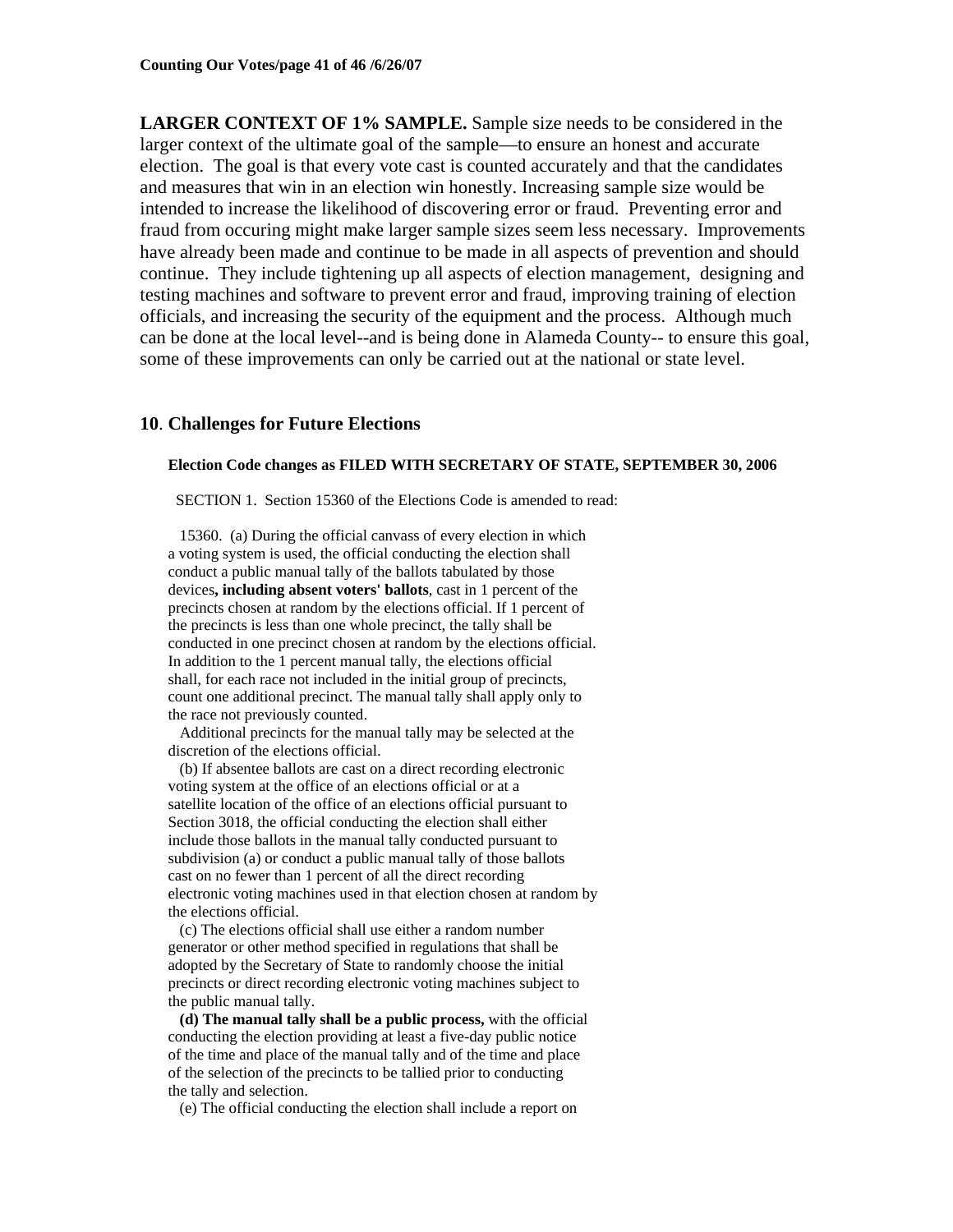the results of the 1 percent manual tally in the certification of the official canvass of the vote. **This report shall identify any discrepancies between the machine count and the manual tally** and a description of how each of these discrepancies was resolved. In resolving any discrepancy involving a vote recorded by means of a punchcard voting system or by electronic or electromechanical vote tabulating devices, the voter verified paper audit trail shall govern if there is a discrepancy between it and the electronic record.

 SEC. 2. This bill shall become operative only if Senate Bill 1235 of the 2005-06 Regular Session is enacted and becomes effective on or before January 1, 2007.

 SEC. 3. If the Commission on State Mandates determines that this act contains costs mandated by the state, reimbursement to local agencies and school districts for those costs shall be made pursuant to Part 7 (commencing with Section 17500) of Division 4 of Title 2 of the Government Code.

We quote the recently revised Election Code Section 15360 in its entirety, because it will require significant changes in the way Alameda County and many other counties carry out the post-election canvass and the 1% sample and manual tally. We have put the most pertinent phrases in boldface. The most significant change is that the Election Code now requires that absentee ballots be physically sorted into their home precincts, rather than just being electronically attributed to their home precincts as has been the Alameda County Registrar's practice. This seems to imply that the ACROV would have to sort ballots into 1219 precincts or however many precincts are defined for future elections. The ballots to be sorted would include absentees submitted before and after Election Day, provisional ballots, and damaged ballots. Using the rough estimates from our earlier chart of the November 2006 election, this would indicate that 248,181 of the 415,638 pairs of paper ballots would have to be physically sorted. This change to the Election Code will mean a huge increase in work and demand a greatly increased amount of work space and number of temporary staff or staff hours.

The pressures of the large increases in time, labor and needed space would, in turn, make it harder for the ROV to meet the recommendations for improving the 1% sample proposed by the advisory subcommittee and those mandated in the revised provisions of Election Code 15360.

We are particularly concerned that a greatly increased work and space burden might interfere with: recommendation 7, that the manual tally should be a public and transparent process, with provisions of Election Code 15360 and with recommendation 7d, that public counting of the 1% samples should be carried out so that that the observing public can hear, see and understand what is happening. As we have pointed out earlier in this report, the Alameda County Registrar of Voters Office already needs to improve the transparency of the manual tally, so we are concerned about any impediments to such improvement.

In addition, we would like to be sure that recommendation 8 is fulfilled. This recommendation, which is also now required in Election Code 15360, states that all